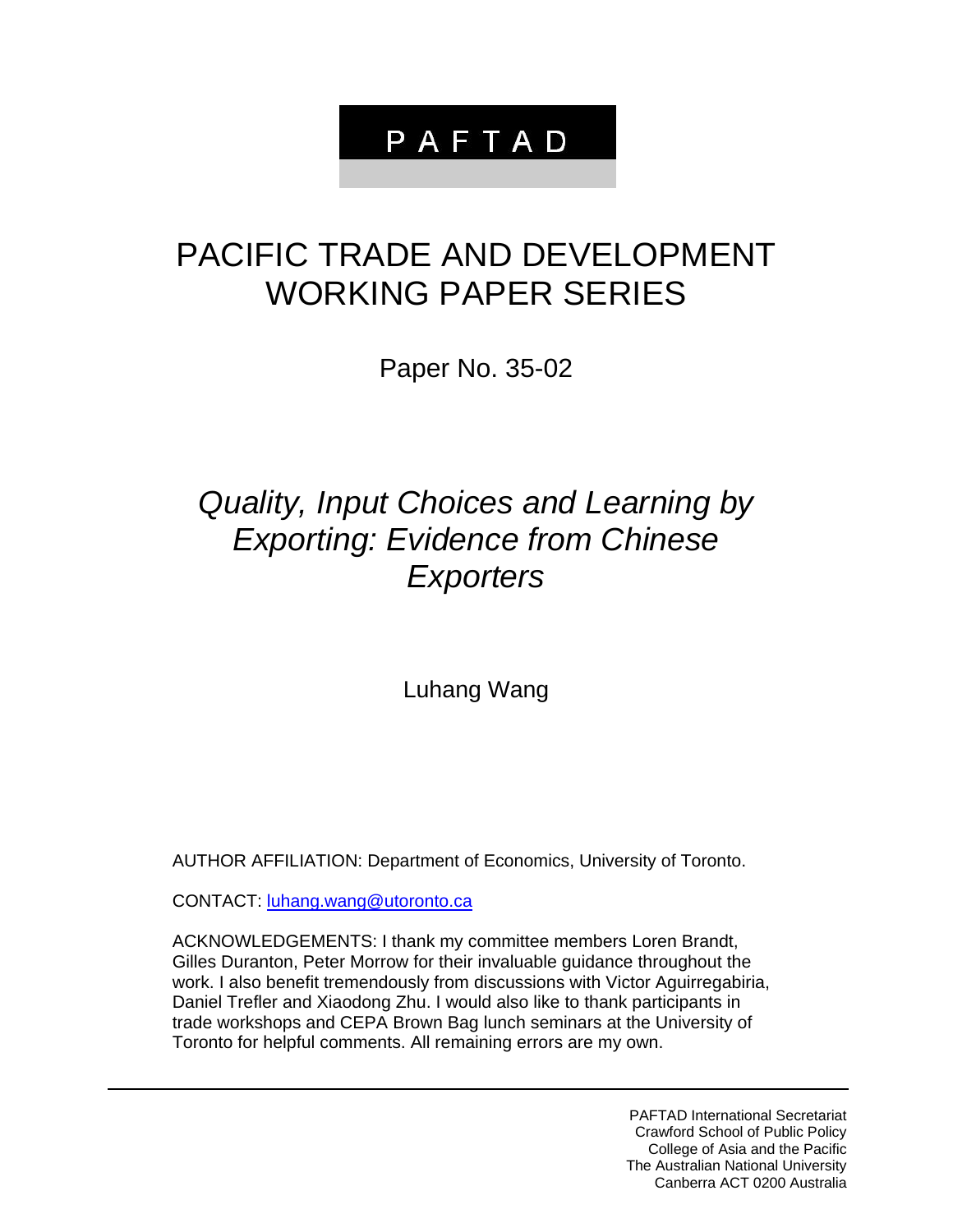## 1. Introduction

Quality and cost advantages can both contribute to a firm's profitability. Improving quality enables a firm to charge a higher price without losing market share, while cost advantage allows a firm to profit from selling more at lower prices. In the early stage of their participation in international trade, less-developed economies export mainly products with low quality content that utilize their comparative advantage of cheap labour. One concern about this development strategy is that when product quality and quantity are imperfect substitutes, the markets for low quality products are limited; as a result, it is not guaranteed that the less-developed economies can benefit from trade and the economic growth supported by this specialization in low-end manufacturing products may not be tenable.<sup>1</sup> Studies on the industrial policies of the newly industrialized economies also suggest that the transition toward more sophisticated products and the cultivation of dynamic comparative advantage are crucial.2

Despite the important role of quality, there are not many empirical studies explicitly focusing on the quality differentiation by exporters from developing countries. This is possibly due to the lack of directly observable information on quality.<sup>3</sup> In this study, I estimate the quality ranking among Chinese exporters at the firm-, product- and market-specific level using rich export information from China's customs. I then combine the quality estimates with other firm level information to identify channels through which quality is differentiated across firms and improved over time. In light of trade liberalization, I focus on the roles of importing activities and learning by exporting. For Chinese non-state owned firms, the quality of shipment to high income countries is found to be positively associated with importing activities. This suggests quality upgrading can be one channel through which trade liberalization contributes to productivity growth. I also find a positive impact of an exporter's past exposure to high income countries on the quality of its current exports, which is suggestive of quality learning by exporting.

I focus on one specific category of products, those classified HS code 85 which includes "electrical machinery and equipment and parts thereof; sound recorders and reproducers, television image and sound recorders and reproducers, and parts and accessories of such articles". There are two reasons to focus on these products. First, this chapter accounts for a large proportion of China's total ordinary trade. Among the 97 2-digit HS chapters, it has been the top one in

<sup>&</sup>lt;sup>1</sup>The discussion on the demand-side determinants of the pattern of trade can be traced back to Linder (1961). Summaries of early literature can be found in Deardorff (1984) and Leamer and Levinsohn (1995). Later related developments include the theoretical models developed in Copeland and Kotwal (1996), Murphy and Shleifer (1997) and empirical test by Hallak (2006, 2010). Sutton (2007) provides a mechanism that can generate a quality threshold. Hallak and Sivadasan (2009) introduces quality minimum requirement into the seminal heterogeneous firm trade model of Melitz (2003) and analyses the consequence.

<sup>2</sup>For summaries on related studies, see Balassa (1988), Rodrik (1995), Harrison and Rodriguez-Clare (2010).

<sup>3</sup>Brooks (2006) argues that low quality contributes to the low export intensity observed among Colombian plants. But the quality measure is based on unit value and constructed at industry level. Hallak and Sivadasan (2009) investigates firm level data and finds conditional exporter premium in output unit value and/or factor use in India, the United States, Chile, and Colombia. The conditional premium in unit value is interpreted as reflecting selection on quality.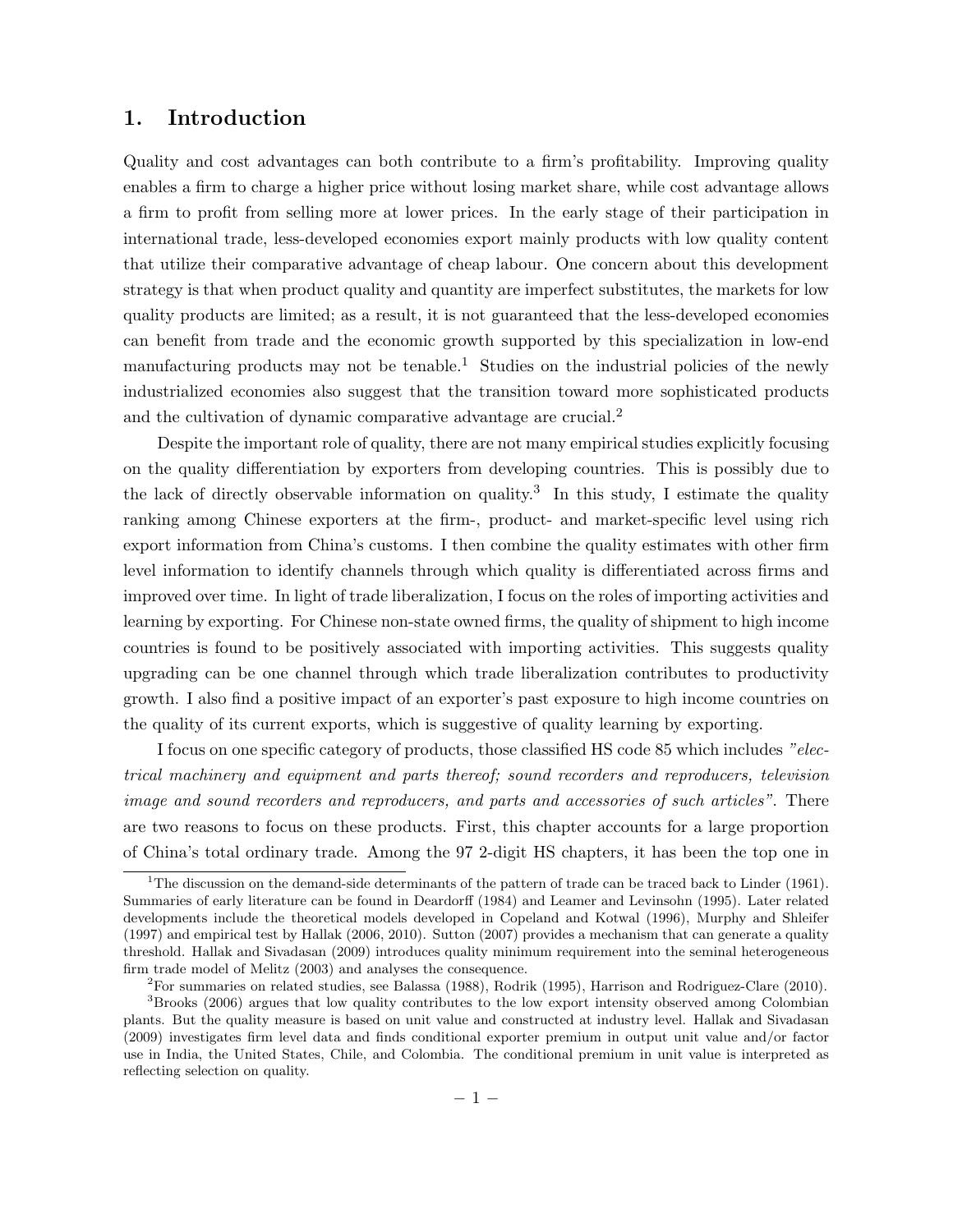China's exports through ordinary trade since 2001. The share reached 12% by 2006. Second, these products are highly differentiated,<sup>4</sup> intensive in R&D and thus have a potential for quality differentiation and upgrading.

Direct measures of quality are rare. One common practice is to use unit value as a proxy for quality.5 However, this is problematic because high price may indicate either high quality or low cost efficiency. When information on both price and quantity is available, a better alternative can be constructed. Conceptually, quality can be taken as a demand shifter that captures any attribute of a product affecting consumers' willingness to pay.<sup>6</sup> A quality improvement thus shifts a demand curve upward and outward, accordingly, holding price constant, larger market share is a reflection of higher quality.<sup>7</sup> Based on this intuition, I estimate market group- and product group-specific demand functions to measure price elasticities as precisely as possible<sup>8</sup> and then take the residuals from estimating such a demand system as a measure of quality.

Because the unobserved quality affects both quantities demanded and prices, <sup>9</sup> I require an instrument that captures only the quality-independent part of the price variation to consistently estimate the price coefficient. The rich information I have on the origins and destinations of firms' exports provides a way to construct such an instrument, following the idea in Hausman (1996) and Nevo (2001). For each destination market  $m$ , I carefully select a set of markets that are subject to demand shifters independent of those on market  $m$ . I then use the average price that firms in the same production location charge on these other markets as an instrument for the prices they charge on market  $m$ . As expected, my instrumental variable strategy increases the magnitude of the OLS estimates by 100% on average. Furthermore, the estimates are robust to small changes in the criteria in selecting the set of markets for instruments. These allow me to recover latent quality ranking as measured by the residual of the demand equation.

I then investigate the channels through which quality varies across firms and how it evolves over time. I focus on firms' input choices in the cross section and past exporting experience in the over time analysis to assess factors that correlate with firms' quality. Not surprisingly, importing activities are found to be positively correlated with export quality. What is more interesting is that this association varies across export destinations, firm ownership types and sources of imports. First, it turns out the positive relationship holds only for exports to high income destinations, which suggests exporters are differentiating quality across markets. Sec-

<sup>4</sup>According to the index developed in Rauch (1999).

<sup>5</sup>Hallak and Schott (2011) provides a list of research based on this measure.

<sup>&</sup>lt;sup>6</sup>The attribute can be related to either objective characteristics of a product or subjective evaluation by consumers.

<sup>7</sup>This idea of relating unobserved quality to conditional market share originated from the IO literature. Examples of recent studies on trade based on this idea are Hummels and Klenow (2005), Hallak and Schott (2011), Gervais (2010), and Khandelwal (2010). This method does not distinguish between objective aspects of quality such as technology and the subjective evaluation by consumers.

<sup>8</sup>Throughout the paper, product group is defined as one 4-digit HS line; product is defined as one 8-digit HS line. I refer to one 8-digit product produced by a firm as a variety.

<sup>9</sup>Quality is positively correlated with price because higher quality usually costs more to produce; on the other hand, since quality is a demand shifter, it is positively correlated with quantity.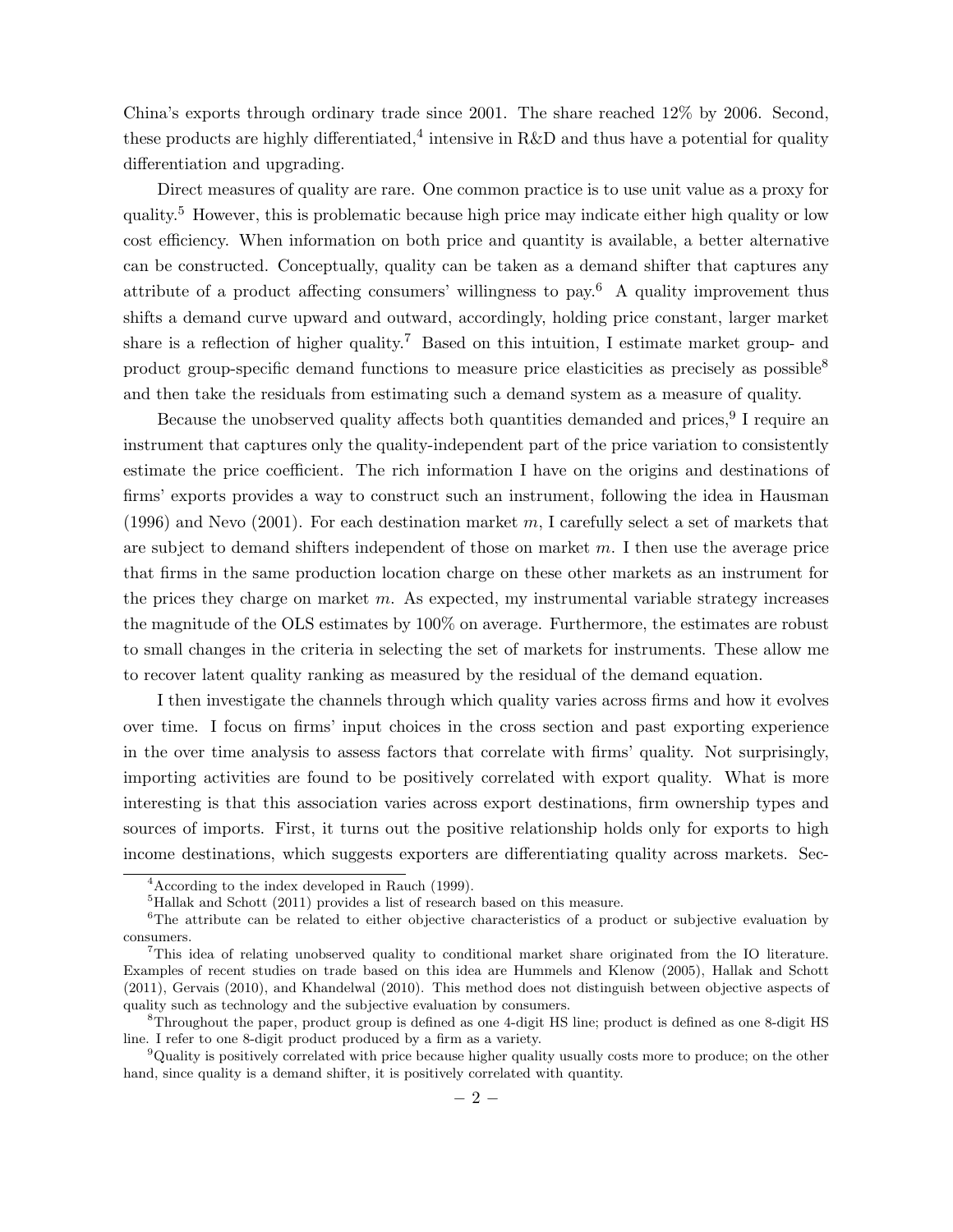ond, the positive correlation is mostly observed among non-state owned Chinese firms, which suggests firms of different ownership types may have different strategies in conducting quality differentiation. Third, in the case of imported capital goods, only those from advanced countries matter. I also look into the input sourced domestically and find a positive association between firms' wage expenditure per employee and the estimated quality of their shipment to high and medium income destinations.10 Investigating the evolution of quality over time, I find a positive impact of an exporter's past exposure to high income destinations on its current quality ranking, controlling for its quality ranking in the previous period. This finding suggests exporters can learn to improve quality through their experience of selling to high income destinations.

I make several contributions to the existing literature. First, the unit value and quantity information in my data allows me to use demand residual as a measure of quality ranking. This is an improvement over unit value as a proxy for quality as it is not confounded by difference in cost efficiency. Even though this method is not new, this paper is the first, to my knowledge, to explore the multi-origin and multi-market structure of the transaction-level trade data for identification and to recover the latent quality of exports at the firm- and market-specific level. The multi-market and multi-origin structure of the micro trade data also provides room for constructing instruments that better satisfy the identifying assumptions of the Hausman-Nevo instrument.<sup>11</sup>

Second, given that quality is one specific aspect of productivity, my investigation of the association between quality and other firm activities is related to a more general literature on importing and productivity. Some studies have found positive impacts of imported inputs on productivity, for example, Amiti and Konings (2007) for Indonesia, Kasahara and Rodrigue  $(2008)$  for Chile and Halpern et al.  $(2005)$  for Hungary.<sup>12</sup> With a richer set of measures on firm performance and importing activities, Kugler and Verhoogen (2009) and Manova and Zhang  $(2011)$  also find positive association for Colombian firms and Chinese firms<sup>13</sup> respectively. Regarding the specific channels through which imported inputs affect productivity, Goldberg et al. (2010) identify expanded product scope to be an important one in India. My study shows quality

<sup>&</sup>lt;sup>10</sup>I do not find a significant relationship between firms' capital-labour ratio and estimated quality.

 $11$ Firm level input prices have often been used as price instruments in estimating the output demand function. However, my investigation of the relationship between the estimated quality and firms' input choices suggests input prices are endogenous because firms use different input to produce output of different quality. This calls into question the validity of input prices as instruments for output price in demand estimation. My instrument is less susceptible to this concern because it is origin-destination specific instead of firm specific.

 $12$ Muendler (2004) finds no such evidence for Brazil.

 $13$ For the importing related analysis, I have the same data source as Manova and Zhang (2011) but I focus on a different set of firms. Manova and Zhang (2011) study firms involved in processing trade while I focus on firms that export through ordinary trade. The advantage of focusing on processing and assembly exporters is that one knows for sure the related imports will be used in producing for foreign markets. This does not apply to firms exporting through ordinary trade as these firms sell a substantial portion of their output to China's domestic market. However, on the other hand, one may be concerned to what extent firms involved in processing and assembly trade are behaving like profit maximizing agents in making decisions on input, output and price. Many of the processing firms operate only as a producing unit of a much longer value-generating chain with important decisions made elsewhere. Firms that export through ordinary trade are less of concern in this aspect.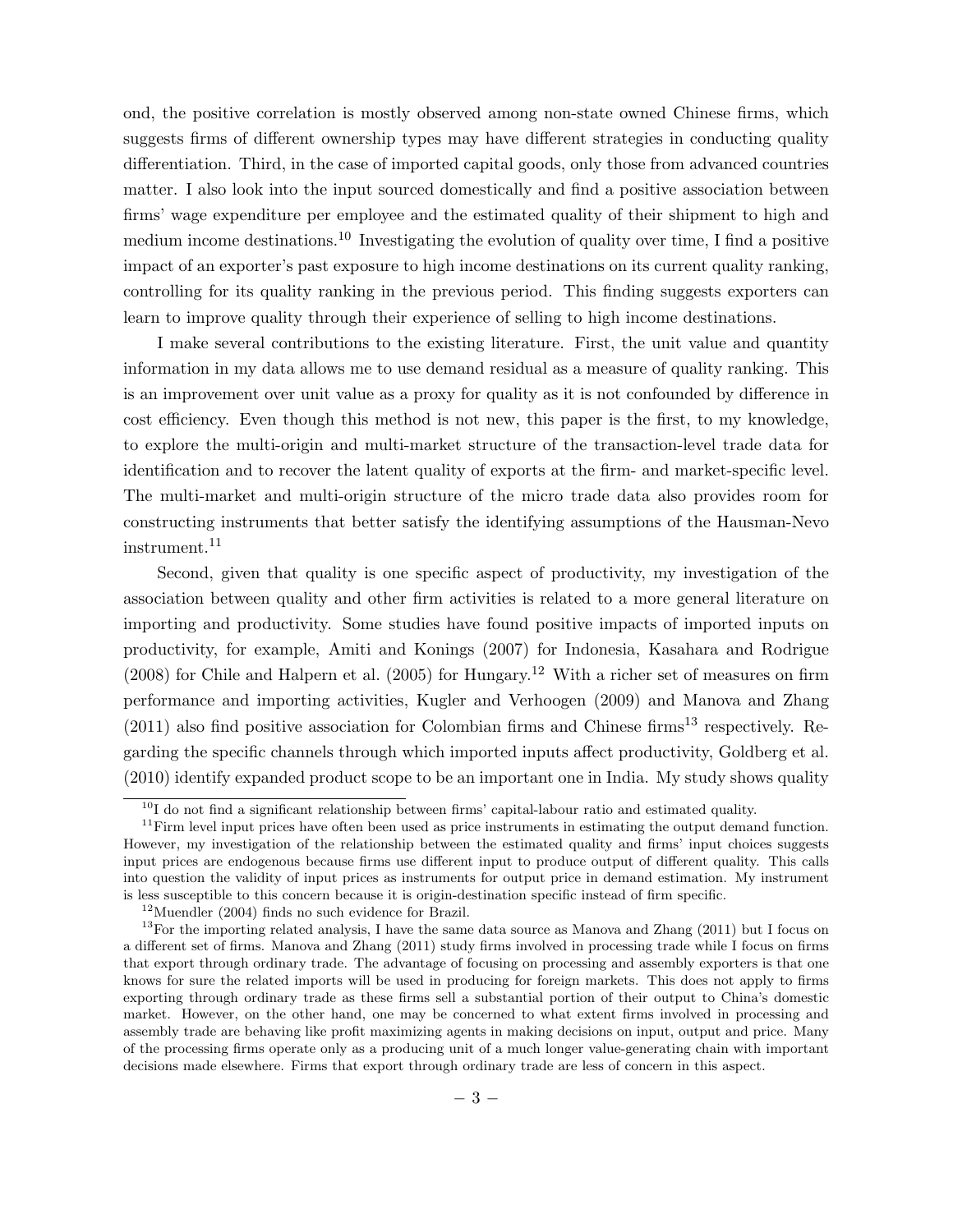upgrading can be another alternative channel.

My finding of a positive impact of past exporting experience on the quality evolution process also contributes to the large body of literature on learning by exporting. This paper differs from the existing studies in that I focus specifically on the role of learning in quality upgrading.<sup>14</sup> Quality upgrading can be especially important for firms in a developing country like China. On one hand, given the size of and the intense price competition in China's domestic market, potential improvement in cost efficiency through participating in exporting might be limited. On the other hand, China is still a developing country where consumers' willingness to pay for quality is low such that in a closed economy, a firm's incentive for quality upgrading is unclear; then the exposure to international markets, and especially to consumers in high income countries who demand more quality, makes investment in quality upgrading more rewarding and thus stimulates firms to learn. Empirical studies on exceptional exporter performance has found an interesting pattern in the cause of exporter premium: as reviewed in Wagner (2007) and Harrison and Rodriguez-Clare (2010), in many cases, the exporter premium is found to be due to the self-selection of more productive firms into export markets with no causal relationship running from exporting to productivity; however, where learning, a causal impact of exporting on productivity, is found to be important, it is more likely to be the case of a developing country than a developed country.<sup>15</sup> The evidence of learning in quality found in this study provides a potential explanation for this pattern.

The remainder of the paper is organized as follows. In Section 2, I develop a simple model to motivate the empirical work and highlight my identification strategy. In Section 3, I give a brief overview of the data explored in this study. In Section 4, I present the demand estimation. In Section 5, I present the empirical analysis on the association between quality and input choices. In Section 6, I present the evidence on quality learning by exporting. Section 7 concludes.

## 2. Model

This section presents a model of a firm's endogenous quality choice. The model is in the same spirit as existing work in that it delivers the same result of heterogeneous firms choosing different technology or inputs to differentiate quality.<sup>16</sup> But it has a few distinct features. First, the model

 $14$ The existing studies have been focusing on the impact of past experience on performance measures such as average variable cost, labour productivity, or total factor productivity (TFP). These measures are usually revenue or value-added based. Foster et al. (2008) show that the recovered TFP from a production function contains information on both cost efficiency and demand shocks. As a result, any identified learning effect based on these measures would contain both improvement in cost efficiency and quality upgrading.

<sup>15</sup>For example, Van Biesebroeck (2005) for African countries, De Loecker (2007) for Slovenia, Blalock and Gertler (2004) for Indonesia and Park et al. (2010) for China. De Loecker (2007) also finds firms learn more from exporting to higher income destinations. There is also evidence on learning by exporting from developed countries, for example Lileeva and Trefler (2010), where it is the change in market size that provides the incentive to learn.

 $^{16}$ For example, models in Verhoogen (2008), Johnson (2011), Kugler and Verhoogen (2011), Baldwin and Harrigan (2011) and Hallak and Sivadasan (2009).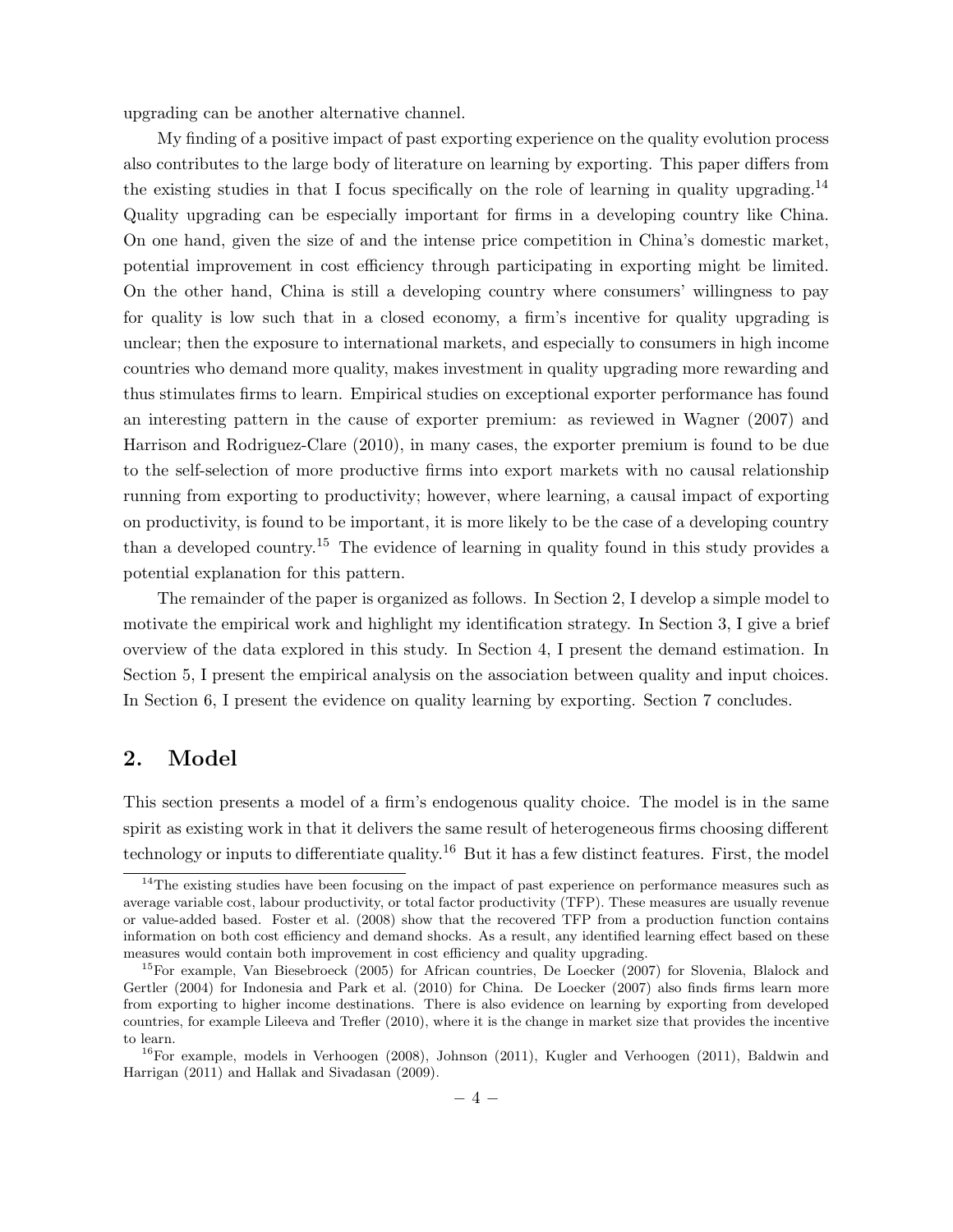shows that a firm's decision on input and output quality is independent of quality adjusted input factor price; as a result, the difference in quality adjusted factor price across production locations would generate variation in output price that is independent of quality variation and potentially can be used to identify the price coefficient in the output demand function. This provides a foundation for the exclusion restrictions in the demand estimation in Section 4. Second, the model shows that when the demand elasticities of quality vary across markets, firms will differentiate quality across markets. On one hand, firms ship higher quality goods to high income markets where demand is more responsive to quality upgrading. On the other hand, in markets where consumers' willingness to pay for quality is very low, no firm has the incentive to offer a higher quality version of its variety. As a result, the price variation in these markets across firms from different production locations will just reflect the variation in the regional quality adjusted factor price and can be used as instruments to identify the demand curves in markets where quality is differentiated. This provides a foundation for the construction of the instrumental variables from the data I have for this study. Third, when there exists stronger complementarity between imported inputs and firms' efficiency in producing quality, firms that are more capable in producing quality will self select to be importers and produce higher quality. Combining the last two points, the model predicts a positive correlation between the use of imported inputs and the quality in high income markets. This prediction will be confronted with data in Section 5.

#### 2.1. Demand

Assume a Dixit-Stiglitz CES utility function for a representative consumer in country  $m$ 

$$
U_m = \left( \int_{i \in V_m} \xi_i^{\gamma_m} q_i^{\frac{\sigma - 1}{\sigma}} di \right)^{\frac{\sigma}{\sigma - 1}} \tag{1}
$$

where *i* denotes varieties,  $V_m$  is the set of varieties available to consumers in market  $m$ ,  $q_i$  denotes the consumption of variety i and  $\xi_i$  is the quality of variety i. As in Hallak (2006),  $\gamma_m$  captures the intensity of consumers' preference for quality in market  $m$ .  $\sigma$  is the elasticity of substitution among varieties of the same quality.

Given a budget  $E_m$ , each variety's price  $p_i$ , and quality  $\xi_i$ , utility maximization leads to the following demand function

$$
q_i = A_m \xi_i^{\gamma_m(\sigma - 1)} p_i^{-\sigma} \tag{2}
$$

where  $A_m = \frac{E_m}{\sqrt{1 - \sigma_c^2}}$  $\frac{E_m}{\int_{i\in V_m} p_i^{1-\sigma} \xi_i^{\gamma_m(\sigma-1)} di}$  is an aggregate demand shifter in market m that affects the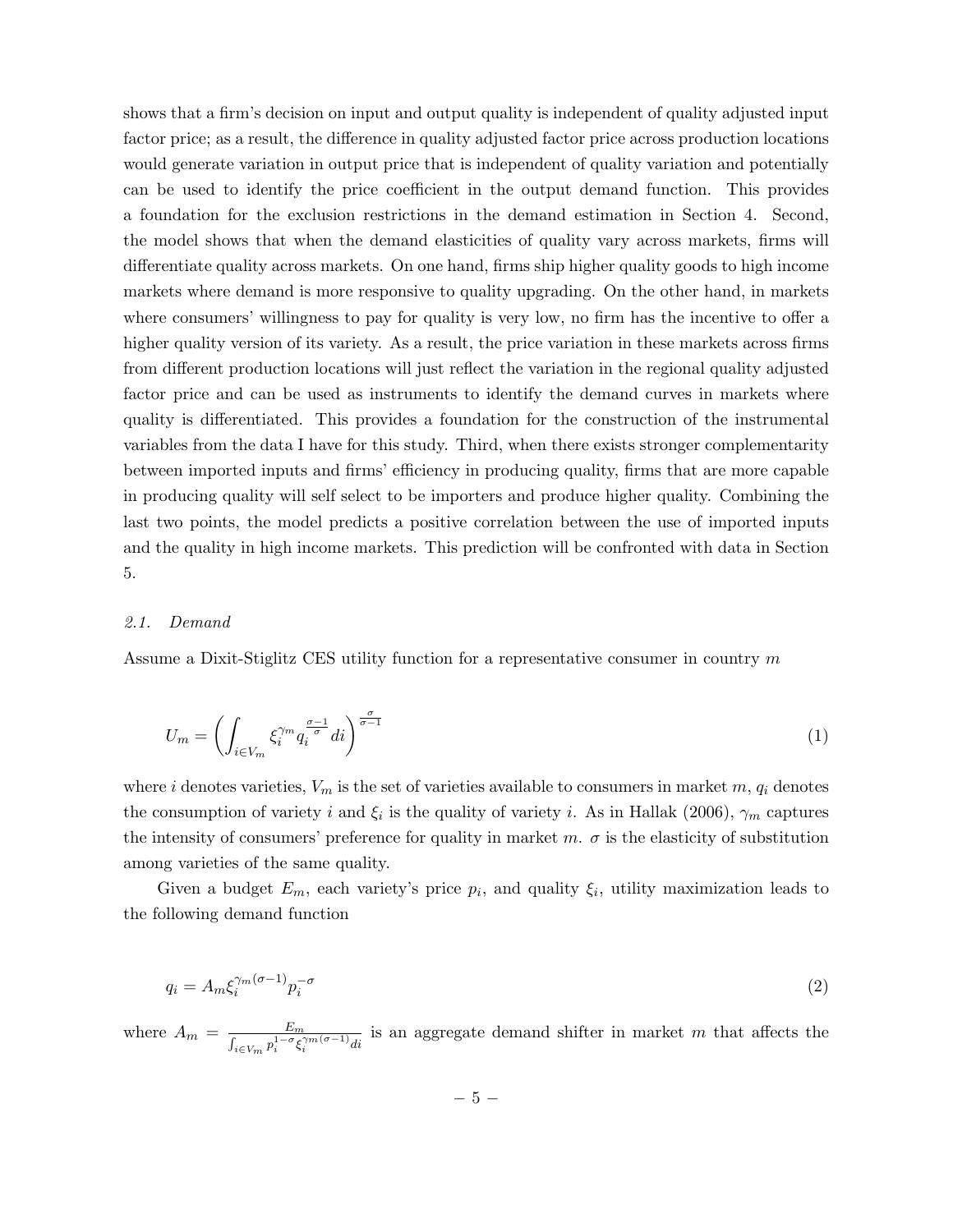demand for all varieties.  $\xi_i$  enters the demand equation for variety i as a demand shifter.<sup>17</sup> Conditional on the same price, quantity demanded is increasing in  $\xi$ . Moreover, given a same improvement in  $\xi_i$ , the magnitude of the shift will depend on  $\gamma_m$ , the intensity of consumers' preference for quality in market  $m$ .

## 2.2. Supply

#### 2.2.1. Production Technology, Factor Markets and Unit Cost Function

The production involves two types of activities: quality-independent and quality-differentiating activities. These activities are not necessarily undertaken within a firm. They can be embedded in the intermediate input or capital service that a firm purchases from its suppliers, in other words, employing x hours of either type of activity is equivalent to employing inputs with  $x$ hours of labour embedded. To allow firms to differentiate quality across markets, I denote the variety by firm f in market m by fm. Using  $L_{fm}$  and  $S_{fm}$  for the hours of quality-independent and quality-differentiating activities respectively, I assume the following production function for variety  $fm$  with quality  $\xi_{fm}$ 

$$
Q(L_{fm}, S_{fm}; \xi_{fm}) = min \left\{ \phi_f L_{fm}, \frac{S_{fm}^{\frac{1}{\eta}}}{\left(\frac{\xi_{fm}^{\lambda}}{1-\rho} - \frac{\rho \mu_f^{\lambda}}{1-\rho}\right)^{\frac{1}{\lambda}}} \right\}
$$
(3)

The parameters deserve some detailed explanation. Regarding the quality-independent part,  $\phi_f$  represents firm f's efficiency in conducting quality-independent activity (or in using qualityindependent input) in the sense that no matter the quality of the final product, firm  $f$  always needs  $\frac{1}{\phi_f}$  amount of quality-independent activity to produce one unit of output. Regarding the quality-differentiating part, first,  $\eta > 1$  captures the degree of diminishing return in producing quality; second,  $\mu_f$  represents firm f's efficiency in conducting quality-differentiating activity (or in using quality-differentiating input; third,  $\lambda < 0$  captures the degree of complementarity between quality efficiency  $\mu$  and the amount of quality-differentiating input in producing output quality; fourth,  $\rho$  captures the relative importance of quality-differentiating efficiency  $\mu$  versus quality-differentiating input  $S$  in producing quality. The quality production process can be interpreted in the following way. To produce one unit of variety  $fm$  with quality  $\xi_{fm}$ , besides  $\frac{1}{\phi_f}$ amount of quality-independent activity, firm  $f$  also needs one unit of quality-differentiating input of quality  $\widetilde{s}_{fm}$ , where  $\widetilde{s}_{fm} = s_{fm}^{\frac{1}{\eta}}$  and s is the amount of quality-differentiating activity embedded in one unit of the quality-differentiating input. The relationship between output quality  $\xi_{fm}$ 

 ${}^{17}\xi_i^{\gamma_m(\sigma-1)}$  will also be my measure of quality.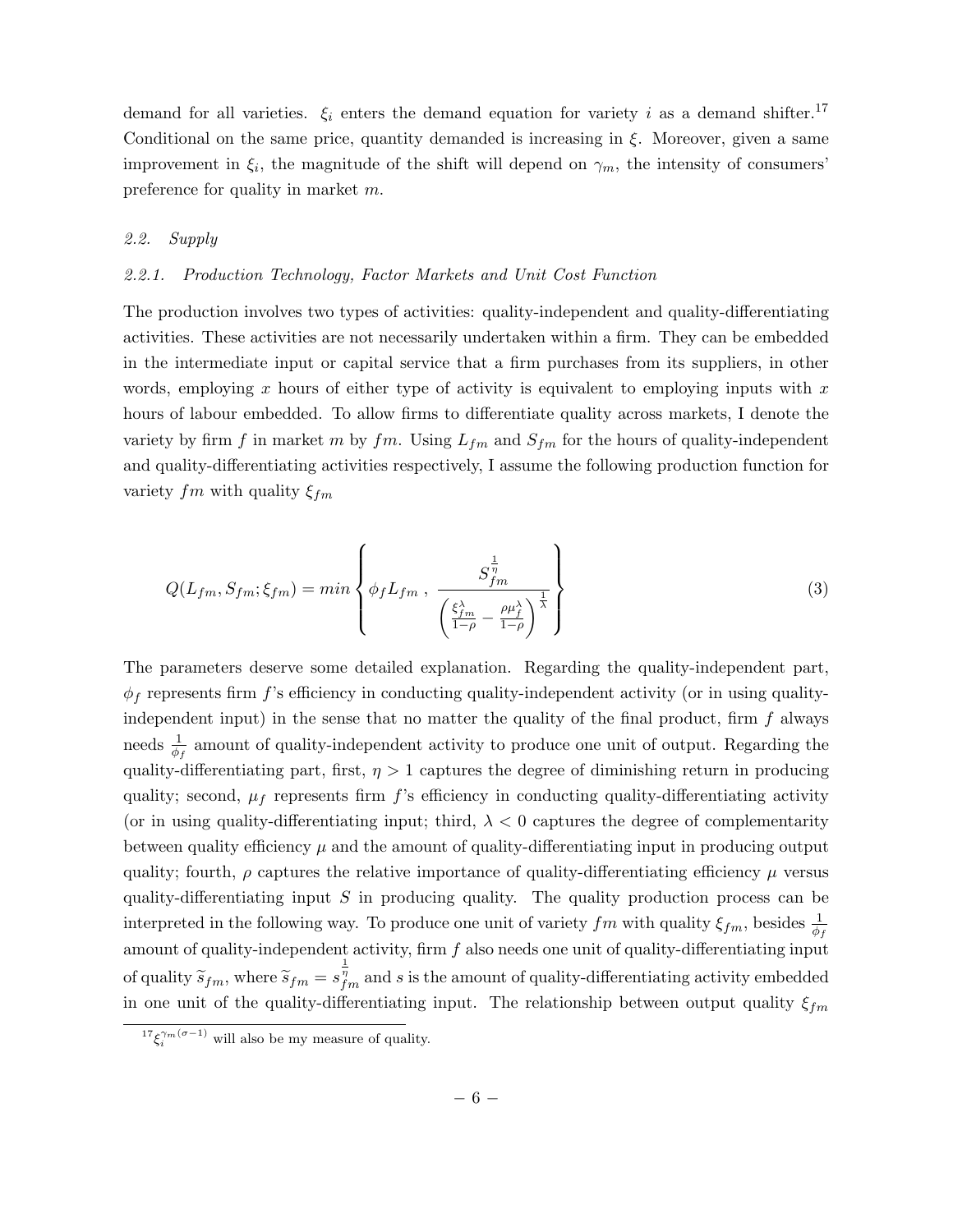and input quality  $\tilde{s}_{fm}$  can be represented by the following quality production function<sup>18</sup>

$$
\xi_{fm} = \left(\rho \mu_f^{\lambda} + (1 - \rho)\tilde{s}_{fm}^{\lambda}\right)^{\frac{1}{\lambda}}
$$
\n(4)

Suppose that input factor markets are local. Specifically, for firms in region  $j$ , the cost per labour hour is  $w_j$ . As a result, the unit cost function conditional on input quality  $\tilde{s}_{fm}$  for firm f at location  $i$  is<sup>19</sup>

$$
c_j(\phi_f, \tilde{s}_{fm}) = w_j \left(\frac{1}{\phi_f} + \tilde{s}_{fm}^{\eta}\right)
$$
\n<sup>(5)</sup>

#### 2.2.2. Firm Optimization

Given the demand equation specified in (2), the optimal price conditional on input quality  $\tilde{s}_{fm}$ is a constant mark-up over unit cost:

$$
p(\widetilde{s}_{fm}; \phi_f) = \frac{\sigma}{\sigma - 1} w_j(f) \left( \frac{1}{\phi_f} + \widetilde{s}_{fm}^{\eta} \right)
$$
 (6)

Define  $\overline{A}_m = \frac{1}{\sigma}$  $\frac{1}{\sigma} \left( \frac{\sigma}{\sigma - 1} \right)^{1-\sigma} A_m$ . The associated operating profits from market m will be

$$
\pi(\widetilde{s}_{fm}; \phi_f, \mu_f) = \overline{A}_m w_{j(f)}^{1-\sigma} \left( \rho \mu_f^{\lambda} + (1-\rho) \widetilde{s}_{fm}^{\lambda} \right)^{\frac{\gamma_m(\sigma-1)}{\lambda}} \left( \frac{1}{\phi_f} + \widetilde{s}_{fm}^{\eta} \right)^{1-\sigma} \tag{7}
$$

Firm f chooses input quality  $\tilde{s}_{fm}$  to maximize the profits in (7). The first order condition gives

$$
\frac{\gamma_m}{\phi_f} = \frac{\rho \eta}{1 - \rho} \mu_f^{\lambda} \tilde{s}_{fm}^* \eta^{-\lambda} + (\eta - \gamma_m) \tilde{s}_{fm}^* \eta
$$
\n(8)

It can be proved that the solution to (8) exists and is unique. A sufficient condition for the second order condition to hold is  $\gamma_m < \eta$ , i.e, the cost function is sufficiently convex in quality relative to the demand function. Equation  $(8)$  suggests the optimal input quality by firm f for its shipment to market  $m, \tilde{s}_{fm}^*$ , is a function of consumers' preference for quality  $\gamma_m$  and the two efficiencies  $\phi_f$  and  $\mu_f$ , i.e,  $\tilde{s}_{fm}^* = \tilde{s}(\mu_f, \phi_f, \gamma_m)$ . Given the quality production function in

 $18$ This production function is based on the one in Kugler and Verhoogen (2011).

<sup>&</sup>lt;sup>19</sup>Notice from (4) that for a given firm, there is a one-to-one relationship between input quality  $\tilde{s}$  and  $\xi$ . The corresponding unit cost function conditional on output quality  $\xi_{fm}$  is  $c_j(\phi_f, \mu_f, \xi_{fm}) = w_j$  $\left(\frac{1}{\phi_f} + \left(\frac{\xi_{fm}^{\lambda}}{1-\rho} - \frac{\rho\mu_f^{\lambda}}{1-\rho}\right)\right)$  $\left\langle \frac{\eta}{\lambda}\right\rangle$ .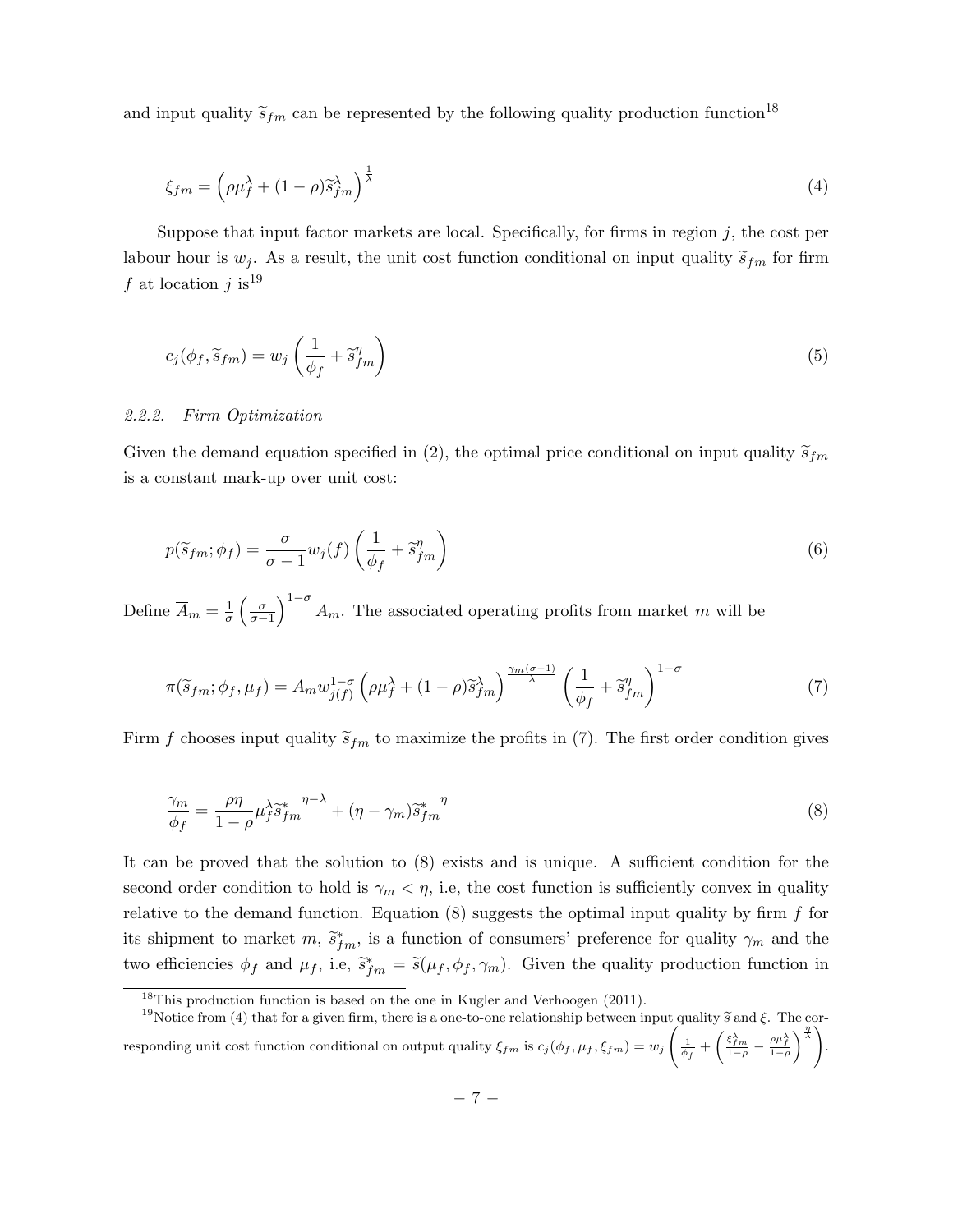(4), the optimal output quality depends on the same factors, thus

$$
\xi_{fm}^* = \xi(\mu_f, \phi_f, \gamma_m) \tag{9}
$$

With  $\widetilde{s}_{fm} = \widetilde{s}_{fm}^*$ , the conditional optimal price in (6) becomes

$$
p_{fm}^* = \frac{\sigma}{\sigma - 1} w_j \left( \frac{1}{\phi_f} + \tilde{s}_{fm}^* \right) = p(\mu_f, \phi_f, \gamma_m, w_{j(f)}) \tag{10}
$$

Comparison between function  $\xi(\mu, \phi, \gamma)$  in (9) and function  $p(\xi, \mu, \gamma, w)$  in (10) suggests that local factor price level  $w$  affects only the price but not the quality. For a demand estimation with quality sold on the left hand side, price on the right hand side and  $\xi$  being part of the error term, it is exactly the variation in  $w$  that can be used to identify the price coefficient.

#### 2.2.3. Quality Determinants

Comparative static analysis of  $\xi_{fm}^*$  reveals that

$$
(A) \qquad \frac{d\xi_{fm}^*}{d\mu_f} > 0
$$

This means the optimal quality  $\xi^*$  is increasing in a firm's efficiency in using quality-differentiating input. This is the direct result of the complementarity between firms' quality efficiency  $\mu$  and input quality  $\widetilde{s}$ .

$$
(B) \qquad \frac{d\xi_{fm}^*}{d\phi_f} < 0
$$

This means the optimal quality  $\xi^*$  is decreasing in a firm's quality-independent efficiency  $\phi$ . This is because firms with disadvantage in  $\phi$  have the incentive to compensate for this with choosing higher quality.

$$
(C) \qquad \frac{d\xi_{fm}^*}{d\gamma_m} > 0
$$

This means the optimal quality increases in the intensity of consumers' preference for quality  $\gamma$ . This is because a same quality improvement boosts demand more in the more quality sensitive markets. For the extreme case of  $\gamma_{m'} = 0$ , the profit maximization condition in (8) suggests all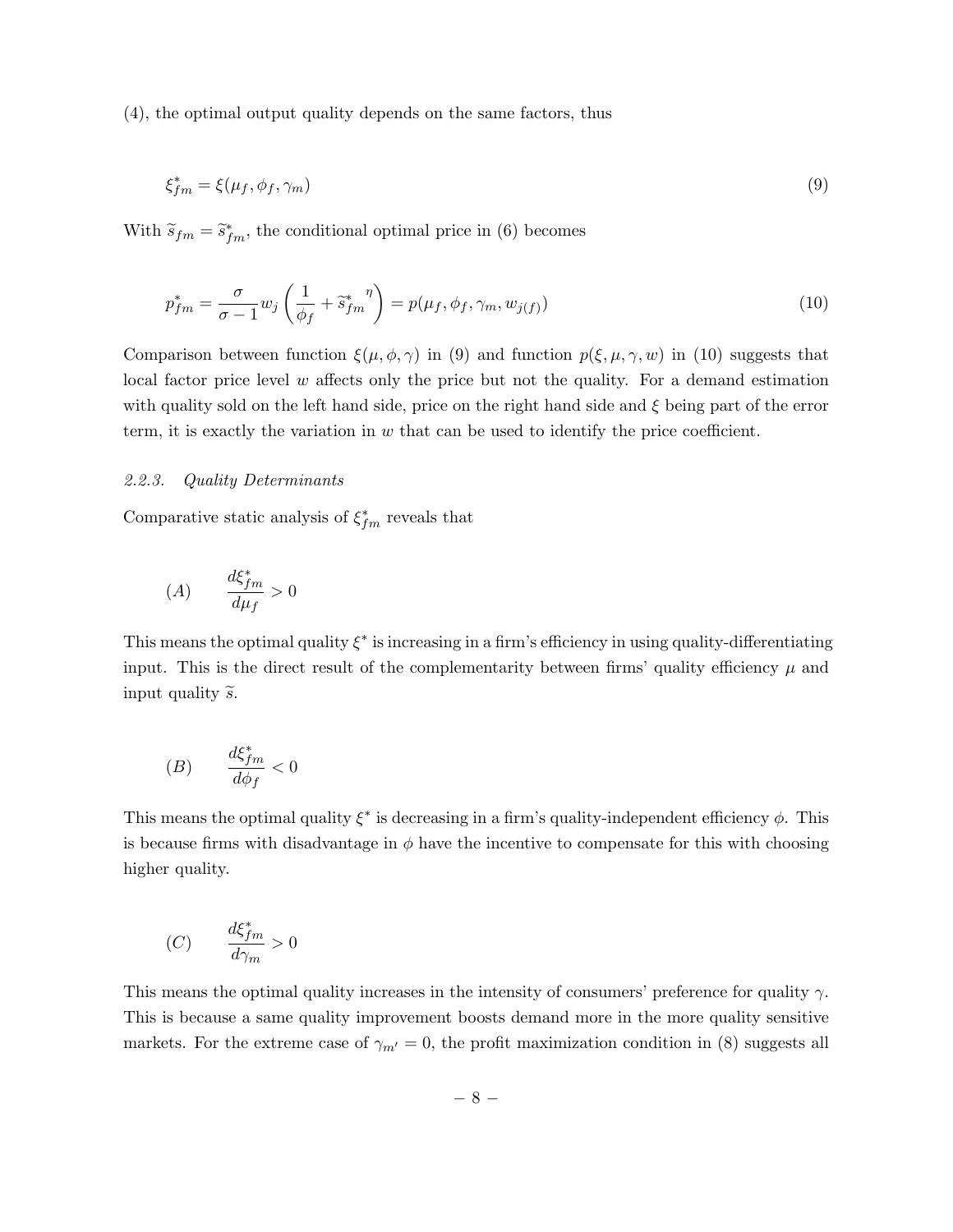firms will choose  $\tilde{s}_{fm'}^* = 0$ . The optimal pricing in (10) then becomes

$$
p_{fm'}^* = \frac{\sigma}{\sigma - 1} w_j \frac{1}{\phi_f} \tag{11}
$$

The average over all firms from the same production location  $j$  is then

$$
\overline{p}_{jm'}^* = \frac{\sigma}{\sigma - 1} w_j \int \frac{g_{jm'}(\phi)}{\phi} d\phi \tag{12}
$$

where  $g_{jm'}(\phi)$  is the marginal distribution of  $\phi$  conditional on producing in location j and selling to market  $m'$ . Assuming the same distribution of  $\phi$  conditional on selling to  $m'$  across production locations, i.e,  $g_{jm'}(\phi) = g_{m'}(\phi)$  for  $\forall j$ , the variation in  $\bar{p}_{jm'}^*$  across j would reflect only variation in  $w_j$ .

### 2.2.4. Introducing Imported Inputs

Imported inputs are introduced as quality-differentiating inputs with stronger complementarity with firms' quality-differentiating efficiency  $\mu$ . The quality production function associated with imported input is then

$$
\xi_{fm} = \left(\rho \mu_f^{\lambda'} + (1 - \rho)\tilde{s}_{fm}^{\lambda'}\right)^{\frac{1}{\lambda'}}\tag{13}
$$

where  $\lambda' < \lambda < 0$ , implies a higher degree of complementarity between  $\tilde{s}$  and  $\mu$ . It can be proved that firm f with  $\phi_f \mu_f^{\eta} = \frac{(1-\rho)\gamma_m}{\eta - (1-\rho)\gamma_b}$  $\frac{(1-\rho)\gamma_m}{\eta-(1-\rho)\gamma_m}$  is indifferent between domestic and imported qualitydifferentiating input. Firms with either higher  $\mu$  or lower  $\phi$  will find it more profitable to import input with higher quality content  $\tilde{s}$  and produce higher  $\xi$ ; on the opposite, it is more profitable for firms with either lower  $\mu$  or higher  $\phi$  to use domestic quality-differentiating input with lower quality content  $\tilde{s}$  and produce lower quality  $\xi$ .

#### 2.2.5. Summary

Summarizing the model delivers three important results. First, firms' underlying attributes and consumers' quality preference are the common factors that determine firms' choices on input quality, output quality and price. The optimal price depends on these factors as well as the local quality adjusted factor price. As a result, the variation in the quality adjusted factor price across production locations generates a price variation that is orthogonal to the variation in quality. This provides a micro-foundation for my instrumental variable strategy in the demand estimation in Section 4. Second, firms have a stronger incentive to upgrade quality when and where demand is more responsive to quality change and do not do so when consumers'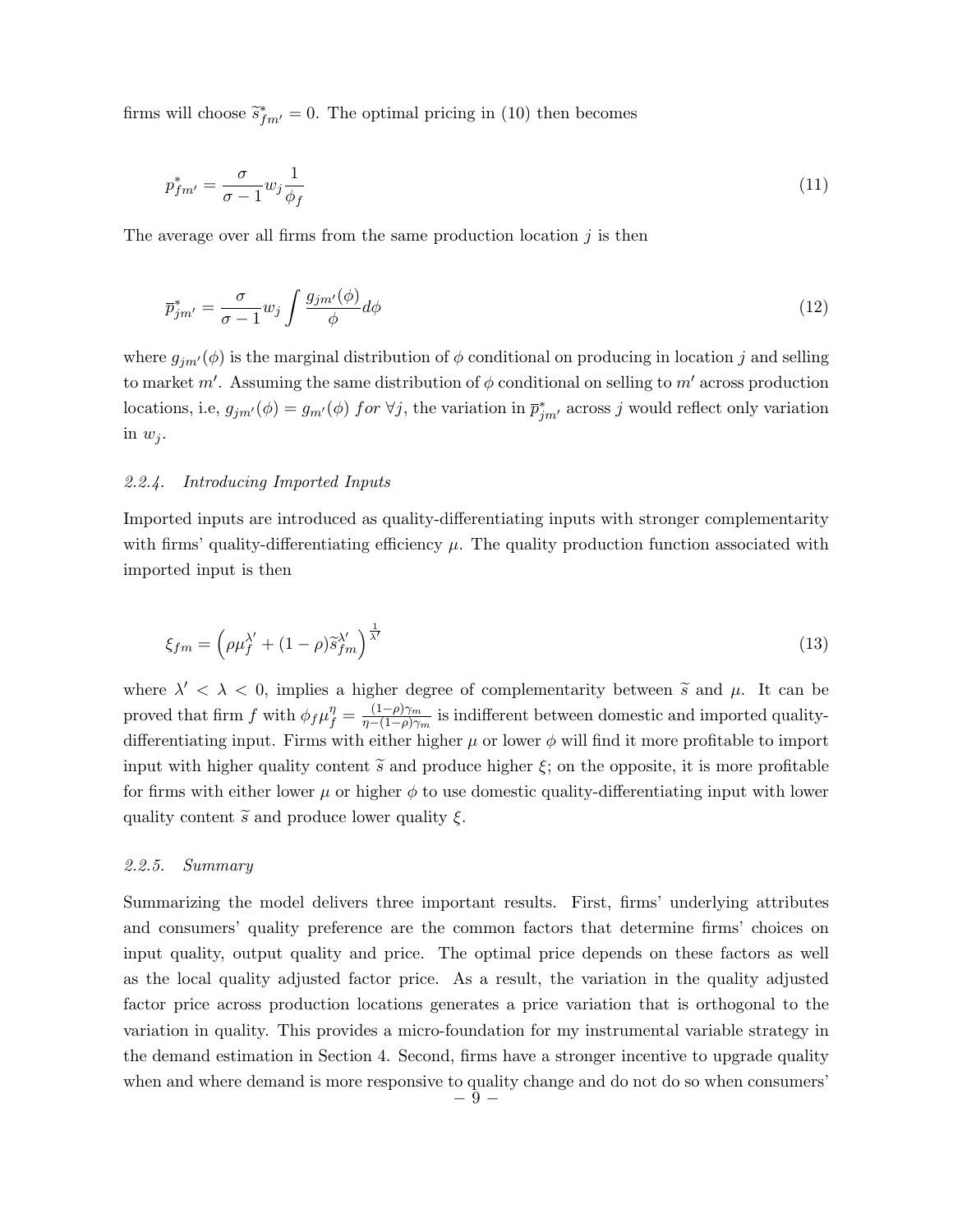willingness to pay for a quality upgrade is too low. This implies one can use prices charged in markets where consumers are not quality sensitive to capture information on the location specific quality-independent part of production cost. Third, when imported quality-differentiating inputs are more complementary to firms' ability in producing quality, more capable firms will find it more profitable to use imported inputs to produce higher quality. Combining this with the second point on quality differentiation across market, I expect to see imported inputs to allow quality upgrading for sales to quality sensitive markets.

## 3. Data

#### 3.1. Customs Data

My primary data set is China's Customs records for 2000-2006. This dataset provides information on the 8-digit HS product code, quantity, total value, exporter and importer identity, ownership type, origin, destination, form of trade, and transportation method associated with every export and import transaction by Chinese firms. The original data is at the monthly level. To estimate the demand functions, I aggregate observations by year in cells defined by exporter identity, destination market, 8-digit HS code and 4-digit zip code origin, the prefecture level, in China. According to customs documents, origin is the location of production in most of the cases. I use origin as one dimension of the cell that defines an observation out of the concern that products produced by the same firm at different locations may not be the same.

There are two aspects of China's exports that require special attention. First, a lot of Chinese exporters are involved in processing trade,  $20$  which can be identified from the "form" of trade" variable in the customs data. Due to possible transfer pricing, the prices may very well reflect only part of the production costs. As a result, these transactions may not be informative about demand conditions on the destination markets. For the purpose of estimating price elasticities, I use only export transactions labelled as ordinary trade. Second, a substantial amount of export transactions are conducted by trading agencies instead of manufacturing firms. Trading agencies can be identified by names in the Customs data.<sup>21</sup> Since I can not identify the original producers, I exclude these indirect exports in the analysis.

The composition of China's total exports of HS85 products in the year 2000, 2003 and 2006 are shown in Panel A of Table  $1^{22}$ . Direct export in the form of ordinary trade is the focus of this study. Since many of the exports to Hong Kong will be re-exported to other markets that

 $^{20}$ About half of China's exports are through ordinary trade and the other half are through processing and assembly trade. In processing trade, Chinese firms import parts duty-free from abroad, process and assemble them, and export the final products.

 $^{21}$ I use Chinese characters with the meaning of "trading" or "importing and exporting" as identifiers. The same practice is also adopted in Khandelwal et al. (2011a), Manova and Zhang (2011) and Khandelwal et al. (2011b).

 $22$ Processing and assembly exports account for the majority of the "Other" category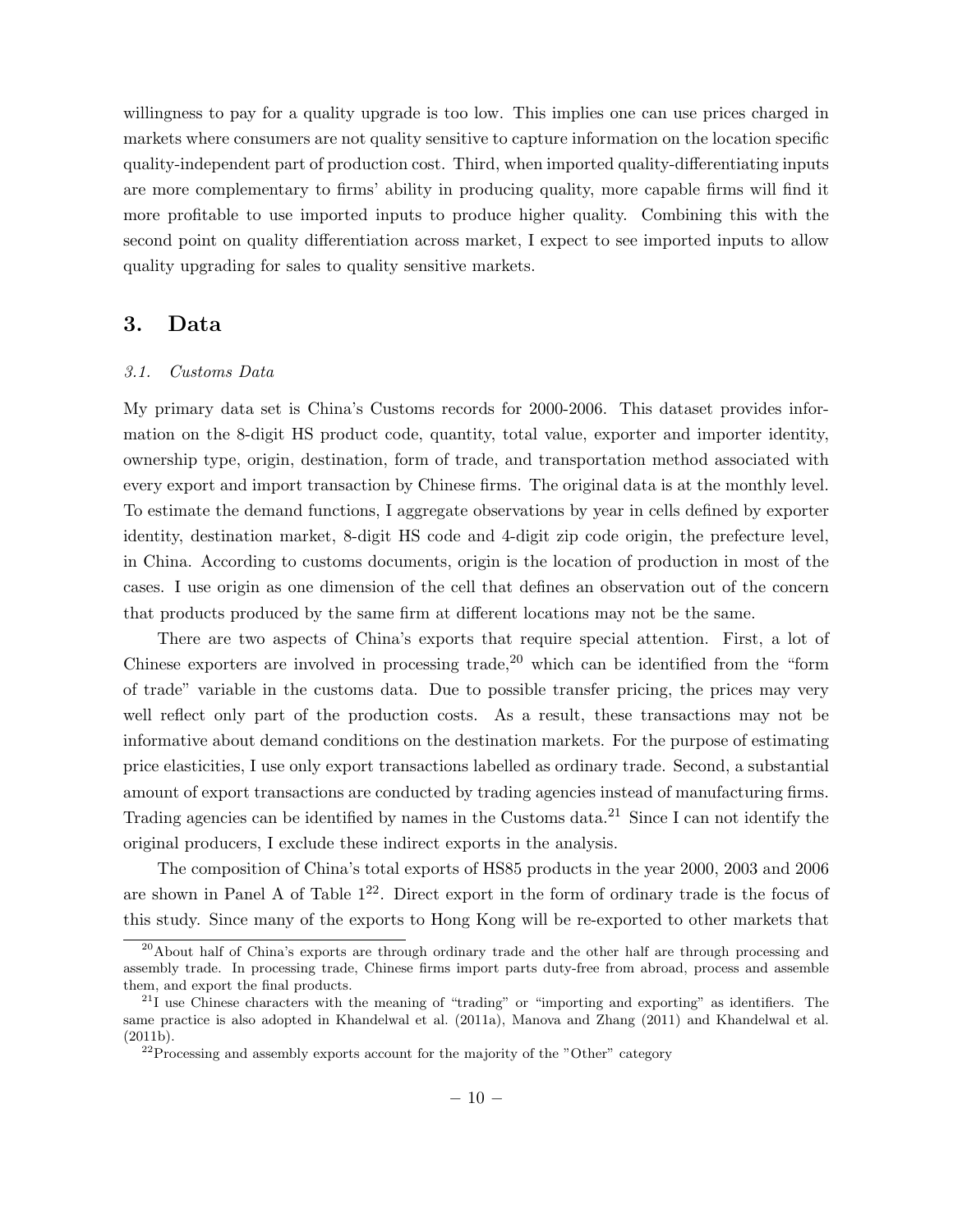|                                                                                                            |                        | 2000                                   |                        | 2003                           | 2006                        |                                    |
|------------------------------------------------------------------------------------------------------------|------------------------|----------------------------------------|------------------------|--------------------------------|-----------------------------|------------------------------------|
| Panel A: Exports decomposition (Billion USD)                                                               |                        |                                        |                        |                                |                             |                                    |
| Indirect<br>Direct                                                                                         | Other<br>4.68<br>34.42 | Ordinary<br>3.23<br>3.45               | Other<br>7.04<br>66.94 | Ordinary<br>4.67<br>9.45       | Other<br>9.72<br>176.80     | Ordinary<br>9.17<br>31.88          |
| Panel B: Customs working sample                                                                            |                        |                                        |                        |                                |                             |                                    |
| $#$ of exporter<br>median exp. value (USD)<br>median $\#$ of HS8 product exp.<br>median $#$ of destination |                        | 3,465<br>38,305<br>4<br>6              |                        | 9,366<br>59,176<br>6<br>11     | 18,105<br>67,253<br>5<br>12 |                                    |
| $\%$ imp. IMT <sup>(1)</sup><br>$%$ imp. $CAP(2)$                                                          |                        | $56\%$<br>$38\%$                       | $53\%$<br>$39\%$       |                                | 41\%<br>$29\%$              |                                    |
| median value of imp. IMT (USD)<br>median value of imp. CAP (USD)                                           |                        | 163,976<br>68,655                      |                        | 123,843<br>56,496              |                             | 127,544<br>59,709                  |
| median $#$ of HS8 imp. IMT<br>median $\#$ of HS8 imp. CAP                                                  | 9<br>4                 |                                        | 8<br>4                 |                                | 7<br>$\overline{4}$         |                                    |
| Panel C: Matched working sample                                                                            |                        |                                        |                        |                                |                             |                                    |
| $#$ of exporter<br>median exp. value (USD)<br>median $\#$ of HS8 product exp.<br>median $#$ of destination |                        | 1,332<br>44,846<br>3<br>$\overline{7}$ |                        | 3,377<br>100,069<br>4<br>13    |                             | 7,484<br>159,560<br>5<br>16        |
| median size by employment<br>median wage (CHN Yuan)<br>$\%$ imp. IMT                                       |                        | 262<br>11,920<br>59%<br>39%            |                        | 244<br>10,381<br>$60\%$<br>45% |                             | 220<br>14,789<br>55\%<br>$40\%$    |
| % imp. CAP<br>median value of imp. IMT (USD)<br>median value of imp. CAP (USD)                             |                        | 124,574<br>49,198                      |                        | 154,527<br>53,265              | 177,175<br>60,613           |                                    |
| median $\#$ of HS8 imp. IMT<br>median $#$ of HS8 imp. CAP                                                  |                        | 9<br>$\overline{4}$                    |                        | 10<br>4                        |                             | $\boldsymbol{9}$<br>$\overline{4}$ |
| % imp. IMT from RICH<br>% imp. CAP from RICH                                                               |                        | 48%<br>31\%                            |                        | $50\%$<br>$36\%$               | 45%<br>$32\%$               |                                    |
| median value of imp. IMT from RICH (USD)<br>median value of imp. CAP from RICH (USD)                       |                        | 108,389<br>59,548                      |                        | 115,161<br>51,076              |                             | 114,360<br>54,400                  |
| median $\#$ of HS8 imp. IMT from RICH<br>median $#$ of HS8 imp. CAP from RICH                              |                        | 8<br>$\overline{4}$                    | 7<br>4                 |                                | 7<br>$\,3$                  |                                    |

| Table 1: Data Summary |  |
|-----------------------|--|
|-----------------------|--|

 $\overline{(1)$  IMT refers to intermediate input;  $^{(2)}$  CAP refers to capital goods;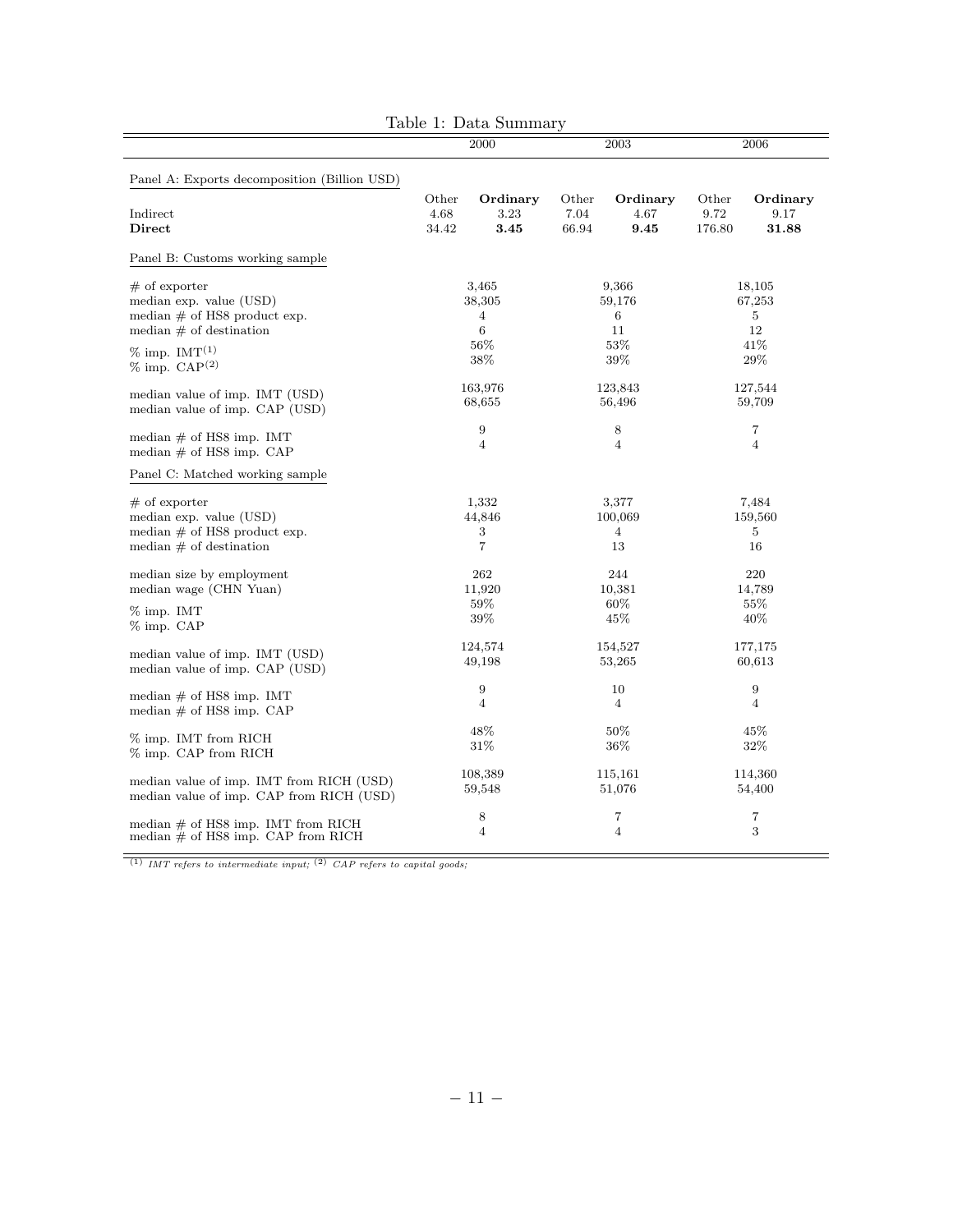are not recorded in China's customs, they are also excluded.<sup>23</sup> I also drop transactions where the unit value falls below the 1st and above the 99th percentile within each 8-digit HS productdestination market-year cell. I summarize the exporting and importing activities of firms in the Customs working sample in Panel B of Table 1.

#### 3.2. China's Annual Manufacturing Survey Data

The second source of data is China's Annual Manufacturing Survey (AMS) 2000-2006 data. ASM covers all State Owned Enterprises (SOE) and firms of other types of ownership with annual sales above 5 million RMB. The survey collects information on firms' industry classification (CIC), capital stock, wage cost, total employment, total exports, total output value, etc. I match the Customs data and the ASM data by firms' names. I summarize the exporting and importing activities of the matched sample in Panel C of Table 1. Given that ASM selects firms on size, it is not a surprise that firms in the matched sample are on average larger in export scale. However, there is no substantial and systematic difference in other measures of trading activities between the two samples.

#### 3.3. Other Data

Information on destination markets' per capita GDP is from the Penn World Tables. Pair-wise distances between countries are from CEPII.

# 4. Demand Estimation

#### 4.1. Specification

The unit of observation is by exporting firm  $f$ , destination market  $m$ , 8-digit HS product  $h$  and year  $t$ . My estimation equation is

$$
ln (Q_{fmlt}) = \alpha^{g_{(m)}j_{(h)}} \times ln (P_{fmlt}) + A_{mht} + \xi_{fmlt} + \epsilon_{fmlt}
$$
\n(14)

where  $ln(Q_{fmlt})$  is the log of physical quantity sold of product h by firm f to country m in year  $t; ln (P_{fmlt})$  is the log of the associated unit value;  $A_{mht}$  is a market-product-time fixed effect included to absorb demand factors that are common to all exporters of product  $h$  to market  $m$ in year  $t$ ;  $\xi_{f}$  denotes product quality, which is unobservable and is very likely to affect price and quantity simultaneously;  $\epsilon_{f m h t}$  absorbs all exporter idiosyncratic demand shocks that are independent of price.  $g_{(.)}$  and  $j_{(.)}$  refer to the market group that country m belongs to and the product group that product h belongs to respectively.

 $^{23}$ For discussions on China's export through Hong Kong, see Fung and Lau (2003) and Ferrantino and Wang (2008).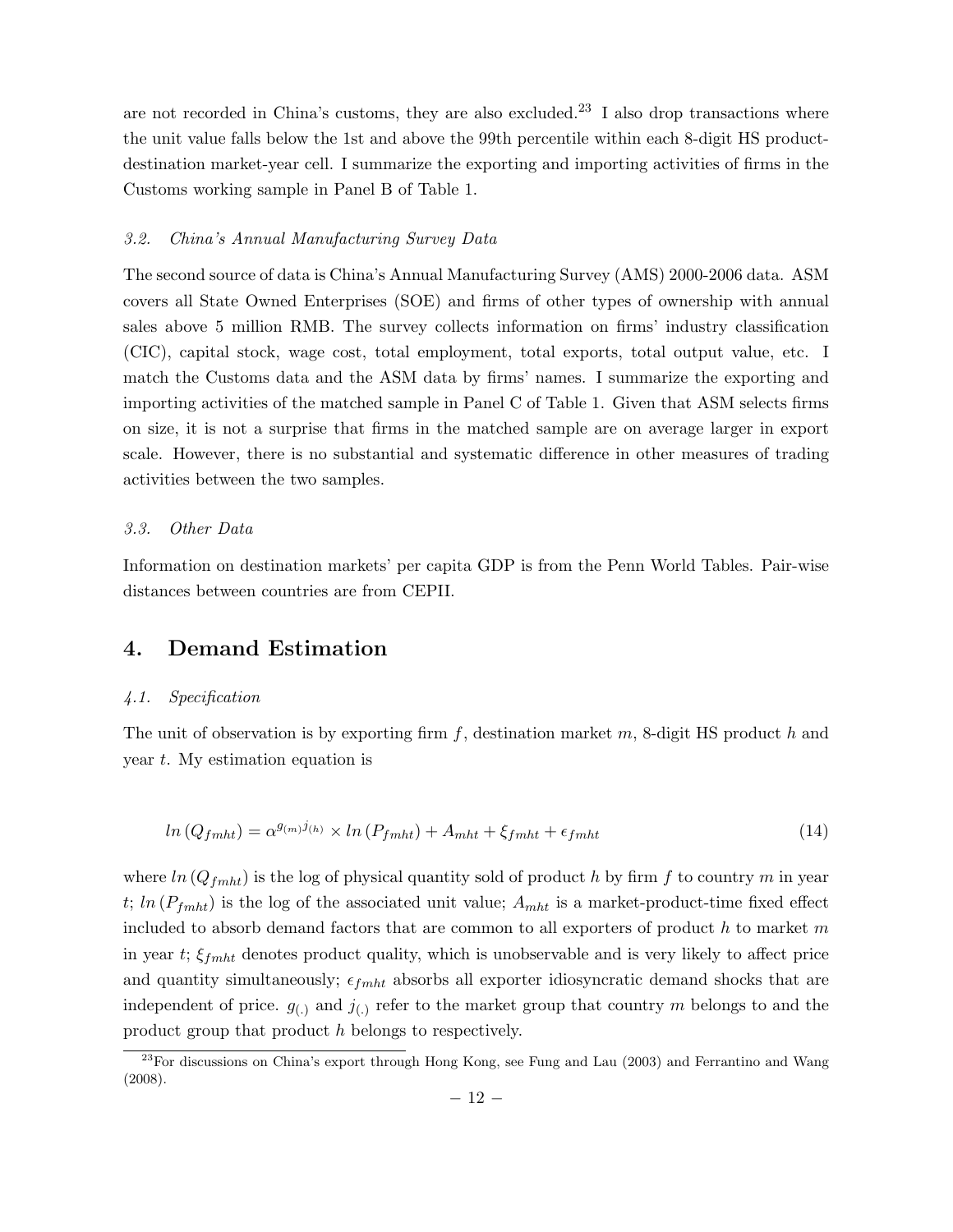The purpose of estimating the demand function is to recover the latent quality ranking as demand residuals. It is essential to estimate the price coefficient properly. There are two issues that need to be addressed. First, unobserved quality simultaneously determines price on the right hand side and quantity on the left hand side, for the reason that varieties of better quality are usually more costly to produce and priced higher and that varieties of better quality are demanded in larger quantities conditional on price. This leads to an upward bias of the OLS estimates of the price coefficient. I am going to construct and use a Hausman-Nevo instrument that captures the quality-independent part of the cost variation across different production locations in China to identify the price coefficient. I will discuss this in more details in the next subsection. The second issue is that the price coefficient is not necessarily the same across markets and products. It is not enough just to be able to consistently estimate an average price coefficient since imposing a constant demand elasticity while heterogeneity exists will contaminate the residual as a quality measure. So I allow the price coefficient  $\alpha$  to vary across market group q and product group  $j$ . I divide the global markets into seven groups according to geographic location and level of development.<sup>24</sup> The seven groups are: the United States and Canada (NA); Latin American countries (LA); European Union member countries(EU); Singapore, Japan and Korea (SJK); other countries in Asia (RAS); Australia and New Zealand (AZ); African countries (AF). Product group g is defined along the 4-digit HS lines.<sup>25</sup> Once I get consistent estimates of the elasticities, I can purge the influence of price by subtracting  $\hat{\alpha}^{g_{(m)}j_{(h)}} \times \ln(P_{f m h t})$  from  $\ln(Q_{f m h t})$  as well as the influence of aggregate demand factors  $A_{m h t}$ by demeaning within each  $mht$  cell. In the end, the quality measure would be an estimate of the residual  $\xi_{fmlt} + \epsilon_{fmlt}$ , denoted by  $r\xi_{fmlt}$ .

#### 4.2. Identification Strategy

Given the rich information I have on the origins and destinations of firms' exports, I can construct a Hausman-Nevo instrument to identify the price coefficients. With multi-market observations on prices, such an instrument uses prices on other markets as instruments. This type of instrument has been used in studies on ready-to-eat cereal markets by Hausman (1997) and Nevo (2001). In general, there are two sources of variation in observed prices: one is variation in supply side factors such as production, transportation or distribution cost and the other is variation in demand side factors such as product quality. The first type of variation is useful in identifying the price coefficient in the demand function, while the second gives rise to endogeneity problems and leads to inconsistent estimates if not taken care of. A useful instrument must pick up variation of the first type to be relevant, and be free of the second type to be

 $^{24}$ I drop the observations associated with exports to the non-EU member European countries. The estimates for this group is very imprecise because of small number of observations relative to the number of countries and products.

<sup>&</sup>lt;sup>25</sup>Thus the specification in (14) is equivalent to regressing  $lnQ$  on  $lnP$ , controlling for market by product and by year fixed effects for each market group and 4-digit HS4 sector separately.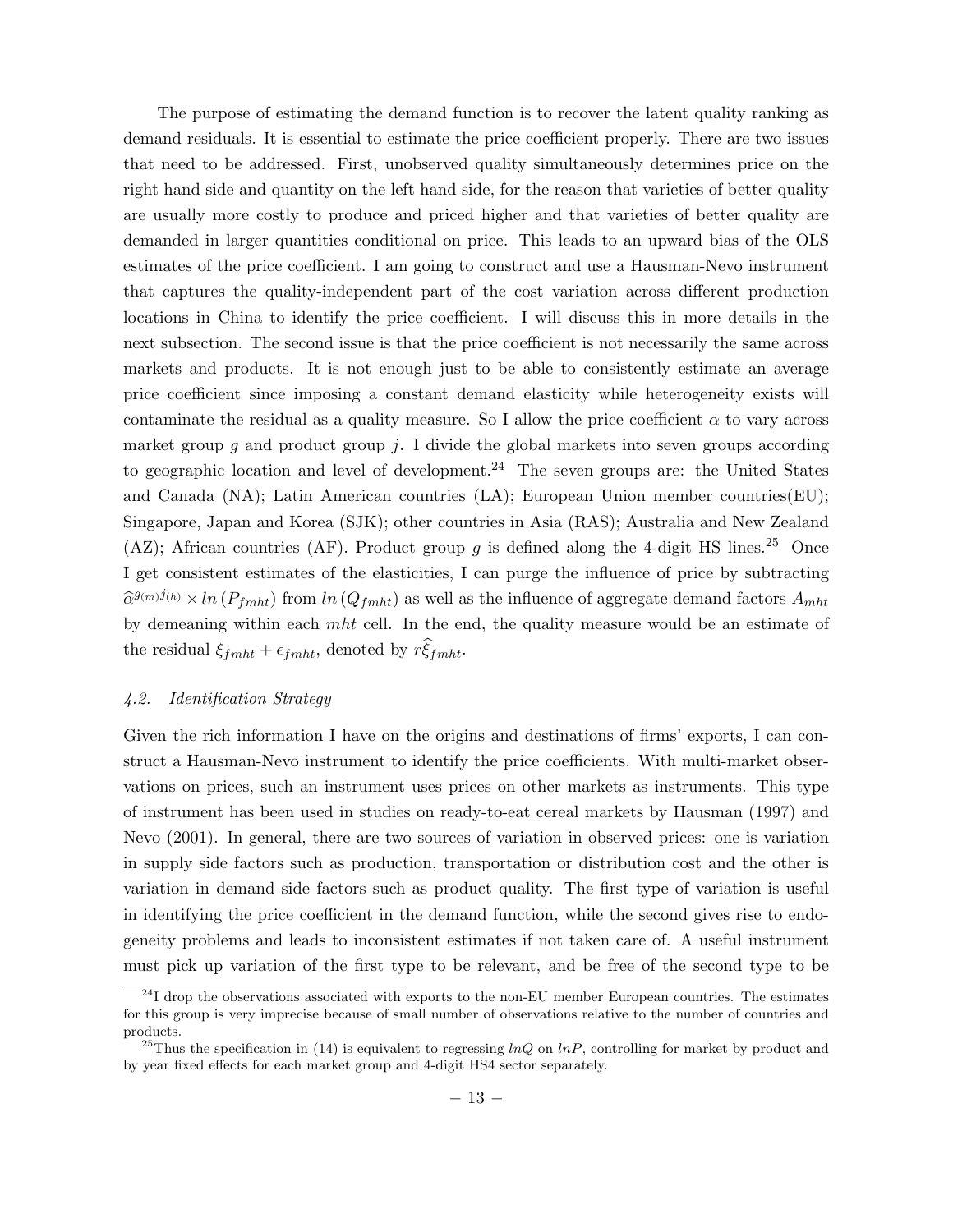valid. In a multi-market context, the two-source variation argument takes a more specific form: prices charged by firms on two different markets can be correlated either because of common cost shocks or common demand shocks. To capture common cost shocks, I construct the instrument using prices charged by firms producing at the same 4-digit zip code location in China; to avoid common demand shocks, I use prices from carefully selected markets that are enough far away both geographically and in levels of development.

For an illustrative example, think about firms in Dongguan, a manufacturing cluster in China's Pearl River Delta area, that export to both Japan and Kenya. Because the two markets are quite far away both on a geographic map and in levels of economic development, one can reasonably believe they have very different demand structures and are subject to independent demand shocks. On the other hand, these firms may share common cost shocks due to the localization of input markets. This allows me to use the prices that exporters from Dongguan charge in Kenya to construct instruments for the prices they charge in Japan, and vice versa.

I use the 4-digit zip  $\text{code}^{26}$  as production origin identifier and apply two criteria in selecting the set of markets in constructing instruments. For an observation subscripted with  $f$ mht, the prices charged by any exporter  $f'$  shipping goods from location  $o_{(f)}$ , the 4-digit zip code area where firm  $f$  is located, to any market  $m'$  in year  $t$  will be used to construct instrument for  $ln(P_{fmlt})$  if

- 1. The geographical distance between country  $m$  and  $m'$  is above the 30th percentile in the distribution of geographical distance among all country pairs.
- 2. The per capita GDP of country  $m'$  is at least 1.5 times the standard deviation of the world distribution away from that of country  $m$ .

The instrument for  $ln(P_{fmht})$  is then the average of prices of observations with subscript  $f'm'h't$ 

$$
IVf_{mht} = \overline{lnP}_{f'm'h't} \tag{15}
$$

Notice the average is taken across all  $f', m'$  and  $h'$ . The  $f'$ s and  $m'$ s are chosen as aforementioned; the h's cover all the 8-digit HS lines under the same 4-digit HS line. It is the destination and year specific, across 4-digit zip code region variation that is kept in the instrument for identification. The exclusion restriction, which in this context requires that the demand shocks from markets where the average is taken to be independent of the demand shocks in the market where the prices are instrumented for, are embedded in the market selection criteria. The first criterion rules out markets that may share geographically local demand shocks; the second addresses the

 $^{26}$ This is at the prefecture level. There are about 500 unique locations.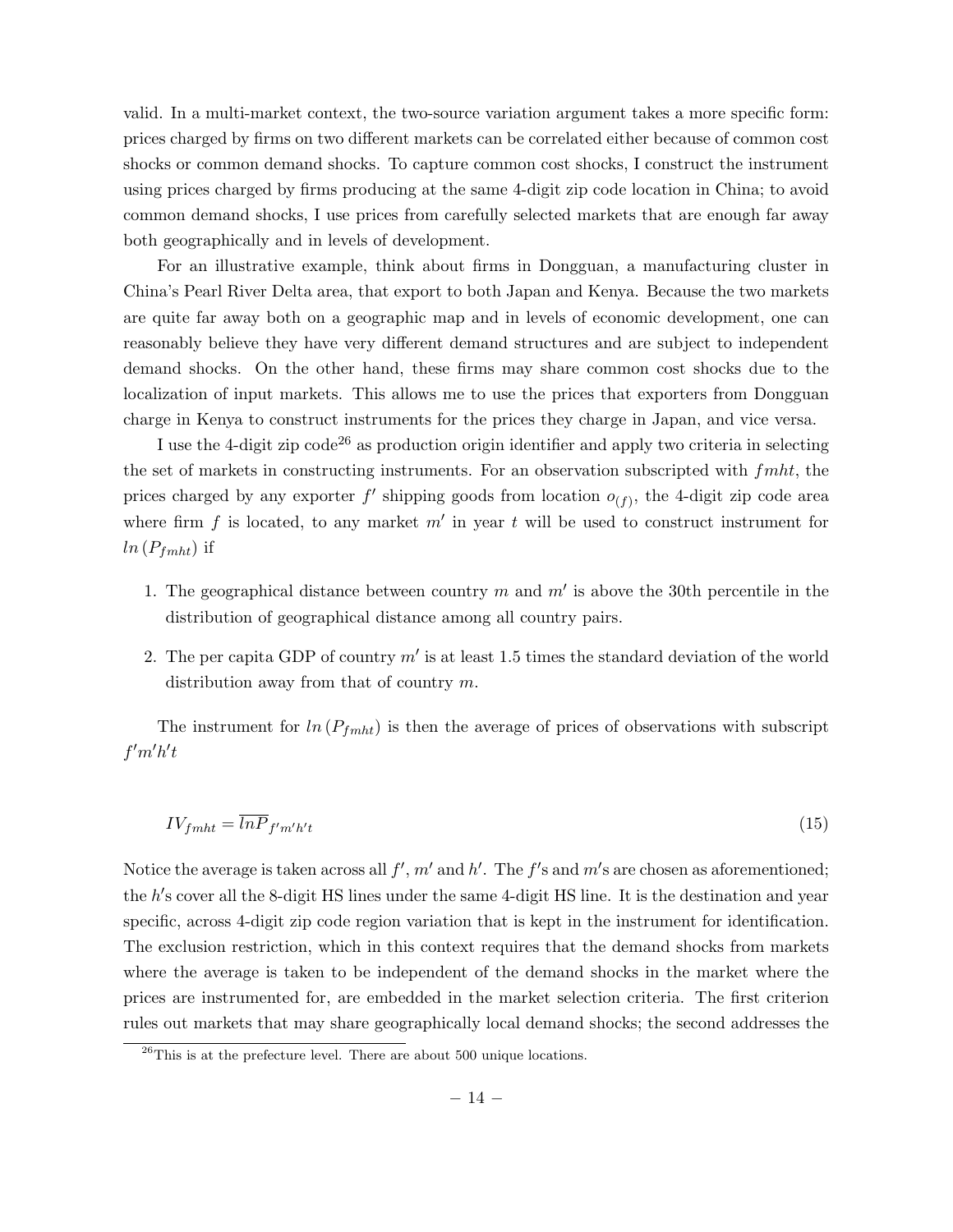possibility that exporting firms may ship products of the same quality to markets with similar degree of development and thus similar preference for quality.<sup>27</sup>

#### 4.3. Results and Discussion

The OLS estimates of the price coefficients are reported in Table 2. Panel A shows the results from regressions where all 8-digit product lines are pooled together. The row labelled "World" shows the result pooling all market groups together. The panel labelled "Whole sample" reports estimation results using all observations with missing values in instrumental variables being proxied. The "No Proxy Sample" panel reports the results using only observations with nonmissing values for the instrumental variable. The magnitude of the estimates is around 0.8 or 0.9. The "No Proxy" subsample results are quite similar to the whole sample results. Panel B reports the estimates for one example 4-digit HS category  $8538.<sup>28</sup>$  Panel C presents summaries of estimates from regressions for each product group separately. The first column reports the number of 4-digit HS lines with negative estimates at 10% significance level. The second column reports the number of observations associated with these estimates. The last four columns report the mean and median of the estimates for the whole sample and the no proxy subsample respectively. The magnitude here is also around 0.8 or 0.9.

The IV estimates of the price coefficients are reported in Table 3. The layout of this table is the same as Table 2, except that I include in the middle panel two columns of summaries of the OLS estimates for the set of product groups with significant IV estimates.

The magnitude of the IV estimates is generally larger than the OLS estimates, suggesting that higher prices partially reflect high quality. I obtain significant estimates for 38 out of 48 product categories for market group NA and only 19 out of 48 for group AF; the proportions of observations associated with significant estimates are much more substantial. For NA and EU, it is above 80%; for SJK, AZ, RAS, LA and AF it is around 60%s. Overall, about 78% of observations are associated with significant estimates. Since I proxy the value of instrument for observations where it is missing, it is important to check whether the estimation results using the no proxy subsample are significantly different from those using the whole sample. <sup>29</sup> It turns

<sup>29</sup>There are two potential reasons why they can be different. First, if the firms, or markets or products of observations for which the instrument value is missing are systematically different from those with non-missing

<sup>&</sup>lt;sup>27</sup>There are cases where no observation  $f'm'h't$  exists, i.e, there is no firm  $f'$  in the same 4-digit zip code region  $o_{(f)}$  as firm f shipping to any market m' that satisfies the two selection criteria in year t. As a result, the instrument constructed as above would take missing value for such observations. It turns out about 11% of the sample have this problem. In order not to lose observations, I construct proxy values for these cases. The details are in Appendix A.

 $^{28}$ This is the category whose OLS estimate is about the median among the 48 in the "World" regression. The HS description is as following: Parts suitable for use solely or principally with the apparatus of heading 8535, 8536 or 8537; HS8535: Electrical apparatus for switching or protecting electrical circuits, or for making connections to or in electrical circuits; HS8536: Electrical apparatus for switching or protecting electrical circuits, or for making connections to or in electrical circuits; HS8537: Boards, panels, consoles, desks, cabinets and other bases, equipped with two or more apparatus of heading 8535 or 8536, for electric control or the distribution of electricity.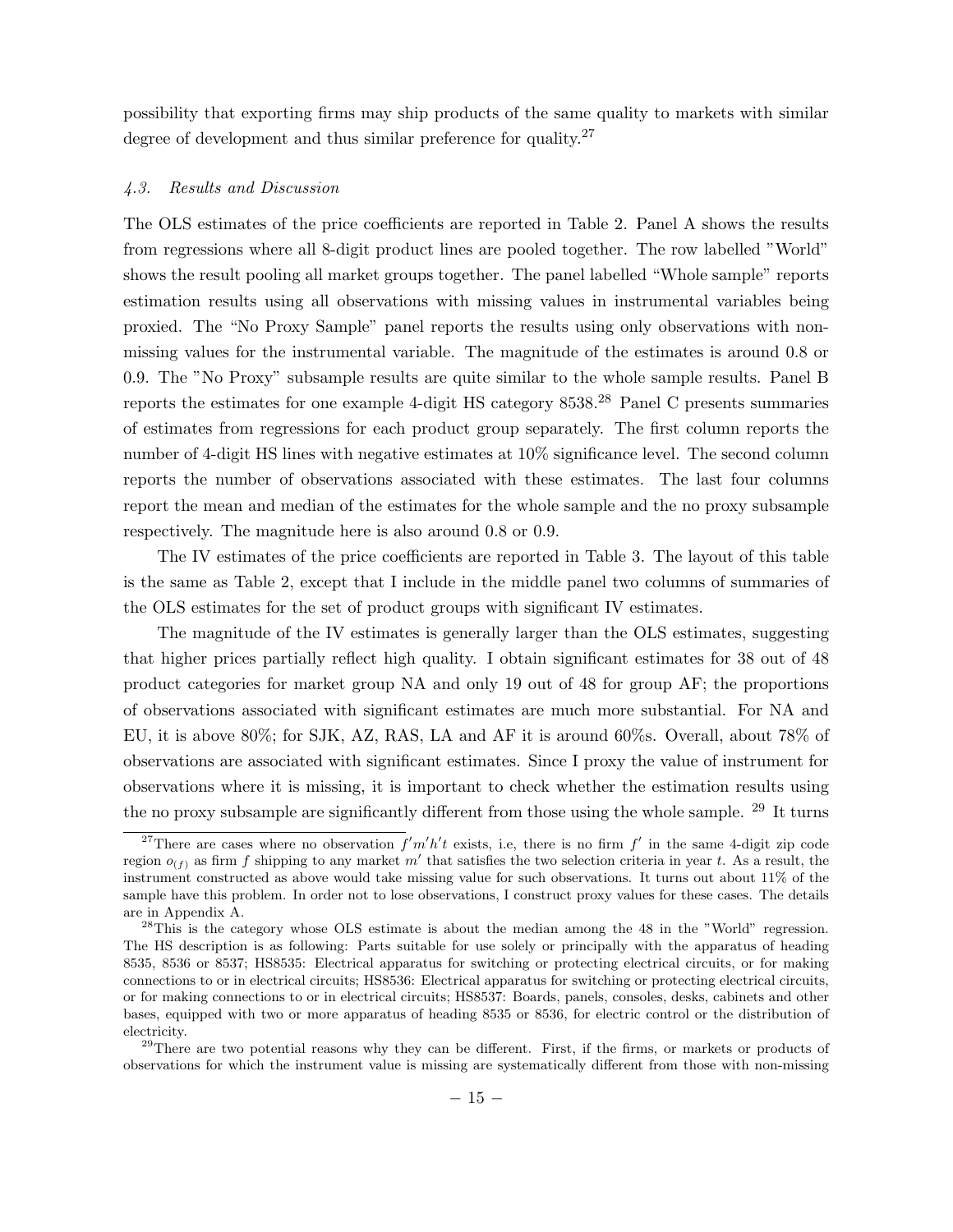|                    |                                                                                    | Whole Sample  |           |                 | No Proxy Sample |                 |  |
|--------------------|------------------------------------------------------------------------------------|---------------|-----------|-----------------|-----------------|-----------------|--|
|                    | $#$ of obs.                                                                        | ceoff. est.   | std. err. | $#$ of obs.     | ceoff. est.     | std. err.       |  |
| World              | 683700                                                                             | $-0.850$      | 0.004     | 607030          | $-0.843$        | 0.004           |  |
| NA <sup>(1)</sup>  | 65885                                                                              | $-0.801$      | 0.010     | 64051           | $-0.798$        | 0.010           |  |
| EU <sup>(2)</sup>  | 173826                                                                             | $-0.830$      | 0.007     | 160422          | $-0.825$        | 0.008           |  |
| $\text{SIK}^{(3)}$ | 76759                                                                              | $-0.822$      | 0.011     | 67925           | $-0.810$        | 0.012           |  |
| AZ <sup>(4)</sup>  | $\bf 21522$                                                                        | $-0.795$      | 0.015     | 20773           | $-0.796$        | 0.016           |  |
| RAS <sup>(5)</sup> | 213921                                                                             | $-0.882$      | 0.006     | 187109          | $-0.879$        | 0.006           |  |
| LA <sup>(6)</sup>  | 61766                                                                              | $-0.885$      | 0.012     | 49973           | $-0.887$        | 0.013           |  |
| AF <sup>(7)</sup>  | 51346                                                                              | $-0.902$      | 0.013     | 42754           | $-0.898$        | 0.014           |  |
|                    | Panel B: Example product group HS4=8538                                            |               |           |                 |                 |                 |  |
|                    |                                                                                    | Whole Sample  |           | No Proxy Sample |                 |                 |  |
|                    | $#$ of obs.                                                                        | ceoff. est.   | std. err. | $#$ of obs.     | ceoff. est.     | std. err.       |  |
| World              | 17688                                                                              | $-0.859$      | 0.018     | 16156           | $-0.875$        | 0.019           |  |
| NA                 | 1655                                                                               | $-0.934$      | 0.038     | 1618            | $-0.928$        | 0.042           |  |
| EU                 | 4109                                                                               | $-0.766$      | 0.041     | 3825            | $-0.754$        | 0.041           |  |
| ${\rm SJK}$        | 2459                                                                               | $-0.963$      | 0.034     | 2258            | $-0.989$        | 0.036           |  |
| AZ                 | 526                                                                                | $-0.662$      | 0.065     | 513             | $-0.672$        | 0.070           |  |
| RAS                | 5748                                                                               | $-0.844$      | 0.026     | 5203            | $-0.874$        | 0.025           |  |
| LA                 | 1437                                                                               | $-0.942$      | 0.061     | 1257            | $-1.025$        | 0.075           |  |
| AF                 | 1314                                                                               | $-0.861$      | 0.072     | 1148            | $-0.890$        | 0.091           |  |
|                    | Panel C: Summaries of regressions by 4-digit HS product group (48 groups in total) |               |           |                 |                 |                 |  |
|                    | # HS4                                                                              | $#$ of obs.   |           | Whole Sample    |                 | No Proxy Sample |  |
|                    | neg. & sig. $(8)$                                                                  | $neg.\&$ sig. | mean      | median          | mean            | median          |  |
| World              | 48                                                                                 | 683700        | $-0.832$  | $-0.873$        | $-0.825$        | $-0.875$        |  |
| NA                 | 47                                                                                 | 65817         | $-0.827$  | $-0.832$        | $-0.813$        | $-0.827$        |  |
| EU                 | 46                                                                                 | 173466        | $-0.811$  | $-0.840$        | $-0.811$        | $-0.832$        |  |
| SJK                | 48                                                                                 | 76759         | $-0.835$  | $-0.884$        | $-0.821$        | $-0.846$        |  |

|  |  | Table 2: Demand Estimation, by OLS |  |  |
|--|--|------------------------------------|--|--|
|--|--|------------------------------------|--|--|

All regressions cluster standard errors by 8-digit HS product, market and year.

(1) Refers to US and Canada;

(2) Refers to EU member countries;

(3) Refers to Japan, South Korea and Singapore;

(4) Refers to Australia and New Zealand;

 $\,$  (5)  $\,$  Refers to the rest of Asia except Hong Kong;

(6) Refers to Latin American countries;

(7) Refers to African countries.

 $(8)$  Significant at %10 level.

AZ 41 20740 -0.865 -0.816 -0.857 -0.812 RAS 47 213671 -0.874 -0.906 -0.866 -0.874 LA  $41$   $60611$   $-0.920$   $-0.889$   $-0.921$   $-0.882$ AF 42 50688 -0.919 -0.894 -0.900 -0.902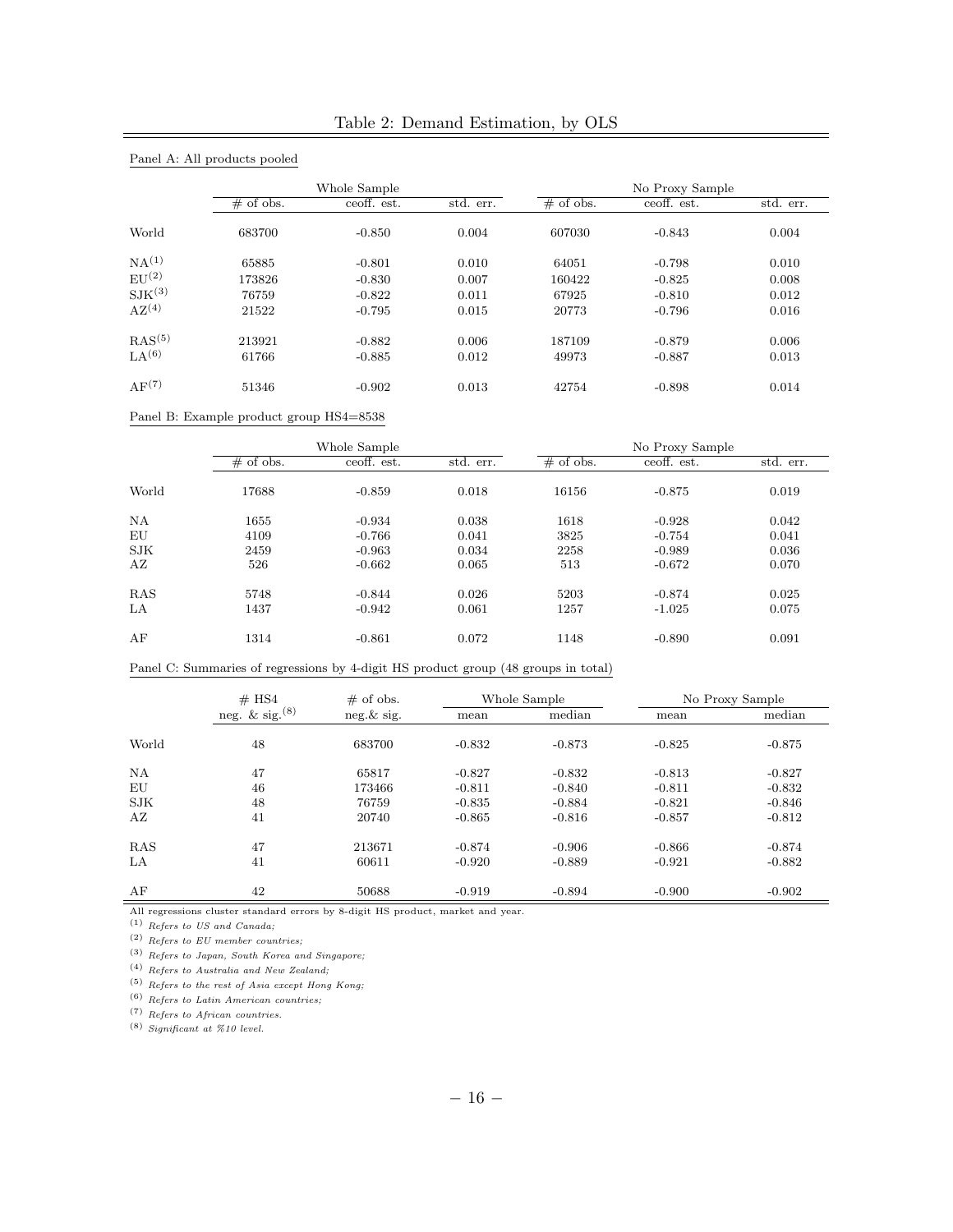| Panel A: All products pooled |             |              |           |                 |             |           |  |
|------------------------------|-------------|--------------|-----------|-----------------|-------------|-----------|--|
|                              |             | Whole Sample |           | No Proxy Sample |             |           |  |
|                              | $#$ of obs. | ceoff. est.  | std. err. | $#$ of obs.     | ceoff. est. | std. err. |  |
| World                        | 683700      | $-1.434$     | 0.025     | 607030          | $-1.408$    | 0.027     |  |
| NA                           | 65885       | $-1.490$     | 0.062     | 64051           | $-1.477$    | 0.065     |  |
| EU                           | 173826      | $-1.389$     | 0.035     | 160422          | $-1.354$    | 0.036     |  |
| <b>SJK</b>                   | 76759       | $-1.454$     | 0.099     | 67925           | $-1.465$    | 0.106     |  |
| AZ                           | 21522       | $-1.144$     | 0.084     | 20773           | $-1.214$    | 0.083     |  |
| <b>RAS</b>                   | 213921      | $-1.510$     | 0.059     | 187109          | -1.443      | 0.060     |  |
| LA                           | 61766       | $-1.494$     | 0.104     | 49973           | $-1.520$    | 0.120     |  |
| AF                           | 51346       | $-1.203$     | 0.082     | 42754           | $-1.213$    | 0.095     |  |

Panel B: Example product group HS4=8538

|           | Whole Sample |             |           | No Proxy Sample |             |           |  |
|-----------|--------------|-------------|-----------|-----------------|-------------|-----------|--|
|           | $#$ of obs.  | ceoff. est. | std. err. | $\#$ of obs.    | ceoff. est. | std. err. |  |
| World     | 17688        | $-1.371$    | 0.101     | 16156           | $-1.430$    | 0.104     |  |
| <b>NA</b> | 1655         | $-1.362$    | 0.318     | 1618            | $-1.424$    | 0.319     |  |
| EU        | 4109         | $-1.336$    | 0.204     | 3825            | $-1.271$    | 0.215     |  |
| SJK       | 2459         | $-1.427$    | 0.254     | 2258            | $-1.462$    | 0.188     |  |
| ΑZ        | 526          | $-0.415$    | 0.267     | 513             | $-0.469$    | 0.281     |  |
| RAS       | 5748         | $-1.507$    | 0.191     | 5203            | $-1.477$    | 0.200     |  |
| LA        | 1437         | $-1.272$    | 0.365     | 1257            | $-1.624$    | 0.488     |  |
| AF        | 1314         | $-1.671$    | 0.680     | 1148            | $-2.115$    | 0.866     |  |

Panel C: Summaries of regressions by 4-digit HS product group (48 groups in total)

|            | $#$ HS4        | $\#$ of obs.  |          | Whole Sample |          | OLS Comparison | No Proxy Sample |          |
|------------|----------------|---------------|----------|--------------|----------|----------------|-----------------|----------|
|            | neg. $\&$ sig. | $neg.\&$ sig. | mean     | median       | mean     | median         | mean            | median   |
| World      | 34             | 530653        | $-1.700$ | $-1.555$     | $-0.845$ | $-0.906$       | $-1.636$        | $-1.421$ |
| <b>NA</b>  | 38             | 56268         | $-1.795$ | $-1.449$     | $-0.833$ | $-0.844$       | $-1.730$        | $-1.432$ |
| EU         | 31             | 150502        | $-1.687$ | $-1.336$     | $-0.810$ | $-0.843$       | $-1.713$        | $-1.296$ |
| <b>SJK</b> | 24             | 47015         | $-1.757$ | $-1.423$     | $-0.845$ | $-0.915$       | $-1.816$        | $-1.445$ |
| ΑZ         | 21             | 13347         | $-1.818$ | $-1.485$     | $-0.760$ | $-0.772$       | $-1.729$        | $-1.337$ |
| <b>RAS</b> | 26             | 145269        | $-2.139$ | $-1.781$     | $-0.926$ | $-0.945$       | $-2.079$        | $-1.713$ |
| LA         | 20             | 36934         | $-1.771$ | $-1.684$     | $-0.956$ | $-0.932$       | $-1.857$        | $-1.788$ |
| AF         | 19             | 30246         | $-1.764$ | $-1.406$     | $-0.924$ | $-0.925$       | $-1.640$        | $-1.259$ |

All regressions cluster standard errors by 8-digit HS product, market and year.

 $\,^{(1)}$  The market selection criteria for constructing instruments in these regressions are: (a) geographical distance being above the 30th percentile;

(b) per capita GDP disparity being larger than 1.5 times the standard deviation. Other notes as Table 2.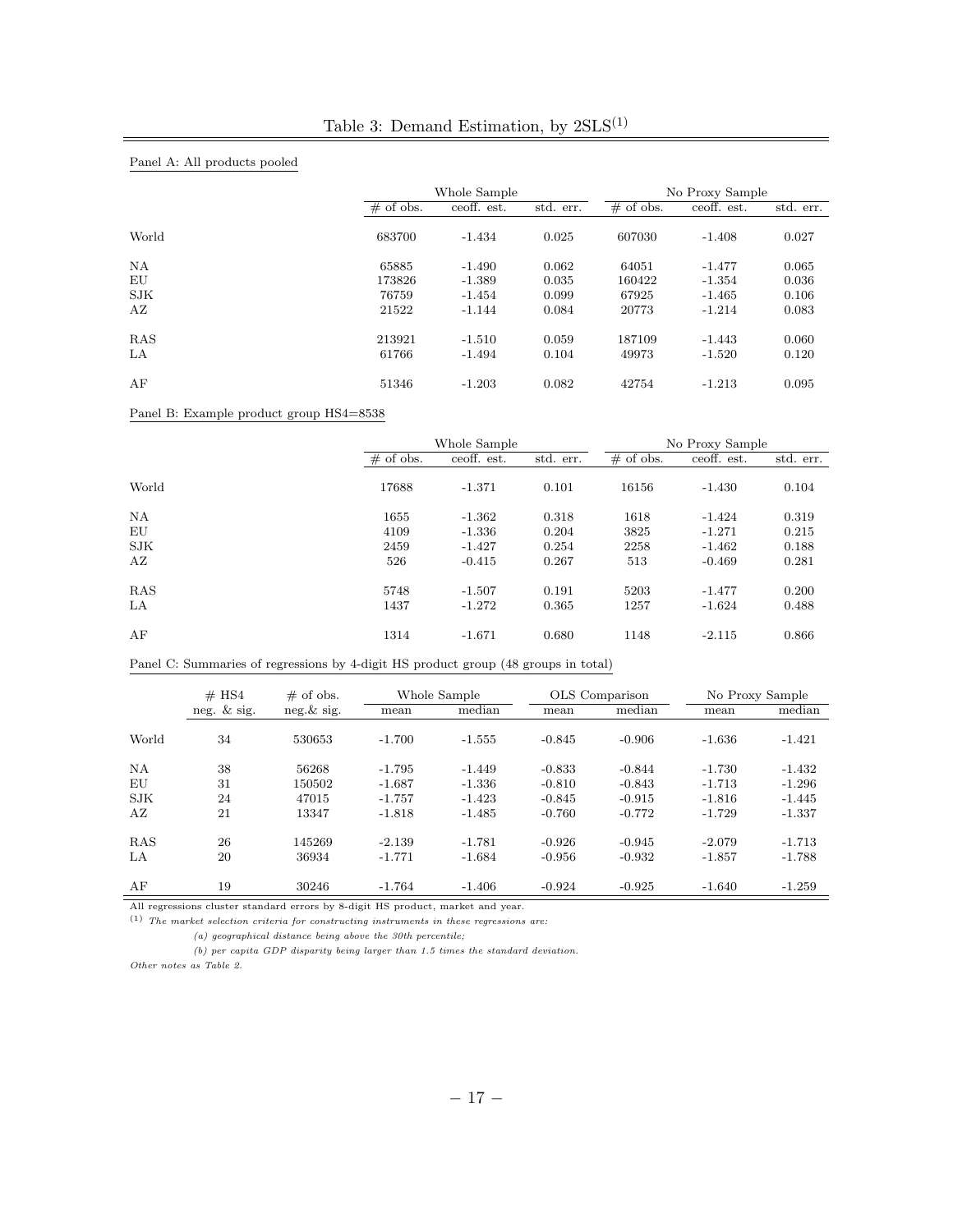out the subsample results are in general very close to the whole sample results.

I use unit values from markets with per capita GDP 1.5 times standard deviation away, either richer or poorer, to construct instruments. One might be concerned that the co-variation with unit values on richer markets are more susceptible of being due to quality differentiation, and only the co-variation with those on poorer markets should be used to pick up cost covariation for identification. I try an alternative instrument constructed with only unit values on markets that are 1.5 times standard deviation poorer and get similar results as Table 3. The exact results in the same format as Table 3 can be found in Table H.1 in the appendix.

The large number of destinations provides me flexibility in constructing instruments and in turn makes over-identification tests possible. I supplement the main instruments with another two stricter alternative instruments to do the specification tests. One of the alternative instruments is constructed by adopting a per capita GDP disparity criterion of 1.75 times the standard deviation away while holding the geographical distance criterion at 30th percentile; for the second alternative, I hold the per capita GDP criterion at 1.5 times the standard deviation and increase the geographical criterion to be above the 40th percentile. The specification tests results for the median product HS8538 are presented in Table 4. As suggested by the p-values in columns (5) and (6), regressions for all market groups pass the over-identifying restriction tests and the orthogonal tests on the main instrument. Column  $(7)$  reports the *p-values* testing the redundancy of the two additional instruments constructed with stricter rules in selecting markets, and they are shown to be redundant in all market groups except RAS. But the inclusion of additional instruments does not change the estimate of price coefficient; it is -1.507 with both specifications. Market group NA and AF have *p-values* greater than  $10\%$  in the weak identification tests, but it is mainly driven by the inclusion of redundant instruments. As shown in column (9), both *p-values* drop below  $10\%$  when I exclude the two additional instruments.

I face a trade-off between instrument validity and instrument strength in selecting the geographical distance and per capita GDP disparity cut-offs: the further away the two markets, the more likely they have independent demand shocks and the more confident I am in the validity of the instrument; on the other hand, the stricter I am in selecting markets, the more observations would need proxy values for instruments and the less variation can be utilized, and in turn, the less efficient the estimates would be. Thus it is desirable to find a balance point where the estimation results are robust to small changes in cut-offs. Consistent with the results of the specification tests, the two alternative instruments give similar estimation results as the main instrument. The exact results using the two alternative instruments are in Table H.2 and H.3 in the appendix.

With price coefficients in hand, I calculate the following firm, product, market and year

values, given that the proxy strategy is to fill in the missing values with local averages of available values at the same product location, the systematic difference would show up as differences in the whole sample and subsample estimates. Second, since I utilize all the available values of instrument at the production location level to construct proxy for one third of the missing values, the market selection rules are bypassed, thus any difference found may also reflect inconsistency from invalid instrument.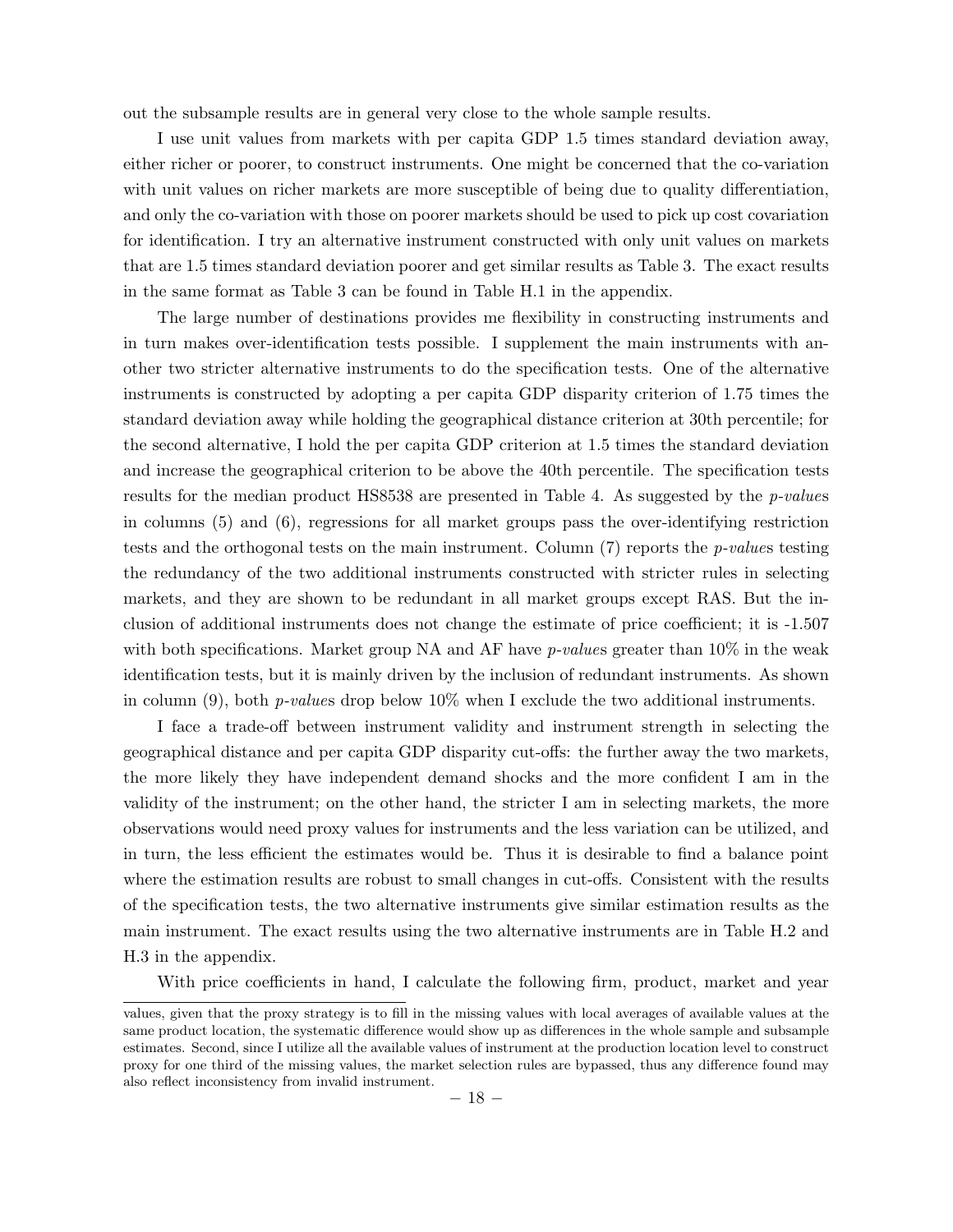|            | (1)          | $\left( 2\right)$ | $^{(3)}$   | (4)       | (5)        | (6)             | (7)              | (8)             |
|------------|--------------|-------------------|------------|-----------|------------|-----------------|------------------|-----------------|
|            |              |                   |            | 1st Stage | OVID. Test | Othog. Test     | Redundancy Test  | 1st Stage       |
|            | $\#$ of obs. | coef. est.        | std. error | $F$ -stat | Hansen-J   | Main $IV^{(1)}$ | Alt. $IVs^{(2)}$ | Main IV only    |
|            |              |                   |            | p-value   | p-value    | C-stat, p-value | p-value          | F-stat, p-value |
|            |              |                   |            |           |            |                 |                  |                 |
| World      | 17258        | $-1.368$          | 0.099      | 0.000     | 0.278      | 0.221           | 0.044            |                 |
|            |              |                   |            |           |            |                 |                  |                 |
| NA         | 1652         | $-1.370$          | 0.334      | 0.123     | 0.987      | 0.931           | 0.861            | 0.018           |
| EU         | 4023         | $-1.378$          | 0.199      | 0.000     | 0.397      | 0.240           | 0.189            |                 |
| <b>SJK</b> | 2454         | $-1.453$          | 0.241      | 0.002     | 0.660      | 0.687           | 0.720            |                 |
| ΑZ         | 520          | $-0.428$          | 0.265      | 0.050     | 0.421      | 0.222           | 0.876            |                 |
|            |              |                   |            |           |            |                 |                  |                 |
| RAS        | 5632         | $-1.507$          | 0.166      | 0.000     | 0.254      | 0.434           | 0.009            |                 |
| LA.        | 1363         | $-1.155$          | 0.287      | 0.017     | 0.321      | 0.144           | 0.140            |                 |
|            |              |                   |            |           |            |                 |                  |                 |
| AF         | 1197         | $-1.474$          | 0.558      | 0.192     | 0.541      | 0.979           | 0.819            | 0.067           |
|            |              |                   |            |           |            |                 |                  |                 |

Table 4: Specification Tests in Demand Estimation for HS8538

All regressions cluster standard errors by 8-digit HS product, market and year.

 $\,^{(1)}$  The market selection criteria for constructing our main instrument are:

(a) geographical distance being above the 30th percentile;

(b) per capita GDP disparity being larger than 1.5 times the standard deviation.

 $(2)$  The alternative instruments are constructed by changing the two selection criteria for our main IV one at a time. The alternative criteria are: (a) geographical distance being above the  $40th$  percentile;

(b) per capita GDP disparity being larger than 1.75 times the standard deviation.

Other notes as Table 2.

specific residuals as a measure of quality.

$$
r\hat{\xi}_{fhmt} = \ln\left(Q_{fmht}\right) - \hat{\alpha}^{g_{(m)}j_{(h)}} \times \ln\left(P_{fmht}\right) - \hat{A}_{mht} \tag{16}
$$

This measure contains the last two terms  $\xi_{f m h t} + \epsilon_{f m h t}$  in (14). The quality estimates need to be normalized to be comparable across products in the following analysis. I normalize  $r\xi_{f h m t}$  by their product-year specific standard deviations.<sup>30</sup> As a result, the differences in the standardized variables are in units of year and product specific standard deviation. I denote the normalized quality estimates by  $\xi_{fhmt}$ .

# 5. Quality and Input Choices

I now investigate the correlation between exporters' output quality and input choices and the heterogeneity of this association across destination markets and firms of different ownership types. This can help to find correlated factor that are important in firms' quality production function. I first look at firms' import decisions and then decisions on domestically employed labour and the related capital labour ratio. The regression specification is

$$
\hat{\xi}_{fhmt} = \delta^{GO} \times ACTIVITY_{ft} + CONTROLS_{ft}\Delta^{G} + \nu_{fhmt}
$$
\n(17)

<sup>&</sup>lt;sup>30</sup>Product specific normalization allows for different quality ranges across product; year and product specific normalization further allows the range for any specific product to change over time.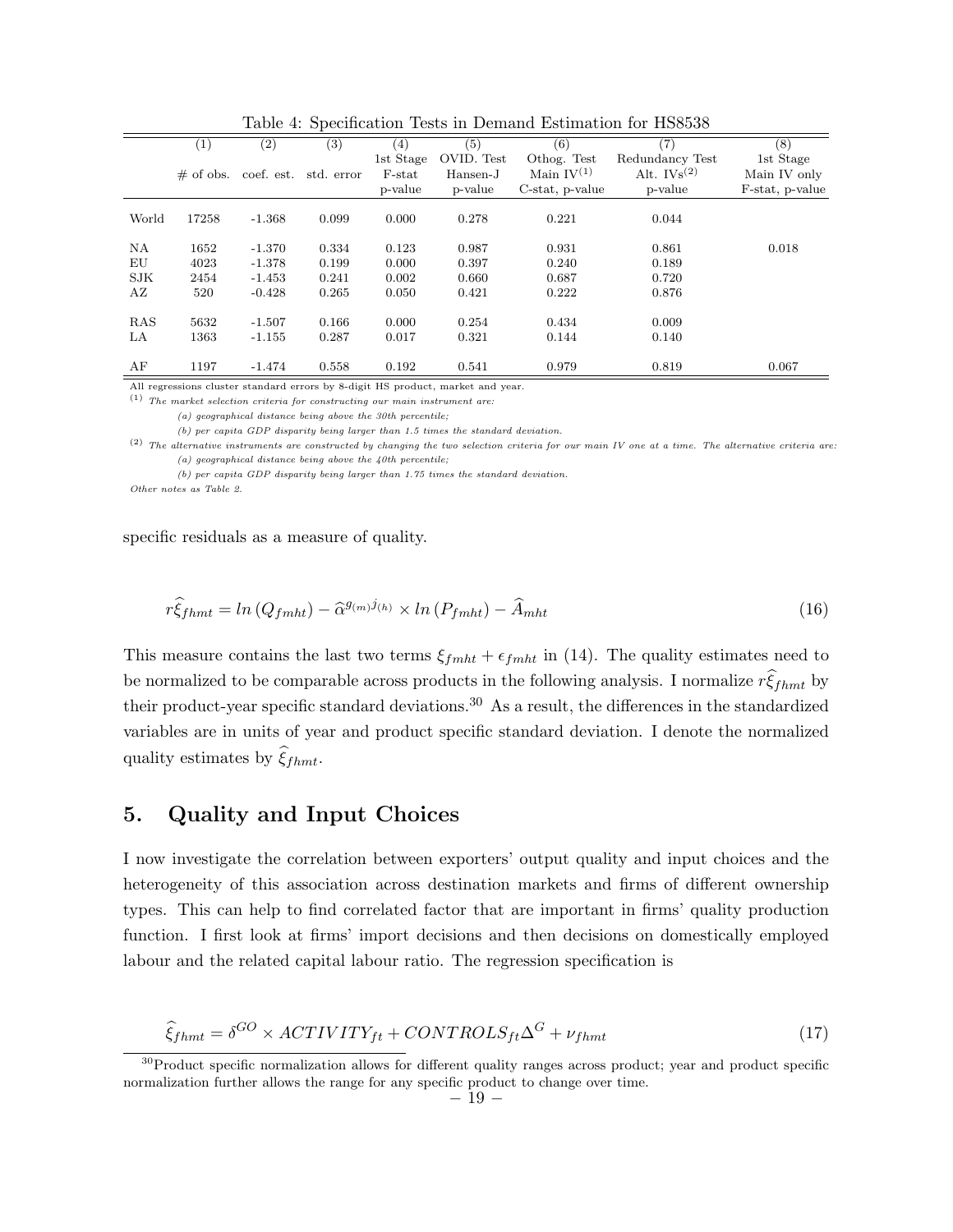where  $ACTIVITY_{ft}$  is firm and time specific measures of input choices, including various import measures, average wage payment per employee and capital-labour ratio, and  $\delta$  is market group  $G$  and ownership type  $O$  specific. To ease presentation, I combine destination markets in larger groups. Since the quality measure is by construction the deviation from market specific mean, I need to be make sure the deviation is comparable across markets in the same group; in other words, the mean quality of markets in the same group should be about the same. I group high income countries Canada, the United States, European Union member countries, Singapore, Korea, Japan, Australia and New Zealand into  $G1$ . I group other Asian countries and Latin American countries into  $G2$ . These are mostly medium income countries. The remaining African countries are labelled as  $G_3$ . These are mostly poor countries. I run regression (17) for each of the three  $G$  groups separately. Considering firms of different ownership type may not have the same access to or need to incur different costs to reach some factor markets, I further allow the coefficients of the variables of interests,  $\delta$ , to vary across four different ownership types: non-state owned Chinese firms (CHN), foreign invested firms (FGN), Hong Kong, Macao or Taiwan invested firms (HMT) and stata-owned Chinese firms (SOE). I include as control variables polynomials of firm size, firms' ownership type, CIC industry fixed effects and experience interacted with year effects.<sup>31</sup>

#### 5.1. Imported Inputs

China's customs records provide information on firms' imports in as much detail as firms' exports. This allows me to construct not only extensive measures as import status dummies but also intensive measures such as the total or unit value of imports, as well as the number of imported varieties. I include only firms' ordinary imports as those for processing and assembly are under strict regulation and can not be used in producing for ordinary exports. I further differentiate the origins of imports according to whether the imports are from one of the 20 most advanced countries. These 20 countries are: Luxembourg, Norway, the United States, Singapore, Switzerland, Netherlands, Austria, Canada, Iceland, Denmark, Australia, Belgium, Germany, Japan, France, Sweden, Italy, Britain, Finland and Spain. I am especially interested in the imports of intermediate inputs and capital goods. I use the UN's BEC (Classification by Broad Economic Categories) classification to identify intermediate inputs and capital goods such that I can assess potentially different roles of these two types of inputs.

Results related to import status dummies are reported in Table 5. The activity measure in column (1) is a dummy indicating whether a firm imports any intermediate inputs or capital goods; in column (2) it is an indicator of importing intermediate inputs; in column (3) it is an indicator of importing intermediate inputs from any of the 20 most developed countries; in column (4) it is an indicator of importing intermediate inputs from other countries; columns (5)

 $31$ Year and experience interactive effects are controlled with current and the first observed year pair-wise dummies.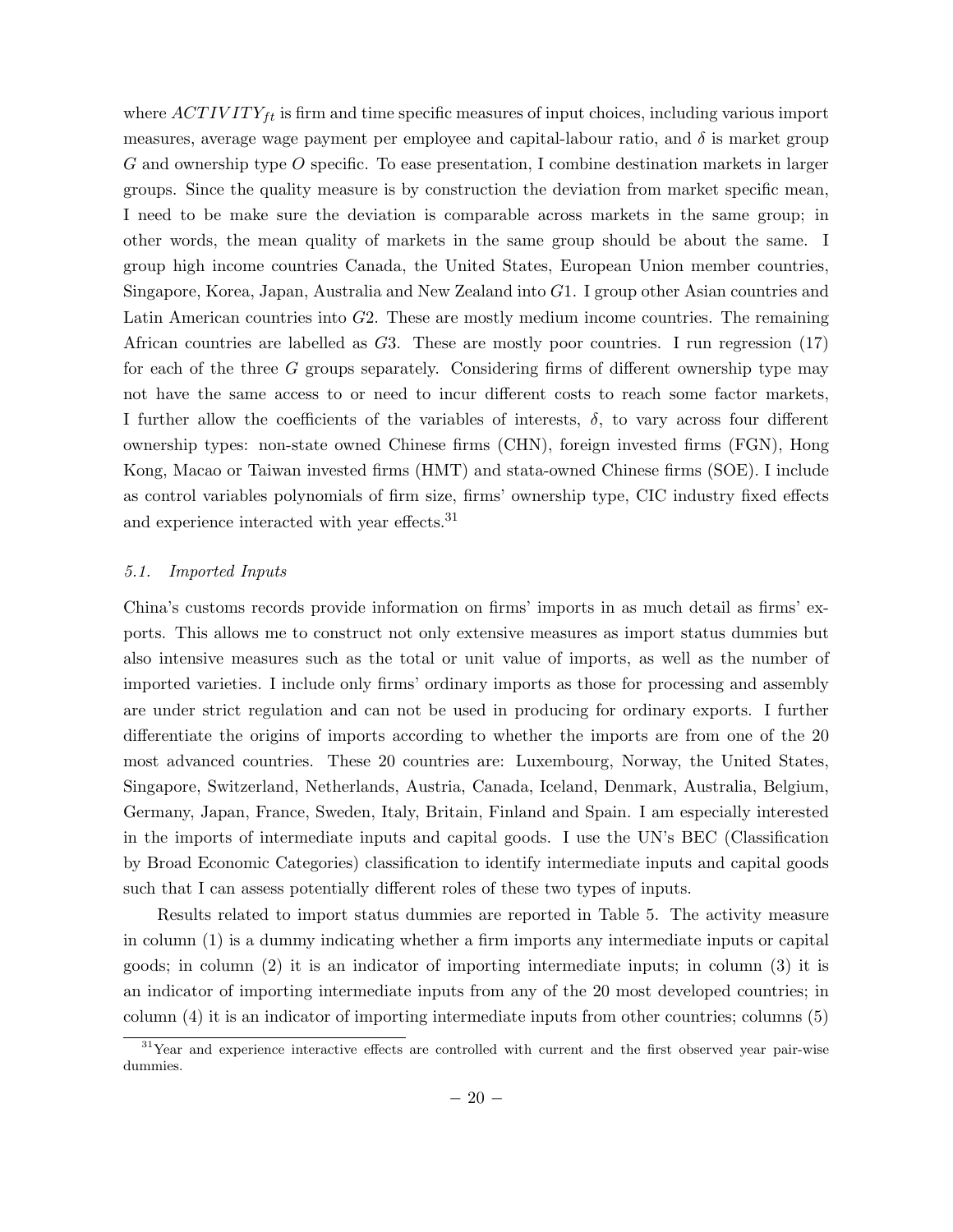- (7) are defined in the same way as (2) to (4) but for capital goods. Panel A reports the results for high income destination markets; Panel B is for the medium income group and Panel C is for the low income group.

There are two important findings. First, the importing status dummy is positively and significantly associated with product quality for high income destination countries in Panel A. Second, the positive association is significant only for the non-state owned Chinese firms. For the sample of Chinese non-state owned firms in Panel A, I rerun the regressions including firm by market fixed effects and find that the association becomes insignificant. With the same set of observations, I run the regressions year by year and find results similar to those reported in Table 5. 32 This suggests it is mainly the cross-sectional variation in quality and importing status that drives the empirical results in Table 5.

I then investigate the intensive margins of imports. The results related to imported intermediate inputs are shown in Table 6. From column (1) to (7), the variables of interest are total value of imported intermediate inputs, total value from the 20 top countries, total value from other countries, total number of varieties,<sup>33</sup> total number from the 20 top countries, total number from other countries and average unit value. Table 1 shows that a median importing firm may purchase 6 lines of 8-digit HS product from rich countries alone. To make measures of unit value comparable across different produce lines, I first take the residuals after removing the 8-digit HS product by year specific means from the log of unit values and then take the weighted average across products within a firm. Again, a positive and significant association between import measures and product quality exists only in exports to the rich countries and the association is strongest for the non-state owned Chinese firms. All three measures, the value, the number of varieties and the unit value, are related to quality. I also conduct joint test of the overall significance of import measures for foreign invested firms and it turns out only the total value of imports from the top 20 countries and the unit value of imports matter for foreign invested firms.

Table 7 is in the same format as Table 6 but for imports of capital goods. As in the previous two tables, importing behaviour is only related to quality differentiation in exports to rich markets. Regarding the source of imports, only imports from the top 20 developed markets that matter, with importing activity measured by either the total value of imports or the number of imported varieties. The coefficient of the unit value of imports is marginally significant for both the non-state owned Chinese firms and foreign invested firms.

My empirical findings echo previous studies by Amiti and Konings (2007), Kasahara and Rodrigue (2008), Halpern et al. (2005), Kugler and Verhoogen (2011), Goldberg et al. (2010) and Manova and Zhang (2011) in several aspects. First, active importing participation is associated with better performance. Second, the number of varieties matter. Third, the unit value of

<sup>32</sup>Results from these regressions are available upon requests

<sup>&</sup>lt;sup>33</sup>Varieties are defined along the 8-digit HS product lines. I try alternative definition of HS product line by origin country and the empirical results are basically the same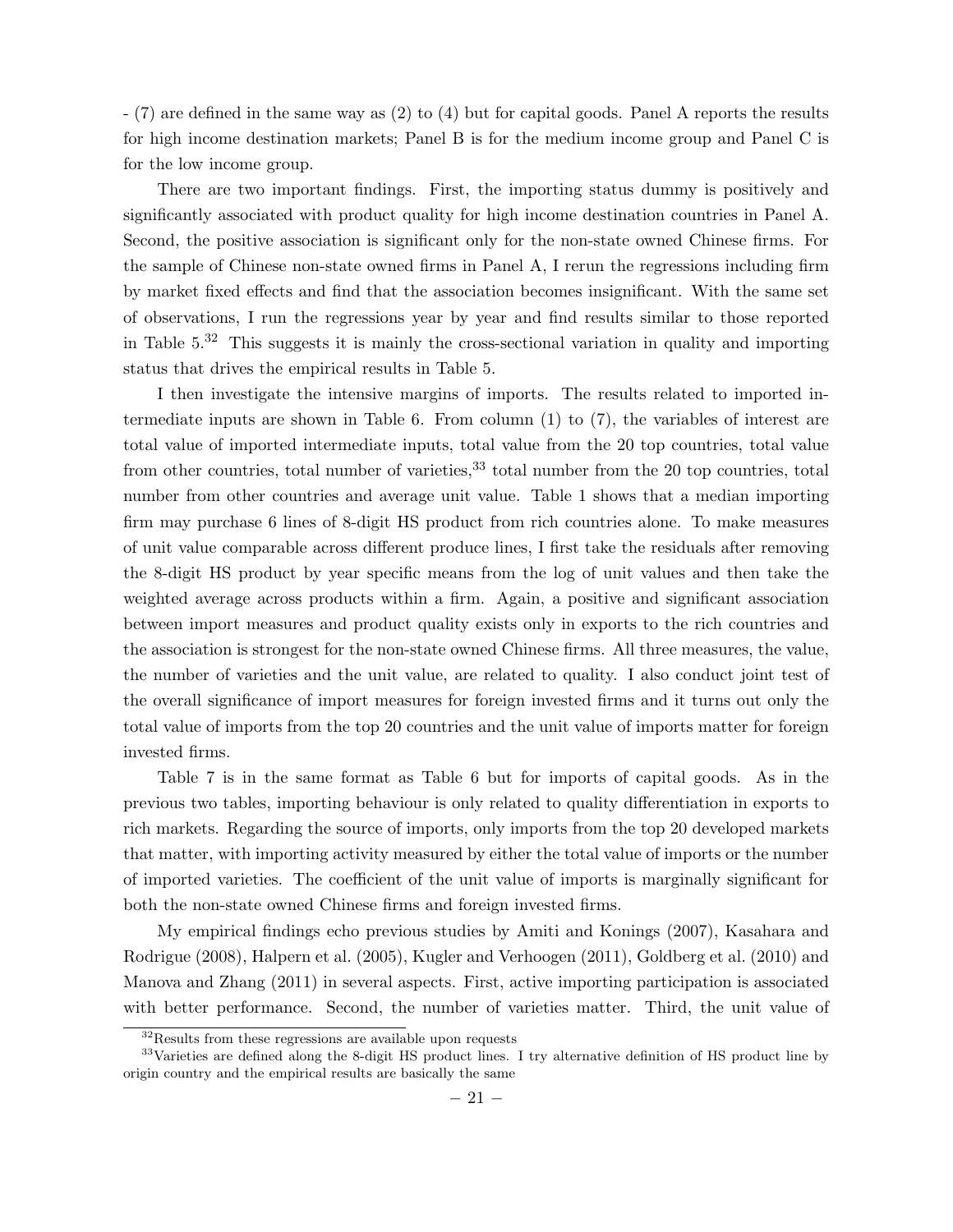| Dependent Variable: $\hat{\xi}_{f h m t}$                                                                   |                         |                      |                  | тарк от одианту ани нироге реатив |                                                                                             |                  |                  |
|-------------------------------------------------------------------------------------------------------------|-------------------------|----------------------|------------------|-----------------------------------|---------------------------------------------------------------------------------------------|------------------|------------------|
|                                                                                                             | (1)                     | $\overline{(2)}$     | $\overline{(3)}$ | (4)                               | (5)                                                                                         | $\overline{(6)}$ | $\overline{(7)}$ |
| <b>ACTIVITY</b>                                                                                             | $\mathop{\mathrm{ALL}}$ | ITM <sub>1</sub> (1) | ITM.             | ITM.                              | ${\rm CAP.}^{(2)}$                                                                          | CAP.             | CAP.             |
| <b>DUMMIES</b>                                                                                              | <b>IMPORTS</b>          |                      |                  |                                   | ANY SOURCE from RICH <sup>(3)</sup> from OTH. <sup>(4)</sup> ANY SOURCE from RICH from OTH. |                  |                  |
|                                                                                                             |                         |                      |                  |                                   |                                                                                             |                  |                  |
| Panel A: Destinations being US, Canada, EU Members, Japan, South Korea, Singapore, Australia or New Zealand |                         |                      |                  |                                   |                                                                                             |                  |                  |
| ACTIVITY <sup>(5)</sup>                                                                                     | $0.087***$              | $0.099***$           | $0.092***$       | $0.100***$                        | $0.067**$                                                                                   | $0.074**$        | 0.036            |
|                                                                                                             | (0.021)                 | (0.022)              | (0.024)          | (0.025)                           | (0.024)                                                                                     | (0.027)          | (0.028)          |
| $ACT. \times FGN^{(6)}$                                                                                     | $-0.096**$              | $-0.103**$           | $-0.054$         | $-0.140***$                       | $-0.093**$                                                                                  | $-0.054$         | $-0.094*$        |
|                                                                                                             | (0.033)                 | (0.034)              | (0.034)          | (0.035)                           | (0.033)                                                                                     | (0.035)          | (0.038)          |
| $ACT. \times HMT(7)$                                                                                        | $-0.088*$               | $-0.125**$           | $-0.107*$        | $-0.164***$                       | $-0.119*$                                                                                   | $-0.102$         | $-0.165**$       |
|                                                                                                             | (0.038)                 | (0.040)              | (0.043)          | (0.046)                           | (0.046)                                                                                     | (0.058)          | (0.054)          |
| $ACT. \times SOE^{(8)}$                                                                                     | $-0.013$                | $-0.057$             | $-0.043$         | $-0.124**$                        | $-0.021$                                                                                    | $-0.064$         | $-0.051$         |
|                                                                                                             |                         |                      |                  |                                   |                                                                                             |                  |                  |
|                                                                                                             | (0.054)                 | (0.051)              | (0.052)          | (0.047)                           | (0.047)                                                                                     | (0.048)          | (0.050)          |
| Observations                                                                                                | 140236                  | 140236               | 140236           | 140236                            | 140236                                                                                      | 140236           | 140236           |
| Panel B: Destinations being the rest of Asia or Latin American countries                                    |                         |                      |                  |                                   |                                                                                             |                  |                  |
|                                                                                                             |                         |                      |                  |                                   |                                                                                             |                  |                  |
| <b>ACTIVITY</b>                                                                                             | $-0.000$                | 0.005                | 0.002            | 0.036                             | $-0.031$                                                                                    | $-0.035$         | $-0.028$         |
|                                                                                                             | (0.023)                 | (0.026)              | (0.028)          | (0.029)                           | (0.028)                                                                                     | (0.031)          | (0.031)          |
| $ACT. \times FGN$                                                                                           | 0.017                   | 0.013                | 0.043            | $-0.035$                          | 0.018                                                                                       | 0.059            | $-0.022$         |
|                                                                                                             | (0.036)                 | (0.038)              | (0.039)          | (0.040)                           | (0.040)                                                                                     | (0.043)          | (0.044)          |
| $ACT. \times HMT$                                                                                           | $-0.062$                | $-0.075$             | $-0.080$         | $-0.114**$                        | $-0.077$                                                                                    | $-0.081$         | $-0.093*$        |
|                                                                                                             | (0.037)                 | (0.039)              | (0.043)          | (0.043)                           | (0.043)                                                                                     | (0.051)          | (0.047)          |
| $ACT. \times SOE$                                                                                           | 0.076                   | 0.080                | $-0.017$         | 0.052                             | 0.022                                                                                       | $-0.007$         | $-0.002$         |
|                                                                                                             | (0.056)                 | (0.054)              | (0.053)          | (0.052)                           | (0.050)                                                                                     | (0.048)          | (0.054)          |
| Observations                                                                                                | 103179                  | 103179               | 103179           | 103179                            | 103179                                                                                      | 103179           | 103179           |
| Panel C: Destinations being African countries                                                               |                         |                      |                  |                                   |                                                                                             |                  |                  |
| <b>ACTIVITY</b>                                                                                             | 0.037                   | 0.027                | 0.023            | 0.003                             | $-0.010$                                                                                    | 0.023            | $-0.077$         |
|                                                                                                             |                         |                      |                  |                                   |                                                                                             |                  |                  |
|                                                                                                             | (0.036)                 | (0.042)              | (0.050)          | (0.045)                           | (0.040)                                                                                     | (0.038)          | (0.040)          |
| $ACT. \times FGN$                                                                                           | $-0.065$                | $-0.064$             | $-0.057$         | $-0.053$                          | $-0.045$                                                                                    | $-0.048$         | $-0.006$         |
|                                                                                                             | (0.056)                 | (0.060)              | (0.067)          | (0.065)                           | (0.064)                                                                                     | (0.066)          | (0.072)          |
| $ACT. \times HMT$                                                                                           | $-0.106$                | $-0.115$             | $-0.067$         | $-0.127$                          | $-0.079$                                                                                    | $-0.071$         | $-0.067$         |
|                                                                                                             | (0.054)                 | (0.060)              | (0.070)          | (0.068)                           | (0.062)                                                                                     | (0.068)          | (0.072)          |
| ACT.XSOE                                                                                                    | 0.062                   | 0.062                | $-0.160$         | 0.053                             | $-0.146$                                                                                    | $-0.202**$       | $-0.102$         |
|                                                                                                             | (0.109)                 | (0.107)              | (0.108)          | (0.107)                           | (0.098)                                                                                     | (0.078)          | (0.098)          |
| Observations                                                                                                | 17831                   | 17831                | 17831            | 17831                             | 17831                                                                                       | 17831            | 17831            |
| Controls                                                                                                    |                         |                      |                  |                                   |                                                                                             |                  |                  |
| $\text{SIZE}^{(9)}$                                                                                         | Y                       | Y                    | Y                | Y                                 | Y                                                                                           | Y                | Y                |
| OWNERSHIP                                                                                                   | Y                       | Y                    | Y                | Υ                                 | Υ                                                                                           | Υ                | Υ                |
| CIC FEs                                                                                                     | Y                       | Y                    | Y                | Y                                 | Y                                                                                           | Y                | Y                |
| YEAR AND                                                                                                    |                         |                      |                  |                                   |                                                                                             |                  |                  |
| EX. EXP. $(10)$                                                                                             | Y                       | Y                    | Y                | Y                                 | Y                                                                                           | Y                | Y                |
| MKT GROUP $^{(11)}$                                                                                         | Y                       | Y                    | Y                | Y                                 |                                                                                             |                  |                  |
|                                                                                                             |                         |                      |                  |                                   | Y                                                                                           | Y                | $\mathbf Y$      |

## Table 5: Quality and Import Status

Robust standard errors, clustered at firm level, in parentheses;  $* p < 0.05$ ,  $* p < 0.01$ ,  $** p < 0.001$ .

(1) Refers to intermediate input;  $(2)$  Refers to capital goods;

(3) Refers to 20 richest countries;  $(4)$  Refers to countries other than the 20 richest ones;

 $\left(5\right)$  The reference group of ownership type is non-state owned Chinese firms;

 $(6)$  Refers to foreign invested firms;  $(7)$  Refers to Hong Kong, Macao or Taiwan invested firms;  $(8)$  Refers to state owned firms;

 $\mbox{ }^{(9)}$  Controlled with a third order polynomial of the log of employment;

 $(10)$  Controlled with first year by current year dummies; first year refers to the year when a firm is first observed in our sample;

 $(11)$  Refers to the market grouping in demand estimation.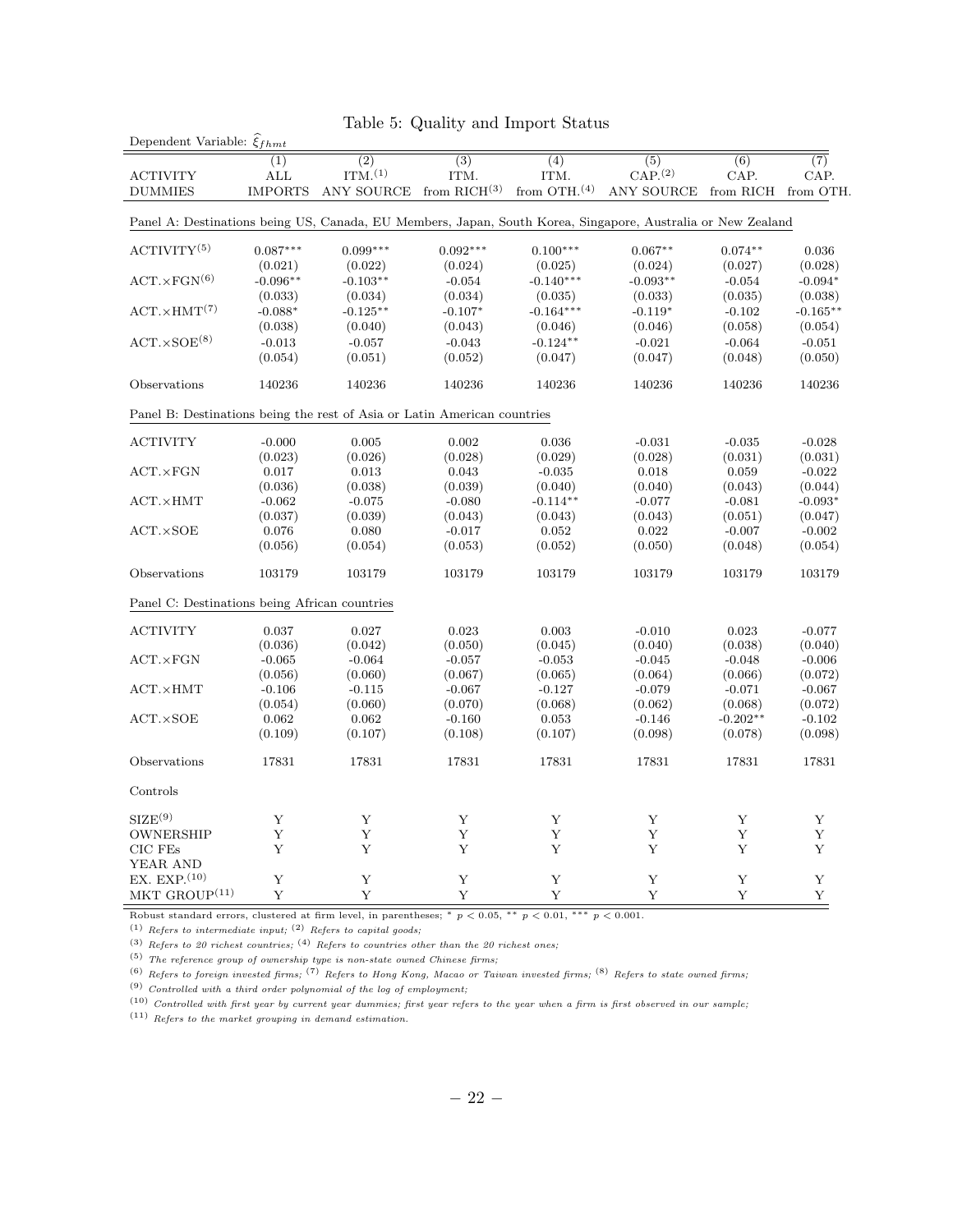| $\overline{(2)}$<br>$\overline{(3)}$<br>$\overline{(4)}$<br>$\overline{(5)}$<br>(1)<br>(6)<br>$\overline{(7)}$<br><b>TOTAL</b><br><b>VALUE</b><br><b>VALUE</b><br>$#$ of HS<br><b>HS LINES</b><br><b>HS LINES</b><br>$\ensuremath{\mathrm{UNIT}}$<br><b>ACTIVITY</b><br><b>MEASURES</b><br><b>VALUE</b><br>from RICH<br>from OTH.<br><b>LINES</b><br>from RICH<br>from OTH.<br><b>VALUE</b><br>Panel A: Destinations being US, Canada, EU Members, Japan, South Korea, Singapore, Australia or New Zealand<br>$0.011***$<br>$0.010***$<br>$0.011***$<br>$0.052***$<br>$0.058***$<br>$0.050**$<br>$0.032**$<br><b>ACTIVITY</b><br>(0.002)<br>(0.002)<br>(0.003)<br>(0.019)<br>(0.012)<br>(0.013)<br>(0.015)<br>$-0.010**$<br>$-0.054***$<br>$-0.046**$<br>$-0.069***$<br>$ACT. \times FGN$<br>$-0.007*$<br>$-0.003$<br>0.003<br>(0.003)<br>(0.003)<br>(0.003)<br>(0.015)<br>(0.017)<br>(0.020)<br>(0.015)<br>$-0.013**$<br>$-0.011*$<br>$-0.016**$<br>$-0.092***$<br>$-0.095**$<br>$-0.114***$<br>$ACT. \times HMT$<br>$-0.015$<br>(0.005)<br>(0.005)<br>(0.035)<br>(0.029)<br>(0.018)<br>(0.004)<br>(0.025)<br>$-0.012**$<br>ACT.XSOE<br>$-0.009*$<br>$-0.006$<br>$-0.048*$<br>$-0.056*$<br>$-0.050$<br>$-0.052$<br>(0.004)<br>(0.004)<br>(0.004)<br>(0.021)<br>(0.024)<br>(0.026)<br>(0.029)<br>Observations<br>140236<br>140236<br>140236<br>140236<br>140236<br>140236<br>86520<br>Panel B: Destinations being the rest of Asia or Latin American countries<br><b>ACTIVITY</b><br>0.003<br>0.002<br>$0.006*$<br>0.012<br>0.016<br>0.014<br>$-0.009$<br>(0.003)<br>(0.003)<br>(0.003)<br>(0.015)<br>(0.018)<br>(0.019)<br>(0.015)<br>0.004<br>$0.007*$<br>0.002<br>$ACT. \times FGN$<br>$-0.003$<br>0.013<br>$-0.023$<br>0.035<br>(0.021)<br>(0.003)<br>(0.003)<br>(0.003)<br>(0.017)<br>(0.019)<br>(0.020)<br>$-0.012**$<br>$ACT. \times HMT$<br>$-0.007*$<br>$-0.007$<br>$-0.043*$<br>$-0.047*$<br>$-0.055*$<br>0.003<br>(0.004)<br>(0.004)<br>(0.004)<br>(0.018)<br>(0.023)<br>(0.022)<br>(0.019)<br>0.010<br>ACT.XSOE<br>0.006<br>0.001<br>0.003<br>0.004<br>$-0.012$<br>0.006<br>(0.004)<br>(0.024)<br>(0.004)<br>(0.004)<br>(0.020)<br>(0.025)<br>(0.030)<br>Observations<br>103179<br>103179<br>103179<br>103179<br>103179<br>103179<br>54076<br>Panel C: Destinations being African countries<br><b>ACTIVITY</b><br>0.003<br>0.003<br>0.001<br>0.010<br>0.018<br>$-0.015$<br>0.015<br>(0.004)<br>(0.005)<br>(0.004)<br>(0.024)<br>(0.027)<br>(0.029)<br>(0.018)<br>$-0.005$<br>$-0.005$<br>$-0.019$<br>$ACT. \times FGN$<br>$-0.004$<br>$-0.018$<br>$-0.016$<br>0.048<br>(0.005)<br>(0.006)<br>(0.005)<br>(0.027)<br>(0.031)<br>(0.032)<br>(0.034)<br>$-0.009$<br>$-0.011$<br>$-0.050$<br>$-0.036$<br>$-0.059$<br>0.029<br>$ACT. \times HMT$<br>$-0.005$<br>(0.006)<br>(0.035)<br>(0.006)<br>(0.007)<br>(0.031)<br>(0.042)<br>(0.041)<br>$-0.003$<br>$-0.007$<br>$ACT. \times SOE$<br>0.003<br>$-0.010$<br>0.003<br>$-0.022$<br>$-0.067$<br>(0.033)<br>(0.007)<br>(0.008)<br>(0.007)<br>(0.029)<br>(0.045)<br>(0.039)<br>17831<br>17831<br>17831<br>17831<br>17831<br>7257<br>Observations<br>17831<br>Controls<br><b>SIZE</b><br>Y<br>Y<br>Y<br>Y<br>Y<br>Y<br>Y<br>Y<br>Y<br>Y<br>Y<br>Y<br>Y<br>OWNERSHIP<br>Υ<br>Y<br>Y<br>Y<br>$CIC$ $FEs$<br>Y<br>Y<br>Y<br>Y<br>YEAR AND | rable of Quanty and imported intermediate imputs<br>Dependent Variable: $\widehat{\xi}_{fhmt}$ |  |  |  |  |  |  |  |  |  |
|-------------------------------------------------------------------------------------------------------------------------------------------------------------------------------------------------------------------------------------------------------------------------------------------------------------------------------------------------------------------------------------------------------------------------------------------------------------------------------------------------------------------------------------------------------------------------------------------------------------------------------------------------------------------------------------------------------------------------------------------------------------------------------------------------------------------------------------------------------------------------------------------------------------------------------------------------------------------------------------------------------------------------------------------------------------------------------------------------------------------------------------------------------------------------------------------------------------------------------------------------------------------------------------------------------------------------------------------------------------------------------------------------------------------------------------------------------------------------------------------------------------------------------------------------------------------------------------------------------------------------------------------------------------------------------------------------------------------------------------------------------------------------------------------------------------------------------------------------------------------------------------------------------------------------------------------------------------------------------------------------------------------------------------------------------------------------------------------------------------------------------------------------------------------------------------------------------------------------------------------------------------------------------------------------------------------------------------------------------------------------------------------------------------------------------------------------------------------------------------------------------------------------------------------------------------------------------------------------------------------------------------------------------------------------------------------------------------------------------------------------------------------------------------------------------------------------------------------------------------------------------------------------------------------------------------------------------------------------------------------------------------------------------------------------------------------------------------------------------------------------------------------------------------------------------------------------------------------------------------------------------------------------------------------|------------------------------------------------------------------------------------------------|--|--|--|--|--|--|--|--|--|
|                                                                                                                                                                                                                                                                                                                                                                                                                                                                                                                                                                                                                                                                                                                                                                                                                                                                                                                                                                                                                                                                                                                                                                                                                                                                                                                                                                                                                                                                                                                                                                                                                                                                                                                                                                                                                                                                                                                                                                                                                                                                                                                                                                                                                                                                                                                                                                                                                                                                                                                                                                                                                                                                                                                                                                                                                                                                                                                                                                                                                                                                                                                                                                                                                                                                                           |                                                                                                |  |  |  |  |  |  |  |  |  |
|                                                                                                                                                                                                                                                                                                                                                                                                                                                                                                                                                                                                                                                                                                                                                                                                                                                                                                                                                                                                                                                                                                                                                                                                                                                                                                                                                                                                                                                                                                                                                                                                                                                                                                                                                                                                                                                                                                                                                                                                                                                                                                                                                                                                                                                                                                                                                                                                                                                                                                                                                                                                                                                                                                                                                                                                                                                                                                                                                                                                                                                                                                                                                                                                                                                                                           |                                                                                                |  |  |  |  |  |  |  |  |  |
|                                                                                                                                                                                                                                                                                                                                                                                                                                                                                                                                                                                                                                                                                                                                                                                                                                                                                                                                                                                                                                                                                                                                                                                                                                                                                                                                                                                                                                                                                                                                                                                                                                                                                                                                                                                                                                                                                                                                                                                                                                                                                                                                                                                                                                                                                                                                                                                                                                                                                                                                                                                                                                                                                                                                                                                                                                                                                                                                                                                                                                                                                                                                                                                                                                                                                           |                                                                                                |  |  |  |  |  |  |  |  |  |
|                                                                                                                                                                                                                                                                                                                                                                                                                                                                                                                                                                                                                                                                                                                                                                                                                                                                                                                                                                                                                                                                                                                                                                                                                                                                                                                                                                                                                                                                                                                                                                                                                                                                                                                                                                                                                                                                                                                                                                                                                                                                                                                                                                                                                                                                                                                                                                                                                                                                                                                                                                                                                                                                                                                                                                                                                                                                                                                                                                                                                                                                                                                                                                                                                                                                                           |                                                                                                |  |  |  |  |  |  |  |  |  |
|                                                                                                                                                                                                                                                                                                                                                                                                                                                                                                                                                                                                                                                                                                                                                                                                                                                                                                                                                                                                                                                                                                                                                                                                                                                                                                                                                                                                                                                                                                                                                                                                                                                                                                                                                                                                                                                                                                                                                                                                                                                                                                                                                                                                                                                                                                                                                                                                                                                                                                                                                                                                                                                                                                                                                                                                                                                                                                                                                                                                                                                                                                                                                                                                                                                                                           |                                                                                                |  |  |  |  |  |  |  |  |  |
|                                                                                                                                                                                                                                                                                                                                                                                                                                                                                                                                                                                                                                                                                                                                                                                                                                                                                                                                                                                                                                                                                                                                                                                                                                                                                                                                                                                                                                                                                                                                                                                                                                                                                                                                                                                                                                                                                                                                                                                                                                                                                                                                                                                                                                                                                                                                                                                                                                                                                                                                                                                                                                                                                                                                                                                                                                                                                                                                                                                                                                                                                                                                                                                                                                                                                           |                                                                                                |  |  |  |  |  |  |  |  |  |
|                                                                                                                                                                                                                                                                                                                                                                                                                                                                                                                                                                                                                                                                                                                                                                                                                                                                                                                                                                                                                                                                                                                                                                                                                                                                                                                                                                                                                                                                                                                                                                                                                                                                                                                                                                                                                                                                                                                                                                                                                                                                                                                                                                                                                                                                                                                                                                                                                                                                                                                                                                                                                                                                                                                                                                                                                                                                                                                                                                                                                                                                                                                                                                                                                                                                                           |                                                                                                |  |  |  |  |  |  |  |  |  |
|                                                                                                                                                                                                                                                                                                                                                                                                                                                                                                                                                                                                                                                                                                                                                                                                                                                                                                                                                                                                                                                                                                                                                                                                                                                                                                                                                                                                                                                                                                                                                                                                                                                                                                                                                                                                                                                                                                                                                                                                                                                                                                                                                                                                                                                                                                                                                                                                                                                                                                                                                                                                                                                                                                                                                                                                                                                                                                                                                                                                                                                                                                                                                                                                                                                                                           |                                                                                                |  |  |  |  |  |  |  |  |  |
|                                                                                                                                                                                                                                                                                                                                                                                                                                                                                                                                                                                                                                                                                                                                                                                                                                                                                                                                                                                                                                                                                                                                                                                                                                                                                                                                                                                                                                                                                                                                                                                                                                                                                                                                                                                                                                                                                                                                                                                                                                                                                                                                                                                                                                                                                                                                                                                                                                                                                                                                                                                                                                                                                                                                                                                                                                                                                                                                                                                                                                                                                                                                                                                                                                                                                           |                                                                                                |  |  |  |  |  |  |  |  |  |
|                                                                                                                                                                                                                                                                                                                                                                                                                                                                                                                                                                                                                                                                                                                                                                                                                                                                                                                                                                                                                                                                                                                                                                                                                                                                                                                                                                                                                                                                                                                                                                                                                                                                                                                                                                                                                                                                                                                                                                                                                                                                                                                                                                                                                                                                                                                                                                                                                                                                                                                                                                                                                                                                                                                                                                                                                                                                                                                                                                                                                                                                                                                                                                                                                                                                                           |                                                                                                |  |  |  |  |  |  |  |  |  |
|                                                                                                                                                                                                                                                                                                                                                                                                                                                                                                                                                                                                                                                                                                                                                                                                                                                                                                                                                                                                                                                                                                                                                                                                                                                                                                                                                                                                                                                                                                                                                                                                                                                                                                                                                                                                                                                                                                                                                                                                                                                                                                                                                                                                                                                                                                                                                                                                                                                                                                                                                                                                                                                                                                                                                                                                                                                                                                                                                                                                                                                                                                                                                                                                                                                                                           |                                                                                                |  |  |  |  |  |  |  |  |  |
|                                                                                                                                                                                                                                                                                                                                                                                                                                                                                                                                                                                                                                                                                                                                                                                                                                                                                                                                                                                                                                                                                                                                                                                                                                                                                                                                                                                                                                                                                                                                                                                                                                                                                                                                                                                                                                                                                                                                                                                                                                                                                                                                                                                                                                                                                                                                                                                                                                                                                                                                                                                                                                                                                                                                                                                                                                                                                                                                                                                                                                                                                                                                                                                                                                                                                           |                                                                                                |  |  |  |  |  |  |  |  |  |
|                                                                                                                                                                                                                                                                                                                                                                                                                                                                                                                                                                                                                                                                                                                                                                                                                                                                                                                                                                                                                                                                                                                                                                                                                                                                                                                                                                                                                                                                                                                                                                                                                                                                                                                                                                                                                                                                                                                                                                                                                                                                                                                                                                                                                                                                                                                                                                                                                                                                                                                                                                                                                                                                                                                                                                                                                                                                                                                                                                                                                                                                                                                                                                                                                                                                                           |                                                                                                |  |  |  |  |  |  |  |  |  |
|                                                                                                                                                                                                                                                                                                                                                                                                                                                                                                                                                                                                                                                                                                                                                                                                                                                                                                                                                                                                                                                                                                                                                                                                                                                                                                                                                                                                                                                                                                                                                                                                                                                                                                                                                                                                                                                                                                                                                                                                                                                                                                                                                                                                                                                                                                                                                                                                                                                                                                                                                                                                                                                                                                                                                                                                                                                                                                                                                                                                                                                                                                                                                                                                                                                                                           |                                                                                                |  |  |  |  |  |  |  |  |  |
|                                                                                                                                                                                                                                                                                                                                                                                                                                                                                                                                                                                                                                                                                                                                                                                                                                                                                                                                                                                                                                                                                                                                                                                                                                                                                                                                                                                                                                                                                                                                                                                                                                                                                                                                                                                                                                                                                                                                                                                                                                                                                                                                                                                                                                                                                                                                                                                                                                                                                                                                                                                                                                                                                                                                                                                                                                                                                                                                                                                                                                                                                                                                                                                                                                                                                           |                                                                                                |  |  |  |  |  |  |  |  |  |
|                                                                                                                                                                                                                                                                                                                                                                                                                                                                                                                                                                                                                                                                                                                                                                                                                                                                                                                                                                                                                                                                                                                                                                                                                                                                                                                                                                                                                                                                                                                                                                                                                                                                                                                                                                                                                                                                                                                                                                                                                                                                                                                                                                                                                                                                                                                                                                                                                                                                                                                                                                                                                                                                                                                                                                                                                                                                                                                                                                                                                                                                                                                                                                                                                                                                                           |                                                                                                |  |  |  |  |  |  |  |  |  |
|                                                                                                                                                                                                                                                                                                                                                                                                                                                                                                                                                                                                                                                                                                                                                                                                                                                                                                                                                                                                                                                                                                                                                                                                                                                                                                                                                                                                                                                                                                                                                                                                                                                                                                                                                                                                                                                                                                                                                                                                                                                                                                                                                                                                                                                                                                                                                                                                                                                                                                                                                                                                                                                                                                                                                                                                                                                                                                                                                                                                                                                                                                                                                                                                                                                                                           |                                                                                                |  |  |  |  |  |  |  |  |  |
|                                                                                                                                                                                                                                                                                                                                                                                                                                                                                                                                                                                                                                                                                                                                                                                                                                                                                                                                                                                                                                                                                                                                                                                                                                                                                                                                                                                                                                                                                                                                                                                                                                                                                                                                                                                                                                                                                                                                                                                                                                                                                                                                                                                                                                                                                                                                                                                                                                                                                                                                                                                                                                                                                                                                                                                                                                                                                                                                                                                                                                                                                                                                                                                                                                                                                           |                                                                                                |  |  |  |  |  |  |  |  |  |
|                                                                                                                                                                                                                                                                                                                                                                                                                                                                                                                                                                                                                                                                                                                                                                                                                                                                                                                                                                                                                                                                                                                                                                                                                                                                                                                                                                                                                                                                                                                                                                                                                                                                                                                                                                                                                                                                                                                                                                                                                                                                                                                                                                                                                                                                                                                                                                                                                                                                                                                                                                                                                                                                                                                                                                                                                                                                                                                                                                                                                                                                                                                                                                                                                                                                                           |                                                                                                |  |  |  |  |  |  |  |  |  |
|                                                                                                                                                                                                                                                                                                                                                                                                                                                                                                                                                                                                                                                                                                                                                                                                                                                                                                                                                                                                                                                                                                                                                                                                                                                                                                                                                                                                                                                                                                                                                                                                                                                                                                                                                                                                                                                                                                                                                                                                                                                                                                                                                                                                                                                                                                                                                                                                                                                                                                                                                                                                                                                                                                                                                                                                                                                                                                                                                                                                                                                                                                                                                                                                                                                                                           |                                                                                                |  |  |  |  |  |  |  |  |  |
|                                                                                                                                                                                                                                                                                                                                                                                                                                                                                                                                                                                                                                                                                                                                                                                                                                                                                                                                                                                                                                                                                                                                                                                                                                                                                                                                                                                                                                                                                                                                                                                                                                                                                                                                                                                                                                                                                                                                                                                                                                                                                                                                                                                                                                                                                                                                                                                                                                                                                                                                                                                                                                                                                                                                                                                                                                                                                                                                                                                                                                                                                                                                                                                                                                                                                           |                                                                                                |  |  |  |  |  |  |  |  |  |
|                                                                                                                                                                                                                                                                                                                                                                                                                                                                                                                                                                                                                                                                                                                                                                                                                                                                                                                                                                                                                                                                                                                                                                                                                                                                                                                                                                                                                                                                                                                                                                                                                                                                                                                                                                                                                                                                                                                                                                                                                                                                                                                                                                                                                                                                                                                                                                                                                                                                                                                                                                                                                                                                                                                                                                                                                                                                                                                                                                                                                                                                                                                                                                                                                                                                                           |                                                                                                |  |  |  |  |  |  |  |  |  |
|                                                                                                                                                                                                                                                                                                                                                                                                                                                                                                                                                                                                                                                                                                                                                                                                                                                                                                                                                                                                                                                                                                                                                                                                                                                                                                                                                                                                                                                                                                                                                                                                                                                                                                                                                                                                                                                                                                                                                                                                                                                                                                                                                                                                                                                                                                                                                                                                                                                                                                                                                                                                                                                                                                                                                                                                                                                                                                                                                                                                                                                                                                                                                                                                                                                                                           |                                                                                                |  |  |  |  |  |  |  |  |  |
|                                                                                                                                                                                                                                                                                                                                                                                                                                                                                                                                                                                                                                                                                                                                                                                                                                                                                                                                                                                                                                                                                                                                                                                                                                                                                                                                                                                                                                                                                                                                                                                                                                                                                                                                                                                                                                                                                                                                                                                                                                                                                                                                                                                                                                                                                                                                                                                                                                                                                                                                                                                                                                                                                                                                                                                                                                                                                                                                                                                                                                                                                                                                                                                                                                                                                           |                                                                                                |  |  |  |  |  |  |  |  |  |
|                                                                                                                                                                                                                                                                                                                                                                                                                                                                                                                                                                                                                                                                                                                                                                                                                                                                                                                                                                                                                                                                                                                                                                                                                                                                                                                                                                                                                                                                                                                                                                                                                                                                                                                                                                                                                                                                                                                                                                                                                                                                                                                                                                                                                                                                                                                                                                                                                                                                                                                                                                                                                                                                                                                                                                                                                                                                                                                                                                                                                                                                                                                                                                                                                                                                                           |                                                                                                |  |  |  |  |  |  |  |  |  |
|                                                                                                                                                                                                                                                                                                                                                                                                                                                                                                                                                                                                                                                                                                                                                                                                                                                                                                                                                                                                                                                                                                                                                                                                                                                                                                                                                                                                                                                                                                                                                                                                                                                                                                                                                                                                                                                                                                                                                                                                                                                                                                                                                                                                                                                                                                                                                                                                                                                                                                                                                                                                                                                                                                                                                                                                                                                                                                                                                                                                                                                                                                                                                                                                                                                                                           |                                                                                                |  |  |  |  |  |  |  |  |  |
|                                                                                                                                                                                                                                                                                                                                                                                                                                                                                                                                                                                                                                                                                                                                                                                                                                                                                                                                                                                                                                                                                                                                                                                                                                                                                                                                                                                                                                                                                                                                                                                                                                                                                                                                                                                                                                                                                                                                                                                                                                                                                                                                                                                                                                                                                                                                                                                                                                                                                                                                                                                                                                                                                                                                                                                                                                                                                                                                                                                                                                                                                                                                                                                                                                                                                           |                                                                                                |  |  |  |  |  |  |  |  |  |
|                                                                                                                                                                                                                                                                                                                                                                                                                                                                                                                                                                                                                                                                                                                                                                                                                                                                                                                                                                                                                                                                                                                                                                                                                                                                                                                                                                                                                                                                                                                                                                                                                                                                                                                                                                                                                                                                                                                                                                                                                                                                                                                                                                                                                                                                                                                                                                                                                                                                                                                                                                                                                                                                                                                                                                                                                                                                                                                                                                                                                                                                                                                                                                                                                                                                                           |                                                                                                |  |  |  |  |  |  |  |  |  |
|                                                                                                                                                                                                                                                                                                                                                                                                                                                                                                                                                                                                                                                                                                                                                                                                                                                                                                                                                                                                                                                                                                                                                                                                                                                                                                                                                                                                                                                                                                                                                                                                                                                                                                                                                                                                                                                                                                                                                                                                                                                                                                                                                                                                                                                                                                                                                                                                                                                                                                                                                                                                                                                                                                                                                                                                                                                                                                                                                                                                                                                                                                                                                                                                                                                                                           |                                                                                                |  |  |  |  |  |  |  |  |  |
|                                                                                                                                                                                                                                                                                                                                                                                                                                                                                                                                                                                                                                                                                                                                                                                                                                                                                                                                                                                                                                                                                                                                                                                                                                                                                                                                                                                                                                                                                                                                                                                                                                                                                                                                                                                                                                                                                                                                                                                                                                                                                                                                                                                                                                                                                                                                                                                                                                                                                                                                                                                                                                                                                                                                                                                                                                                                                                                                                                                                                                                                                                                                                                                                                                                                                           |                                                                                                |  |  |  |  |  |  |  |  |  |
|                                                                                                                                                                                                                                                                                                                                                                                                                                                                                                                                                                                                                                                                                                                                                                                                                                                                                                                                                                                                                                                                                                                                                                                                                                                                                                                                                                                                                                                                                                                                                                                                                                                                                                                                                                                                                                                                                                                                                                                                                                                                                                                                                                                                                                                                                                                                                                                                                                                                                                                                                                                                                                                                                                                                                                                                                                                                                                                                                                                                                                                                                                                                                                                                                                                                                           |                                                                                                |  |  |  |  |  |  |  |  |  |
|                                                                                                                                                                                                                                                                                                                                                                                                                                                                                                                                                                                                                                                                                                                                                                                                                                                                                                                                                                                                                                                                                                                                                                                                                                                                                                                                                                                                                                                                                                                                                                                                                                                                                                                                                                                                                                                                                                                                                                                                                                                                                                                                                                                                                                                                                                                                                                                                                                                                                                                                                                                                                                                                                                                                                                                                                                                                                                                                                                                                                                                                                                                                                                                                                                                                                           |                                                                                                |  |  |  |  |  |  |  |  |  |
|                                                                                                                                                                                                                                                                                                                                                                                                                                                                                                                                                                                                                                                                                                                                                                                                                                                                                                                                                                                                                                                                                                                                                                                                                                                                                                                                                                                                                                                                                                                                                                                                                                                                                                                                                                                                                                                                                                                                                                                                                                                                                                                                                                                                                                                                                                                                                                                                                                                                                                                                                                                                                                                                                                                                                                                                                                                                                                                                                                                                                                                                                                                                                                                                                                                                                           |                                                                                                |  |  |  |  |  |  |  |  |  |
|                                                                                                                                                                                                                                                                                                                                                                                                                                                                                                                                                                                                                                                                                                                                                                                                                                                                                                                                                                                                                                                                                                                                                                                                                                                                                                                                                                                                                                                                                                                                                                                                                                                                                                                                                                                                                                                                                                                                                                                                                                                                                                                                                                                                                                                                                                                                                                                                                                                                                                                                                                                                                                                                                                                                                                                                                                                                                                                                                                                                                                                                                                                                                                                                                                                                                           |                                                                                                |  |  |  |  |  |  |  |  |  |
|                                                                                                                                                                                                                                                                                                                                                                                                                                                                                                                                                                                                                                                                                                                                                                                                                                                                                                                                                                                                                                                                                                                                                                                                                                                                                                                                                                                                                                                                                                                                                                                                                                                                                                                                                                                                                                                                                                                                                                                                                                                                                                                                                                                                                                                                                                                                                                                                                                                                                                                                                                                                                                                                                                                                                                                                                                                                                                                                                                                                                                                                                                                                                                                                                                                                                           |                                                                                                |  |  |  |  |  |  |  |  |  |
|                                                                                                                                                                                                                                                                                                                                                                                                                                                                                                                                                                                                                                                                                                                                                                                                                                                                                                                                                                                                                                                                                                                                                                                                                                                                                                                                                                                                                                                                                                                                                                                                                                                                                                                                                                                                                                                                                                                                                                                                                                                                                                                                                                                                                                                                                                                                                                                                                                                                                                                                                                                                                                                                                                                                                                                                                                                                                                                                                                                                                                                                                                                                                                                                                                                                                           |                                                                                                |  |  |  |  |  |  |  |  |  |
|                                                                                                                                                                                                                                                                                                                                                                                                                                                                                                                                                                                                                                                                                                                                                                                                                                                                                                                                                                                                                                                                                                                                                                                                                                                                                                                                                                                                                                                                                                                                                                                                                                                                                                                                                                                                                                                                                                                                                                                                                                                                                                                                                                                                                                                                                                                                                                                                                                                                                                                                                                                                                                                                                                                                                                                                                                                                                                                                                                                                                                                                                                                                                                                                                                                                                           |                                                                                                |  |  |  |  |  |  |  |  |  |
|                                                                                                                                                                                                                                                                                                                                                                                                                                                                                                                                                                                                                                                                                                                                                                                                                                                                                                                                                                                                                                                                                                                                                                                                                                                                                                                                                                                                                                                                                                                                                                                                                                                                                                                                                                                                                                                                                                                                                                                                                                                                                                                                                                                                                                                                                                                                                                                                                                                                                                                                                                                                                                                                                                                                                                                                                                                                                                                                                                                                                                                                                                                                                                                                                                                                                           |                                                                                                |  |  |  |  |  |  |  |  |  |
|                                                                                                                                                                                                                                                                                                                                                                                                                                                                                                                                                                                                                                                                                                                                                                                                                                                                                                                                                                                                                                                                                                                                                                                                                                                                                                                                                                                                                                                                                                                                                                                                                                                                                                                                                                                                                                                                                                                                                                                                                                                                                                                                                                                                                                                                                                                                                                                                                                                                                                                                                                                                                                                                                                                                                                                                                                                                                                                                                                                                                                                                                                                                                                                                                                                                                           |                                                                                                |  |  |  |  |  |  |  |  |  |
| Y<br>$\mathbf Y$<br>Y<br>Y<br>Y<br>Y<br>Y<br>EX. EXP.                                                                                                                                                                                                                                                                                                                                                                                                                                                                                                                                                                                                                                                                                                                                                                                                                                                                                                                                                                                                                                                                                                                                                                                                                                                                                                                                                                                                                                                                                                                                                                                                                                                                                                                                                                                                                                                                                                                                                                                                                                                                                                                                                                                                                                                                                                                                                                                                                                                                                                                                                                                                                                                                                                                                                                                                                                                                                                                                                                                                                                                                                                                                                                                                                                     |                                                                                                |  |  |  |  |  |  |  |  |  |
| $\mathbf Y$<br>$\mathbf Y$<br>$\mathbf Y$<br>Y<br>Y<br>Y<br><b>MARKET GROUP</b><br>Y                                                                                                                                                                                                                                                                                                                                                                                                                                                                                                                                                                                                                                                                                                                                                                                                                                                                                                                                                                                                                                                                                                                                                                                                                                                                                                                                                                                                                                                                                                                                                                                                                                                                                                                                                                                                                                                                                                                                                                                                                                                                                                                                                                                                                                                                                                                                                                                                                                                                                                                                                                                                                                                                                                                                                                                                                                                                                                                                                                                                                                                                                                                                                                                                      |                                                                                                |  |  |  |  |  |  |  |  |  |

Table 6: Quality and Imported Intermediate Inputs

Robust standard errors, clustered at firm level, in parentheses;  $* p < 0.05$ ,  $* p < 0.01$ ,  $** p < 0.001$ . Notes as Table 5.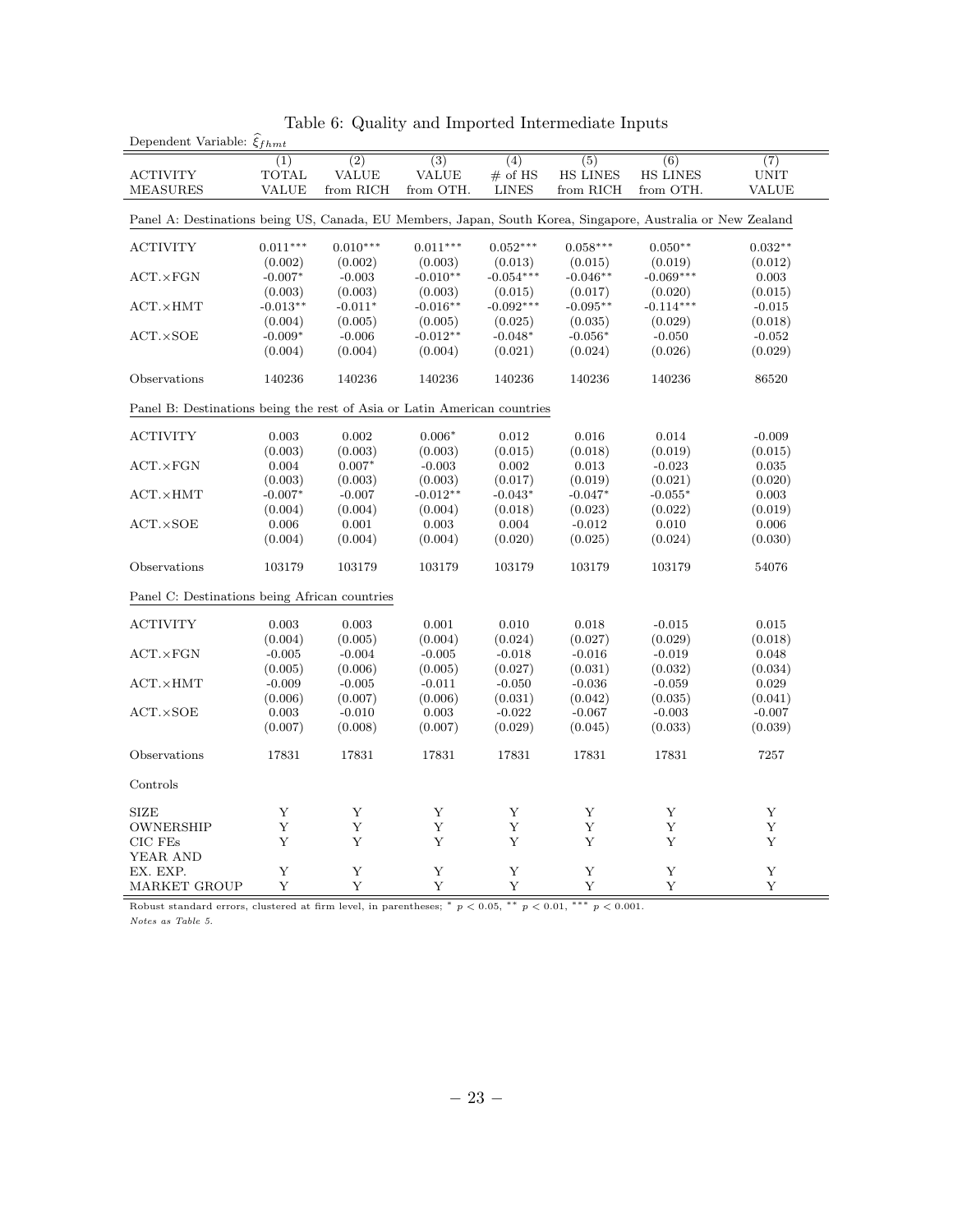| Dependent Variable: $\xi_{fhmt}$                                                                            |              |                  |                  |                  |                  |                  |                  |  |  |  |
|-------------------------------------------------------------------------------------------------------------|--------------|------------------|------------------|------------------|------------------|------------------|------------------|--|--|--|
|                                                                                                             | (1)          | $\overline{(2)}$ | $\overline{(3)}$ | $\overline{(4)}$ | $\overline{(5)}$ | $\overline{(6)}$ | $\overline{(7)}$ |  |  |  |
| <b>ACTIVITY</b>                                                                                             | <b>TOTAL</b> | <b>VALUE</b>     | VALUE            | $#$ of HS        | <b>HS LINES</b>  | <b>HS LINES</b>  | <b>UNIT</b>      |  |  |  |
| <b>MEASURES</b>                                                                                             | VALUE        | from RICH        | from OTH.        | <b>LINES</b>     | from RICH        | from OTH.        | <b>VALUE</b>     |  |  |  |
|                                                                                                             |              |                  |                  |                  |                  |                  |                  |  |  |  |
| Panel A: Destinations being US, Canada, EU Members, Japan, South Korea, Singapore, Australia or New Zealand |              |                  |                  |                  |                  |                  |                  |  |  |  |
|                                                                                                             |              |                  |                  |                  |                  |                  |                  |  |  |  |
| <b>ACTIVITY</b>                                                                                             | $0.008***$   | $0.009***$       | 0.005            | $0.038*$         | $0.053**$        | 0.029            | $0.020*$         |  |  |  |
|                                                                                                             | (0.002)      | (0.003)          | (0.003)          | (0.016)          | (0.020)          | (0.021)          | (0.009)          |  |  |  |
| $ACT. \times FGN$                                                                                           | $-0.007*$    | $-0.005$         | $-0.008*$        | $-0.053**$       | $-0.052*$        | $-0.067**$       | $-0.002$         |  |  |  |
|                                                                                                             | (0.003)      | (0.003)          | (0.003)          | (0.018)          | (0.021)          | (0.023)          | (0.011)          |  |  |  |
| $ACT. \times HMT$                                                                                           | $-0.016**$   | $-0.013$         | $-0.020**$       | $-0.112***$      | $-0.127*$        | $-0.138***$      | $-0.003$         |  |  |  |
|                                                                                                             | (0.006)      | (0.007)          | (0.006)          | (0.034)          | (0.050)          | (0.039)          | (0.014)          |  |  |  |
| $ACT. \times SOE$                                                                                           | $-0.008$     | $-0.010*$        | $-0.007$         | $-0.050*$        | $-0.070**$       | $-0.037$         | $-0.059**$       |  |  |  |
|                                                                                                             | (0.004)      | (0.004)          | (0.004)          | (0.022)          | (0.026)          | (0.025)          | (0.021)          |  |  |  |
|                                                                                                             |              |                  |                  |                  |                  |                  |                  |  |  |  |
| Observations                                                                                                | $140236\,$   | 140236           | 140236           | 140236           | 140236           | 140236           | 68250            |  |  |  |
|                                                                                                             |              |                  |                  |                  |                  |                  |                  |  |  |  |
| Panel B: Destinations being the rest of Asia or Latin American countries                                    |              |                  |                  |                  |                  |                  |                  |  |  |  |
|                                                                                                             |              |                  |                  |                  |                  |                  |                  |  |  |  |
| <b>ACTIVITY</b>                                                                                             | $-0.002$     | $-0.002$         | $-0.002$         | $-0.032$         | $-0.026$         | $-0.042$         | 0.004            |  |  |  |
|                                                                                                             | (0.003)      | (0.003)          | (0.003)          | (0.019)          | (0.025)          | (0.023)          | (0.012)          |  |  |  |
| $ACT. \times FGN$                                                                                           | 0.003        | 0.007            | $-0.001$         | 0.026            | 0.038            | $-0.000$         | 0.022            |  |  |  |
|                                                                                                             | (0.004)      | (0.004)          | (0.004)          | (0.021)          | (0.026)          | (0.026)          | (0.017)          |  |  |  |
| $ACT. \times HMT$                                                                                           | $-0.010*$    | $-0.007$         | $-0.012*$        | $-0.033$         | $-0.035$         | $-0.042$         | $-0.024$         |  |  |  |
|                                                                                                             | (0.004)      | (0.005)          | (0.005)          | (0.025)          | (0.032)          | (0.029)          | (0.017)          |  |  |  |
| ACT.XSOE                                                                                                    | $-0.001$     | $-0.001$         | $-0.002$         | 0.010            | 0.008            | 0.012            | $-0.024$         |  |  |  |
|                                                                                                             | (0.004)      | (0.004)          | (0.004)          | (0.023)          | (0.028)          | (0.026)          | (0.026)          |  |  |  |
|                                                                                                             |              |                  |                  |                  |                  |                  |                  |  |  |  |
| Observations                                                                                                | 103179       | 103179           | 103179           | 103179           | 103179           | 103179           | 42925            |  |  |  |
|                                                                                                             |              |                  |                  |                  |                  |                  |                  |  |  |  |
| Panel C: Destinations being African countries                                                               |              |                  |                  |                  |                  |                  |                  |  |  |  |
|                                                                                                             |              |                  |                  |                  |                  |                  |                  |  |  |  |
| $\operatorname{ACTIVITY}$                                                                                   | $-0.002$     | 0.001            | $-0.009**$       | $-0.034$         | $-0.008$         | $-0.082**$       | $0.024*$         |  |  |  |
|                                                                                                             | (0.003)      | (0.003)          | (0.003)          | (0.022)          | (0.026)          | (0.027)          | (0.011)          |  |  |  |
| $ACT. \times FGN$                                                                                           | $-0.004$     | $-0.003$         | $-0.003$         | 0.006            | $-0.003$         | 0.010            | 0.008            |  |  |  |
|                                                                                                             | (0.005)      | (0.005)          | (0.006)          | (0.027)          | (0.030)          | (0.034)          | (0.023)          |  |  |  |
| $ACT. \times HMT$                                                                                           | $-0.007$     | $-0.004$         | $-0.009$         | $-0.035$         | $-0.023$         | $-0.039$         | $-0.037$         |  |  |  |
|                                                                                                             | (0.006)      | (0.007)          | (0.007)          | (0.037)          | (0.051)          | (0.040)          | (0.025)          |  |  |  |
| $ACT. \times SOE$                                                                                           | $-0.014$     | $-0.017*$        | $-0.008$         | $-0.051$         | $-0.068$         | $-0.028$         | $-0.069*$        |  |  |  |
|                                                                                                             | (0.007)      | (0.007)          | (0.007)          | (0.030)          | (0.037)          | (0.031)          | (0.027)          |  |  |  |
|                                                                                                             |              |                  |                  |                  |                  |                  |                  |  |  |  |
| Observations                                                                                                | 17831        | 17831            | 17831            | 17831            | 17831            | 17831            | 6019             |  |  |  |
|                                                                                                             |              |                  |                  |                  |                  |                  |                  |  |  |  |
| Controls                                                                                                    |              |                  |                  |                  |                  |                  |                  |  |  |  |
|                                                                                                             |              |                  |                  |                  |                  |                  |                  |  |  |  |
| <b>SIZE</b>                                                                                                 | Y            | Y                | Y                | Y                | Y                | Y                | Y                |  |  |  |
| OWNERSHIP                                                                                                   | Y            | Y                | Y                | Y                | Y                | Y                | Y                |  |  |  |
| $CIC$ $FEs$                                                                                                 | Y            | Y                | Y                | Υ                | Y                | Y                | Y                |  |  |  |
| YEAR AND                                                                                                    |              |                  |                  |                  |                  |                  |                  |  |  |  |
| EX. EXP.                                                                                                    | Υ            | Y                | Y                | Y                | Y                | Y                | Y                |  |  |  |
| MKT. GROUP                                                                                                  | Y            | Y                | $\mathbf Y$      | $\mathbf Y$      | $\mathbf Y$      | Y                | Y                |  |  |  |
|                                                                                                             |              |                  |                  |                  |                  |                  |                  |  |  |  |

|  |  |  |  |  | Table 7: Quality and Imported Capital Goods |  |  |
|--|--|--|--|--|---------------------------------------------|--|--|
|--|--|--|--|--|---------------------------------------------|--|--|

Robust standard errors, clustered at firm level, in parentheses;  $* p < 0.05$ ,  $* p < 0.01$ ,  $** p < 0.001$ . Notes as Table 5.

Coefficients in grey boxes are jointly significant and positive.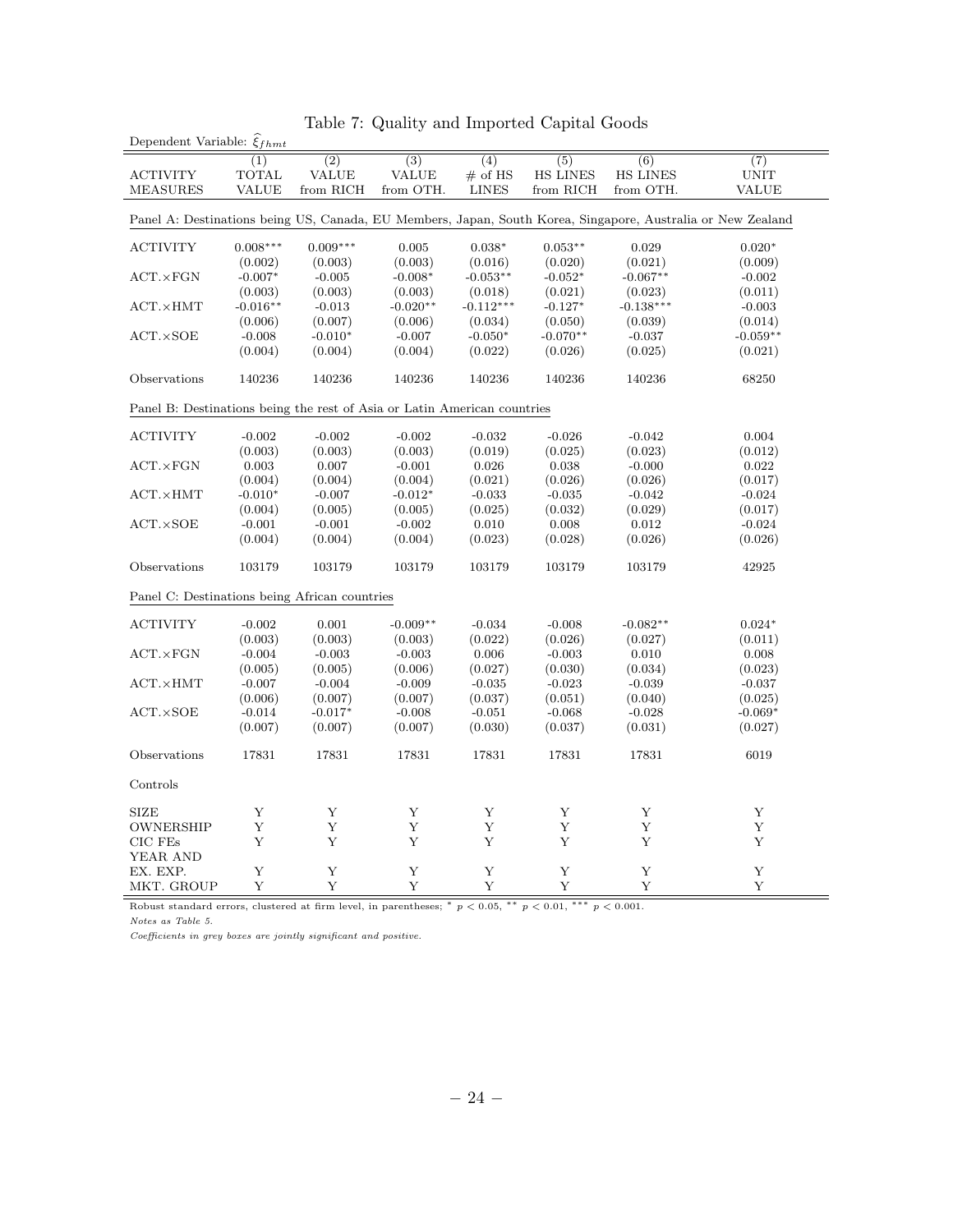imports matter. The distinct contribution of this investigation is threefold. First, I find direct evidence of different behaviour in quality differentiation across markets<sup>34</sup> and illustrate the economic force behind it in the simple model in Section 2. Second, my empirical results suggest imports play different roles for firms of different ownership type in China: the importer premium is most significant for the non-state owned Chinese firms; it is roughly zero for state-owned firms and Hong Kong, Macao or Taiwan invested firms. For foreign invested firms, only imports from the top 20 advanced countries or imports of high unit value matter. This heterogeneity suggests firms of different ownership types may have different strategies in conducting quality differentiation. Third, the source of imports matter, especially for capital goods. This suggests focusing on an overall import status dummy or even overall share of imported inputs alone may miss some important dimensions of firms' choices of input and output quality.35

#### 5.2. Quality, Wage and Capital Labour Ratio

In this subsection, I investigate the relationship between the quality measure and firms' domestic inputs. Even though I do not have as detailed information on firms' domestically sourced inputs as imported inputs, ASM does have information on firms' total wage payments and capital stock, which allows me to investigate how quality is related to wage per employee and capital intensity. ASM provides only book value of firms' capital stock. I use the real capital stock calculated in Brandt et al. (2011) to construct capital labour ratio as a measure of capital intensity. My investigation of firms' import choices suggests that firms use more expensive imports to produce higher quality, especially on the quality sensitive markets. I expect the same pattern to hold for firms' domestically sourced input as well, more specifically, I expect firms that pay higher wages produce higher quality.36 The regression results are presented in Table 8. I find quality to be significantly and positively correlated with wage for exports to both the high and medium income destinations and the former is stronger. Regarding the heterogeneity across ownership types, the association is again the strongest for the non-state owned Chinese firms and the foreign invested firms come the second. Unlike import activities, it is also significant for state-owned firms and Hong Kong, Macao and Taiwan invested firms, for the latter only in their exports to the rich destinations. I do not find any pattern in the relationship between quality and capital labour ratio.<sup>37</sup>

<sup>34</sup>Manova and Zhang (2011) report indirect evidence of quality differentiation across markets.

<sup>&</sup>lt;sup>35</sup> One caveat of the current analysis is that I do not have information on domestically sourced intermediate inputs and capital goods. Also, some firms may purchase foreign inputs from specialized importing firms and I do not observe transactions between manufacturing firms and trading firms either.

<sup>&</sup>lt;sup>36</sup>This is related to the large literature on the relationship between wage and export performance. Quality upgrading has been documented as one of the channels through which trade openness and the associated skilled biased technology change lead to higher skill premium and income inequality. Goldberg and Pavcnik (2007) provide a nice review of the studies on globalization and income distribution. Verhoogen (2008) particularly shows how the late-1994 peso crisis leads to the differential quality upgrading of Mexican exporters and larger within-industry wage inequality.

<sup>&</sup>lt;sup>37</sup>Quality is suggested to be correlated with capital intensity in Verhoogen (2008) and Hallak and Sivadasan (2009)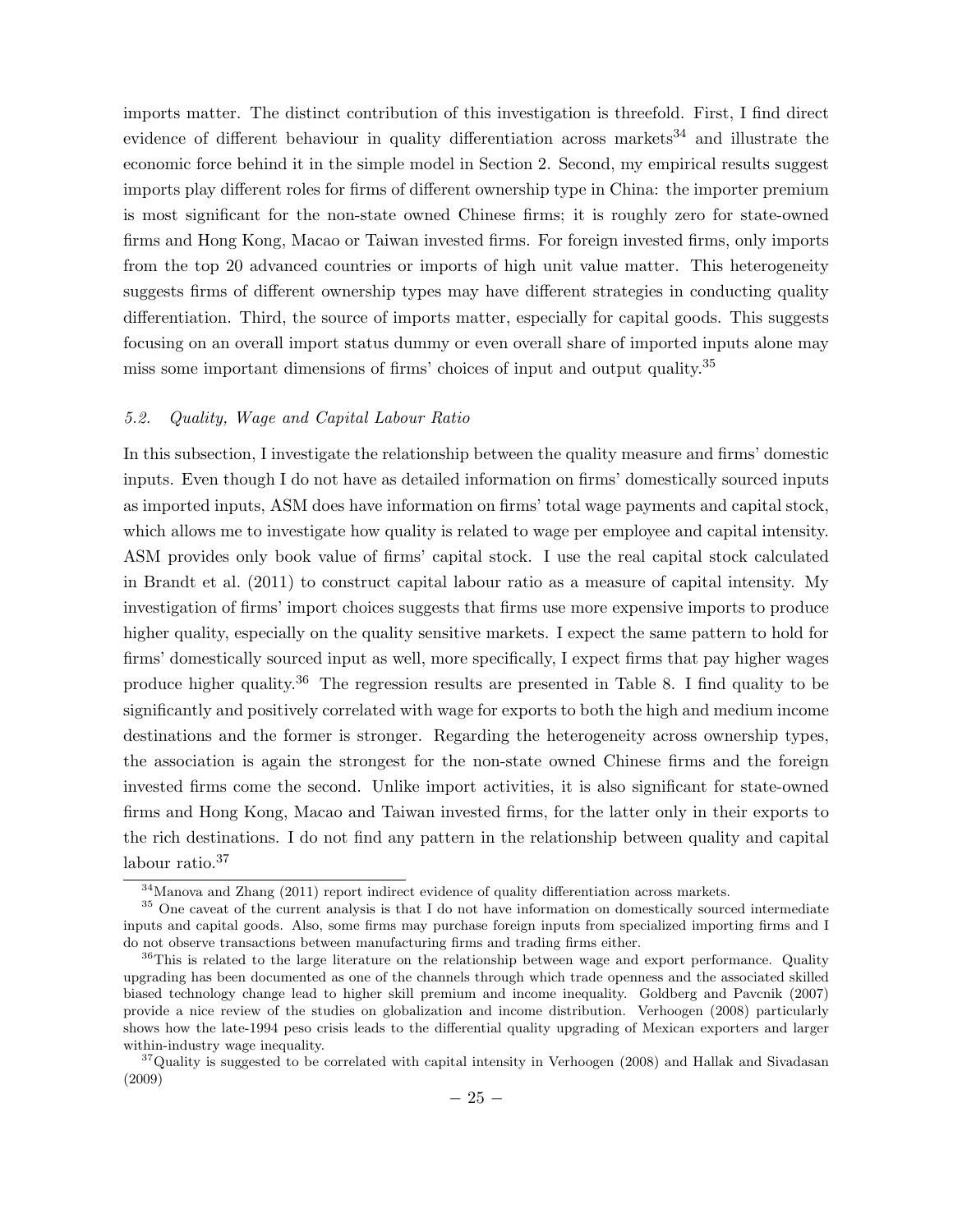| Dependent Variable: $\hat{\xi}_{fhmt}$         |            |                                         |                  |            |                  |                  |
|------------------------------------------------|------------|-----------------------------------------|------------------|------------|------------------|------------------|
| <b>ACTIVITY</b>                                | (1)        | $\overline{(2)}$<br><b>WAGE</b>         | $\overline{(3)}$ | (4)        | (5)<br>K/L RATIO | $\overline{(6)}$ |
| <b>MEASURE</b>                                 | High Inc.  | Medium Inc. <sup><math>(2)</math></sup> | Low Inc. $(3)$   | High Inc.  | Medium Inc.      | Low Inc.         |
|                                                | Markets    | Markets                                 | Markets          | Markets    | Markets          | Markets          |
| <b>ACTIVITY</b>                                | $0.074***$ | $0.051***$                              | 0.044            | 0.017      | 0.010            | $-0.033$         |
|                                                | (0.015)    | (0.015)                                 | (0.023)          | (0.011)    | (0.011)          | (0.017)          |
| $ACT. \times FGN$                              | $-0.033**$ | $-0.014$                                | $-0.043$         | $-0.017$   | 0.021            | 0.021            |
|                                                | (0.012)    | (0.013)                                 | (0.024)          | (0.014)    | (0.017)          | (0.031)          |
| $ACT. \times HMT$                              | $-0.038*$  | $-0.030*$                               | $-0.021$         | $-0.059**$ | $-0.021$         | 0.003            |
|                                                | (0.017)    | (0.015)                                 | (0.024)          | (0.018)    | (0.018)          | (0.025)          |
| $ACT. \times SOE$                              | $-0.023$   | $-0.011$                                | $-0.004$         | $-0.052$   | $-0.003$         | $-0.033$         |
|                                                | (0.020)    | (0.014)                                 | (0.018)          | (0.030)    | (0.036)          | (0.058)          |
| Observations                                   | 140096     | 103087                                  | 17828            | 139921     | 102950           | 17806            |
| <i>p</i> -values from Joint Significance Tests |            |                                         |                  |            |                  |                  |
| <b>ACTIVITY</b>                                |            |                                         |                  |            |                  |                  |
| $+$ ACT. $\times$ FGN<br><b>ACTIVITY</b>       | 0.004      | 0.020                                   |                  |            |                  |                  |
| $+$ ACT. $\times$ HMT                          | 0.052      | 0.222                                   |                  |            |                  |                  |
| <b>ACTIVITY</b><br>$+$ ACT. $\times$ SOE       | 0.028      | 0.051                                   |                  |            |                  |                  |
| Controls                                       |            |                                         |                  |            |                  |                  |
| <b>SIZE</b>                                    | Y          | $\mathbf Y$                             | Y                | Y          | Y                | Y                |
| <b>OWNERSHIP</b>                               | Y          | Y                                       | Y                | Y          | Y                | Y                |
| CIC by ZIP4                                    |            |                                         |                  |            |                  |                  |
| REGION $FEs^{(4)}$<br>YEAR AND                 | Y          | Y                                       | Y                | Y          | Y                | Y                |
| EX. EXP.                                       | Υ          | Υ                                       | Υ                | Υ          | Υ                | Υ                |
| MKT. GROUP                                     | Y          | Y                                       | Y                | Y          | Y                | Y                |

## Table 8: Quality and Domestic Input

Robust standard errors, clustered at firm level, in parentheses; \*  $p < 0.05$ , \*\*  $p < 0.01$ , \*\*\*  $p < 0.001$ .

 $\,$  (1)  $\,$  Refers to the rich markets grouped in Panel A in Table 5;

(2) Refers to the median income markets grouped in Panel B in Table 5;

(3) Refers to the poor markets grouped in Panel C in Table 5;  $\,$ 

(4) Industry fixed effects are interacted with regional fixed effects to purge the regional difference in factor prices; Other notes as Table 5.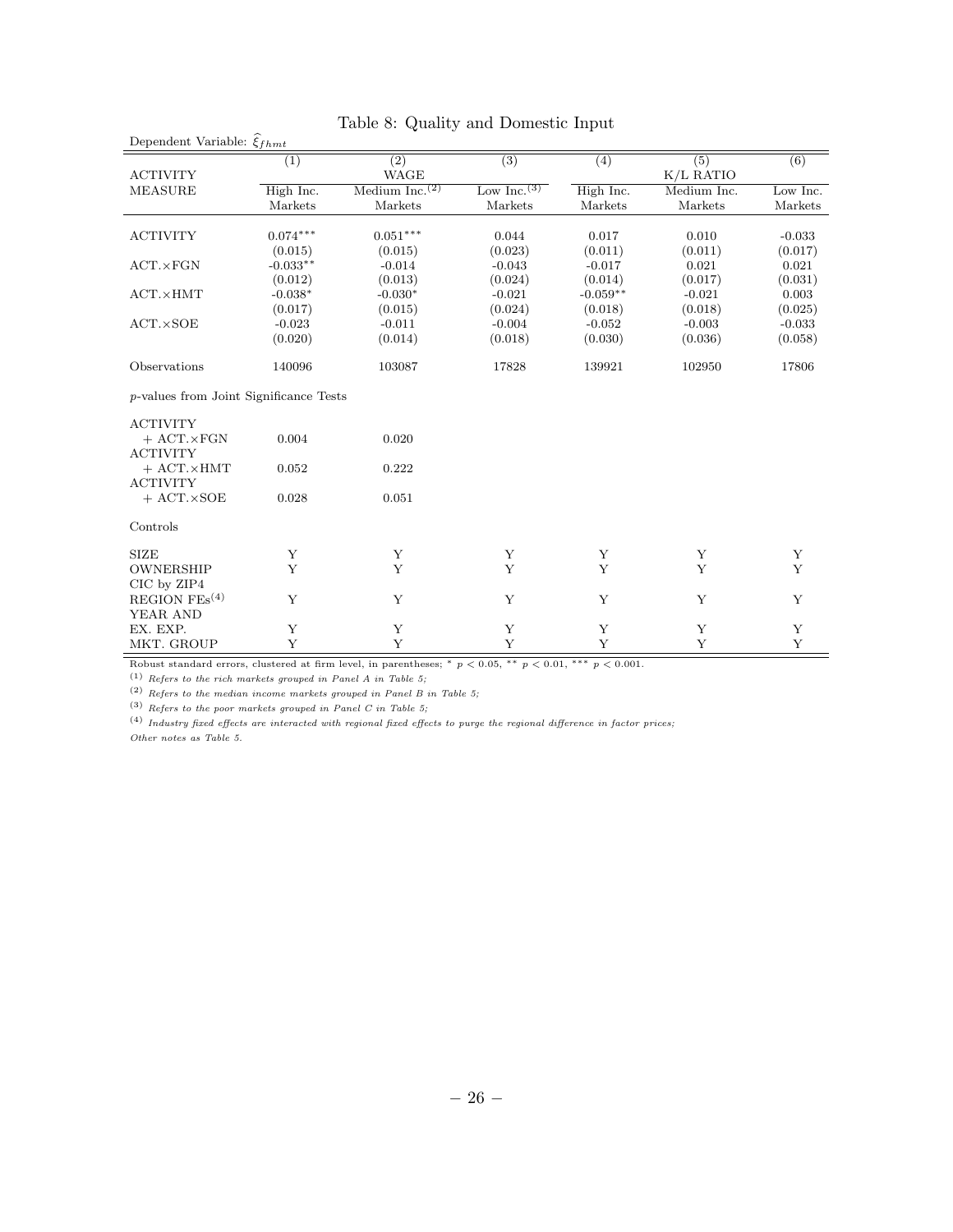# 6. Quality Dynamics

In this section, I study how quality offered by a firm evolves overtime, more specifically, whether past experience of selling to high income markets helps to improve quality. There is a large body of literature on learning by exporting, but quality upgrading, one specific aspect of learning, has not yet received much attention. The majority of these studies look for evidence of learning by investigating the impact of past exporting experience on performance measures such as average variable cost, labour productivity, or total factor productivity measured as the estimation residual from a production function. Since all these measures are either revenue or value-added based, any identified learning effect would confound improvements in cost effectiveness and quality upgrading. The quality ranking recovered from the demand estimation in Section 4 makes it possible to separate the channel of learning in the quality aspect. It is important to isolate the role of quality learning because it might be especially important for a developing country like China. China has a large domestic market and the competition along the cost dimension is already very intense on the domestic market, as a result, the room for improvement through international experience is limited; on the other hand, China is a developing country where consumers are less demanding in quality than those in developed countries, so it is especially on the quality aspect that firms need to and have the opportunity to learn and improve when Chinese firms begin to serve richer consumers on the international market.

Table 9 provides an overview of firms' market participation in the sample. For each ownership type in three representative years, I break down the total number of firms as well as the number of observations associated with these firms into three experience categories: being active in the top 20 high income markets in the previous year, being active on other markets in the previous year and being a new exporter in the current year. The differences in the shares of observations and the shares of number of firms suggest that firms with experience of exporting to the 20 high income markets are more active than an average firm in the sense that they sell more products and/or sell to more destinations.

I calculate the weighted average of the per capita GDP of a firm's destination markets in the previous year using export value as weights. I use this as a measure of firms' exporting experience. I adopt the following empirical specification from the studies on the evolution of productivity.38

$$
\widehat{\xi}_{fhmt} = \theta \times EXPOSURE_{ft-1} + f(\overline{\widehat{\xi}}_{fmt-1}) + CONTROLS_{ft}\Phi + \nu_{fhmt}
$$
\n(18)

where  $EXPOSURE_{ft-1}$  is the experience measure introduced above. The unconditional correlation between current quality and past exposure cannot be interpreted as learning in quality as it can also be driven by self-selection of high quality exporters into high income destinations in

 $38$ For one recent example of studies using this specification, see Aw et al. (2011).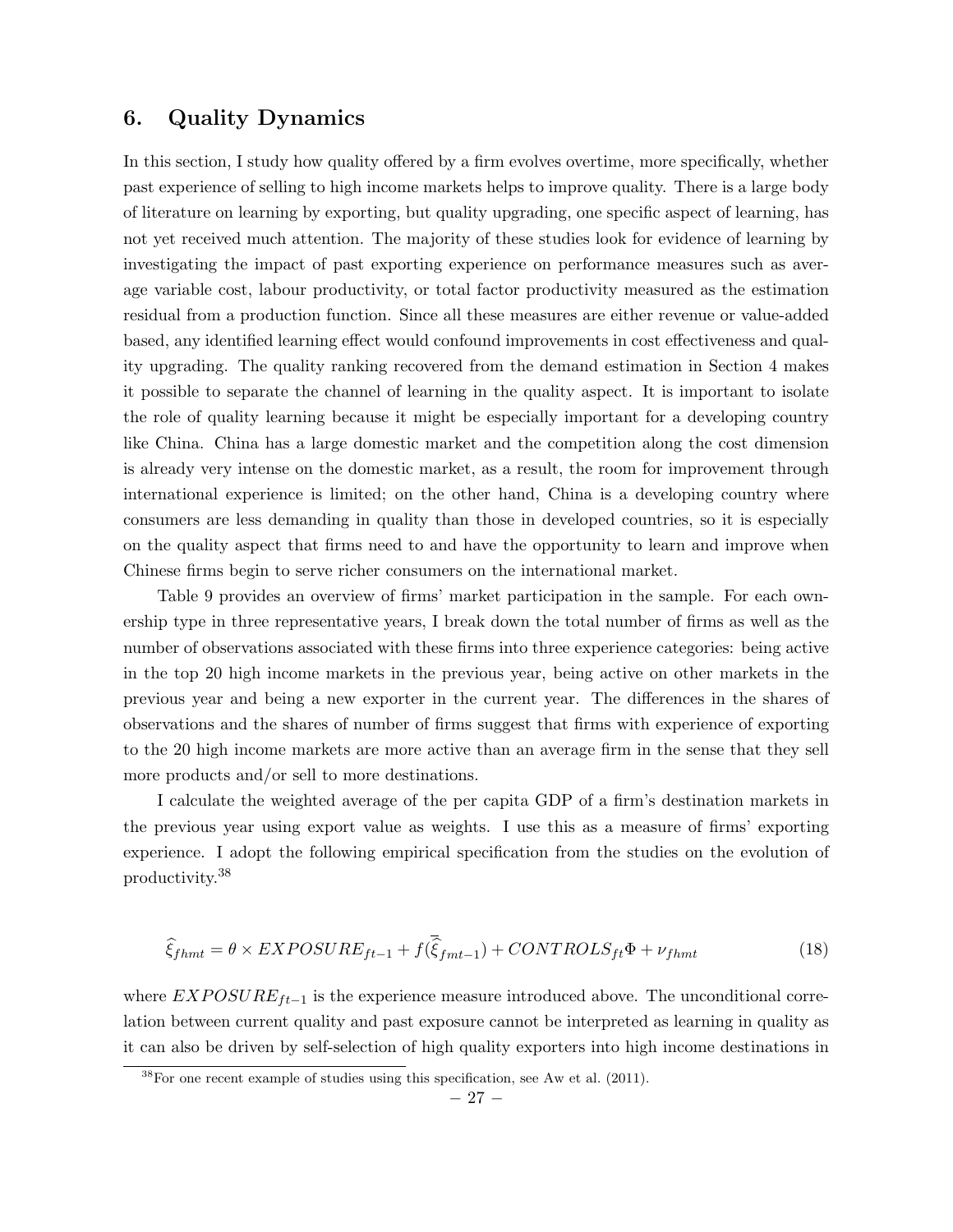|         |                                     | 2001   |                   | 2003   |        |       | 2005   |
|---------|-------------------------------------|--------|-------------------|--------|--------|-------|--------|
|         |                                     | obs.   | $\overline{firm}$ | obs.   | firm   | obs.  | firm   |
|         |                                     |        |                   |        |        |       |        |
| Non SOE | total $#$                           | 10397  | 944               | 28809  | 3182   | 71843 | 8077   |
|         | $\%$ with experience <sup>(1)</sup> | 55%    | 24%               | 64\%   | 30%    | 58%   | 28\%   |
|         | $\%$ w/o experience                 | $9\%$  | 13%               | 10%    | 12\%   | $9\%$ | 13%    |
|         | % first time exporter               | $35\%$ | 63\%              | 26%    | 58%    | 33%   | 59%    |
| SOE     | total $#$                           | 17839  | 1384              | 21197  | 1497   | 23012 | 1406   |
|         | % with experience                   | 69%    | 34\%              | 85\%   | 49%    | 80%   | $53\%$ |
|         | $\%$ w/o experience                 | $11\%$ | 19%               | 8%     | 21\%   | $7\%$ | 20%    |
|         | % first time exporter               | $20\%$ | 47\%              | $7\%$  | 30%    | 13%   | 27\%   |
| Foreign | total $#$                           | 6693   | 1428              | 15269  | 2664   | 30084 | 4287   |
|         | % with experience                   | 61\%   | $35\%$            | 75%    | 44\%   | 80%   | 48\%   |
|         | $\%$ w/o experience                 | $10\%$ | 10%               | $7\%$  | 14%    | $6\%$ | 14%    |
|         | % first time exporter               | $29\%$ | $55\%$            | 18%    | 42\%   | 14%   | 38%    |
| Joint   | total $#$                           | 11174  | 1682              | 17643  | 2186   | 25088 | 2655   |
|         | % with experience                   | 73%    | 42\%              | 83%    | 57%    | 85%   | 58%    |
|         | $\%$ w/o experience                 | $9\%$  | $12\%$            | $7\%$  | 13%    | $6\%$ | 14%    |
|         | % first time exporter               | 18%    | 46%               | $10\%$ | $30\%$ | $9\%$ | 28\%   |

Table 9: Summaries on Market Participation

 $(1)$  Experience refers to being active on the top 20 high income countries in the previous year.

the previous year. To address this selection problem, I introduce a third-order polynomial of an exporter's revealed quality in the same market in the previous year,  $f(\hat{\xi}_{fmt-1})^{39}$ , as well as the year by experience fixed effects as control variables. Conditioning on previous quality ranking restricts my sample to observations by exporters that have been active for at least two consecutive years in market  $m$ . These observations account for about one third of the original sample. To assess the robustness of the results, I try three alternative specifications of the control variables with different samples. In the first alternative, I introduce firm size in the previous year as an extra control variable. In the second alternative, instead of conditioning on the market specific quality in the previous year, I replace it with the market group average where market group is defined in the same way as in Section  $5^{40}$  In the third alternative, I add firm size to the second alternative. I run the regression in (18) for each type of ownership separately. The results are presented in Table 10.

The first column reports the results pooling all types of ownership together. Column (2) to (5) are for non-state owned Chinese firms, state-owned Chinese firms, foreign invested firms and joint venture with foreign investment respectively. In Panel A, selection is controlled by conditioning on market specific quality in the previous year as well as the year by experience fixed effects. The coefficient for  $EXPOSURE$  is positive and significant in the regression pooling all ownership types. A increase in the per capita GDP of a firm's previous markets by one standard deviation helps to improve the firm's current quality by 2% standard deviation.

<sup>&</sup>lt;sup>39</sup>Here the average is taken across different products by the same exporter. The quality measure has been normalized before averaging across different 8-digit HS lines.

<sup>40</sup>Canada, the United States, European member countries, Singapore, Korea, Japan, Australia and New Zealand are in one group  $G1$ . Other Asian countries and Latin American countries are in  $G2$ . African countries are in  $G3$ .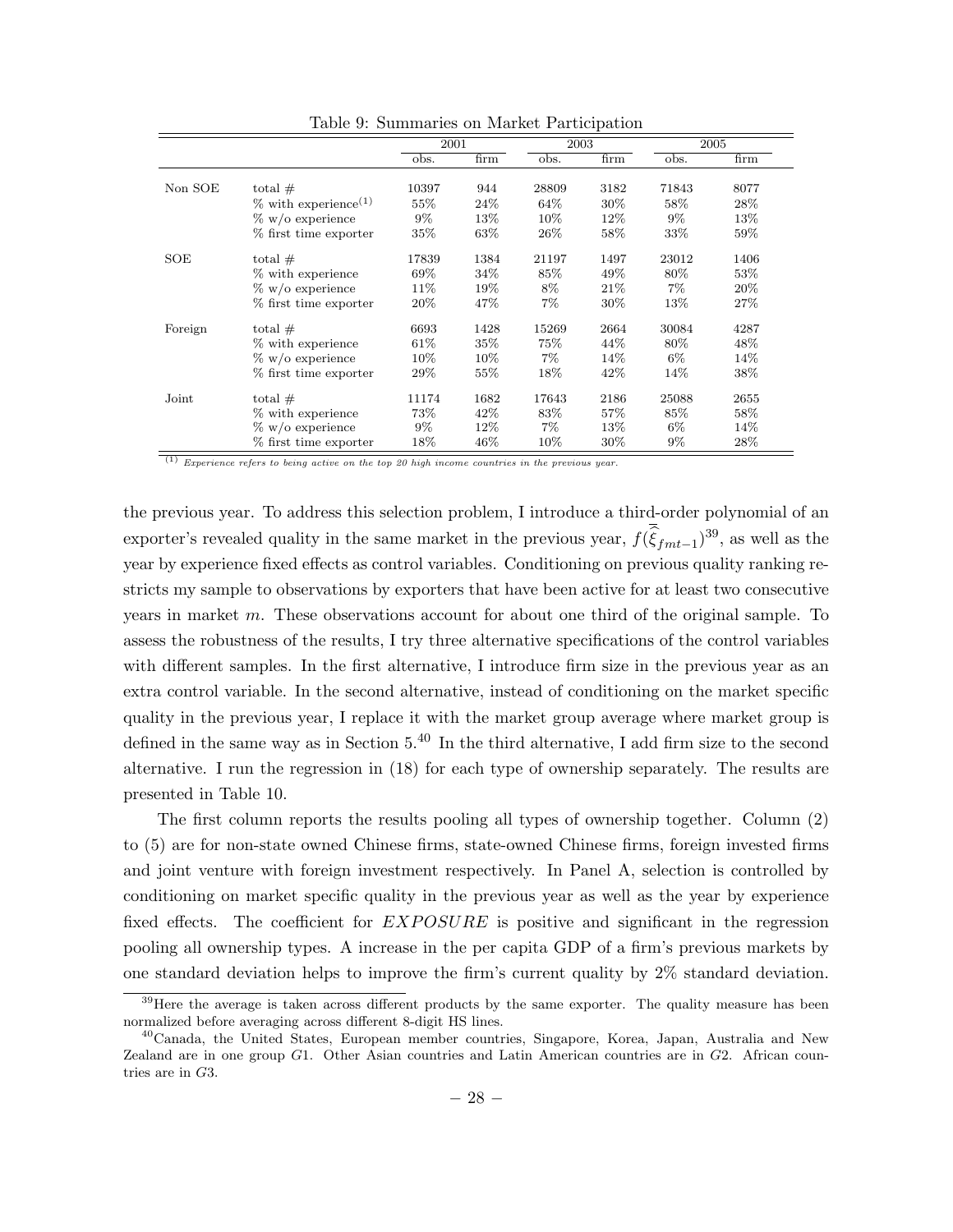|                                                                                     | (1)<br>All | (2)<br>Non SOE | ∽<br>(3)<br>SOE | (4)<br>Foreign | $\overline{(5)}$<br>Joint |  |  |  |  |
|-------------------------------------------------------------------------------------|------------|----------------|-----------------|----------------|---------------------------|--|--|--|--|
| Panel A: Conditional on market specific quality in the previous $year(1)$           |            |                |                 |                |                           |  |  |  |  |
| $\widehat{\theta}$                                                                  | $0.016***$ | $0.020***$     | 0.002           | $-0.011$       | $0.015*$                  |  |  |  |  |
|                                                                                     | (0.004)    | (0.007)        | (0.010)         | (0.014)        | (0.009)                   |  |  |  |  |
| Observations                                                                        | 214766     | 72470          | 43733           | 47778          | 50265                     |  |  |  |  |
| Adjusted $R^2$                                                                      | 0.370      | 0.335          | 0.304           | 0.444          | 0.383                     |  |  |  |  |
| Panel B: Add size measures in the previous year as control variables <sup>(2)</sup> |            |                |                 |                |                           |  |  |  |  |
| $\widehat{\theta}$                                                                  | 0.001      | $0.017**$      | $-0.023$        | $-0.029**$     | 0.018                     |  |  |  |  |
|                                                                                     | (0.006)    | (0.009)        | (0.022)         | (0.014)        | (0.012)                   |  |  |  |  |
| Observations                                                                        | 109486     | 34779          | 8714            | $30453\,$      | 35321                     |  |  |  |  |
| Adjusted $R^2$                                                                      | 0.384      | 0.330          | 0.360           | 0.439          | 0.381                     |  |  |  |  |
| Panel C: Conditional on market group specific quality in the previous $year(3)$     |            |                |                 |                |                           |  |  |  |  |
| $\widehat{\theta}$                                                                  | $-0.003$   | $0.016***$     | $-0.016*$       | $-0.016$       | $-0.014$                  |  |  |  |  |
|                                                                                     | (0.004)    | (0.006)        | (0.009)         | (0.014)        | (0.010)                   |  |  |  |  |
| Observations                                                                        | 500017     | 179711         | 109906          | 103300         | 105769                    |  |  |  |  |
| Adjusted $R^2$                                                                      | 0.062      | 0.052          | 0.027           | 0.101          | 0.070                     |  |  |  |  |
| Panel D: Add size measures in the previous year as control variables <sup>(4)</sup> |            |                |                 |                |                           |  |  |  |  |
| $\widehat{\theta}$                                                                  | $-0.011$   | $0.016*$       | $-0.041**$      | $-0.018$       | $-0.006$                  |  |  |  |  |
|                                                                                     | (0.007)    | (0.009)        | (0.020)         | (0.018)        | (0.013)                   |  |  |  |  |
| Observations                                                                        | 227900     | 74391          | 18178           | 63705          | 71167                     |  |  |  |  |
| Adjusted $\mathbb{R}^2$                                                             | 0.070      | 0.051          | 0.050           | 0.097          | 0.069                     |  |  |  |  |
| Controls<br>QUALITY EST. IN YEAR $t-1$<br>YEAR AND EX. EXP.                         | Υ<br>Y     | Υ<br>Y         | Y<br>Y          | Υ<br>Y         | Y<br>Y                    |  |  |  |  |

| Table 10: Learning by Exporting in Quality |  |
|--------------------------------------------|--|
|--------------------------------------------|--|

Robust standard errors, clustered at firm level, in parentheses;  $* p < 0.05$ ,  $* p < 0.01$ ,  $** p < 0.001$ .

<sup>(1)</sup>  $f(\hat{\xi}_{fmt-1})$  is used to control for selection.

(2)  $f(\underline{\widehat{\xi}}_{f}^{*}f_{f}^{*}-1, lnL_{ft-\underline{1}}^{*})$  is used to to control for selection.

(3)  $f(\underline{\widehat{\xi}}_{f1t-1}, \underline{\widehat{\xi}}_{f2t-1}, \underline{\widehat{\xi}}_{f3t-1})$  is used to control for selection.

(4)  $f(\hat{\xi}_{f1t-1}, \hat{\xi}_{f2t-1}, \hat{\xi}_{f3t-1}, lnL_{ft-1})$  is used to control for selection.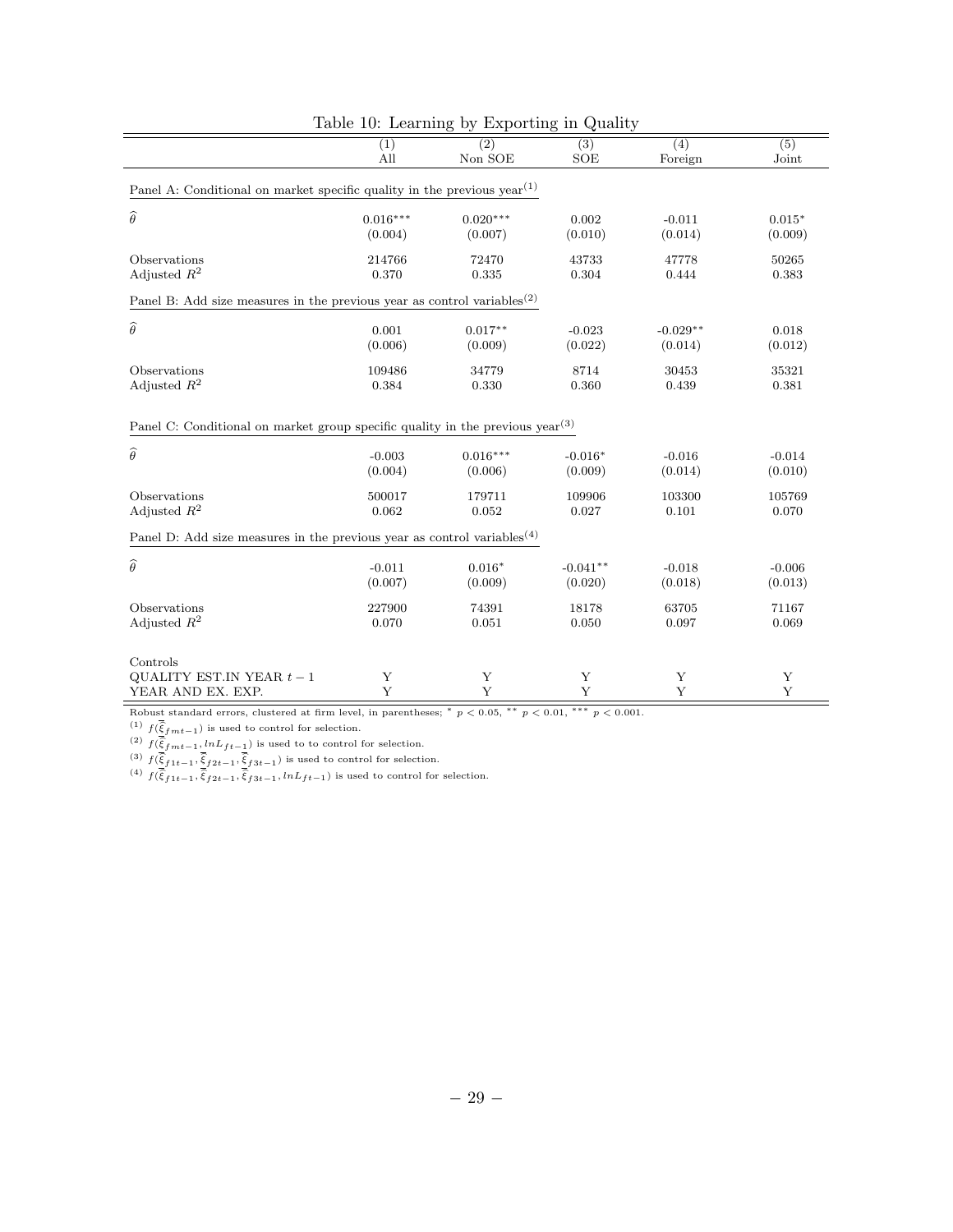Running regressions for each ownership type separately, the pattern still holds for non-state owned Chinese firms. The estimates are insignificant for state-owned Chinese firms and foreign invested firms. It is about the same magnitude for joint ventures but only marginally significant. Regression results from the three alternative specifications are reported in Panel B-D. In Panel B I introduce the size of a firm in the previous year as an additional control. The size measure comes from ASM and thus these regressions use only the matched sample. In Panel C, I condition on the market group specific average quality in the previous year. This allows me to include more observations.<sup>41</sup> In Panel D, I introduce lagged size measure to the specification in Panel C. In all these alternative specifications, the coefficient of the experience measure is always positive and significant for non-state owned Chinese firms and the magnitude is similar.

This empirical finding suggests there is learning in quality among Chinese non-state exporters through their experience of selling to high income destinations. This finding is related to a large body of literature on the exceptional performance of exporters. It is well documented that exporters are more productive than firms that only sell to domestic markets. In principle, there are two potential mechanisms that can generate this exporter premium. One is the selfselection mechanism with more productive firms self selecting to be exporters without any causal relationship running from exporting to productivity. The alternative is the learning mechanism which claims a causal impact of exporting experience on productivity. There is one interesting pattern in the cause of the observed exporter premium: in the cases of many countries, it is found to be purely due to the self-selection effect; However, where learning is found to be important, it is more likely to be the case of a developing country rather than a developed country. The evidence of learning in quality presented in this section provides a potential explanation for this specific pattern. Firms have the incentive and opportunity to learn when they are exposed to a new business environment and need to solve new problems. When it comes to international trade, firms from developing countries need to learn the quality preference of the high income consumers in the developed country and improve the quality of their products accordingly, and especially in this aspect can we expect to observe more learning by exporting.

## 7. Conclusion

Using the detailed price and quantity information on firms' exports between 2000 and 2006 from China's customs data, I estimate market-product specific demand functions for China's exports and recover the latent quality as the demand residual. I then proceed to investigate the channel through which quality varies across firms and over time. Combining my quality measure with the customs imports data and China's Annual Manufacturing Survey data, I investigate

 $^{41}$ To illustrate why, imagine a firm that sells to the US in 2000 and begins to sell to Canada in 2001. In the specifications in Panel A, the observations associated with this firm's shipment to Canada in 2001 will be dropped because there is no quality measure on Canadian market for this firm in 2000. In Panel B, these observations can be included as I can condition on its 2000 quality measure observed in the US market.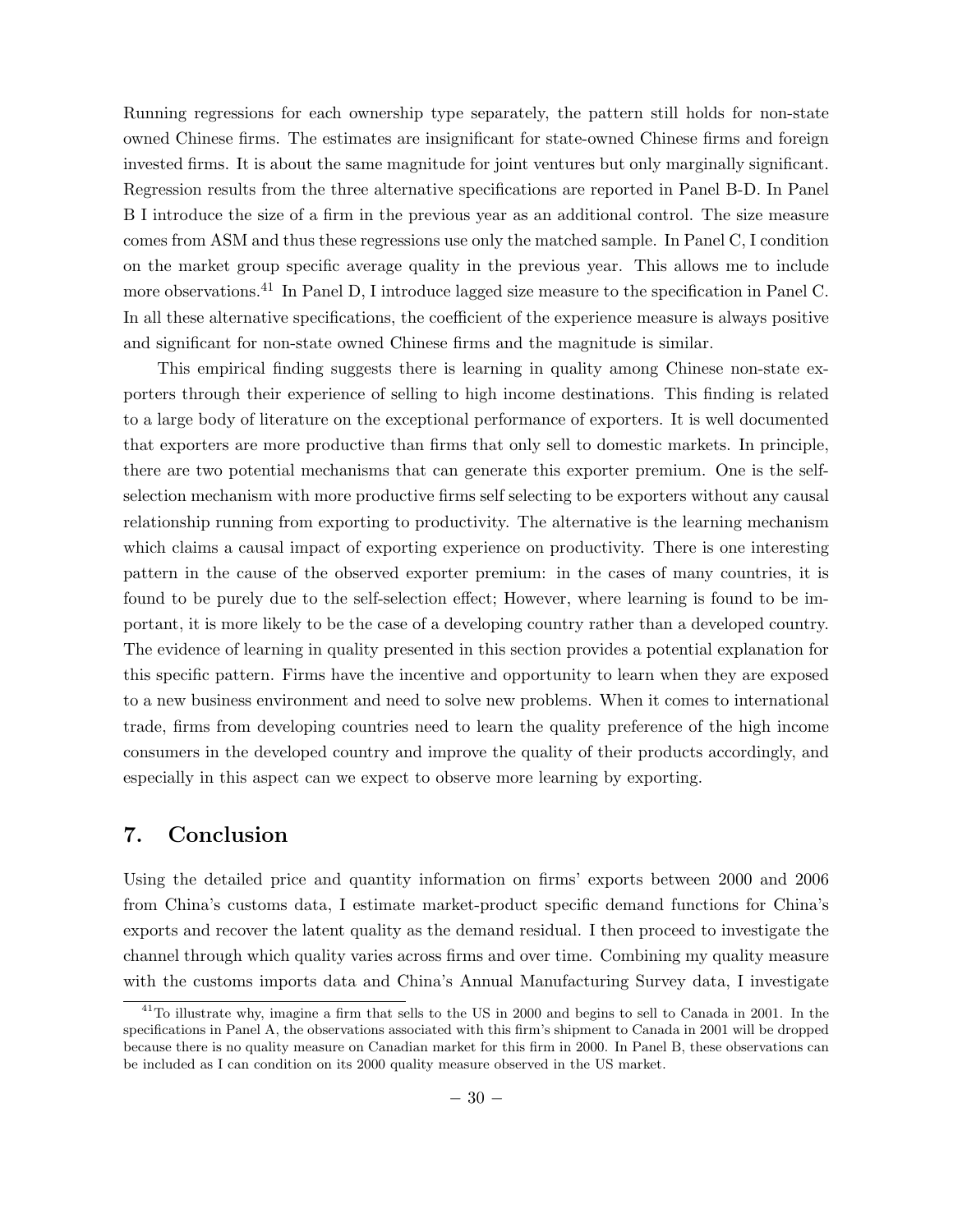the association between quality and firms' input choices. I find importing activities, primarily by non-state owned Chinese firms and in some cases foreign invested firms, are positively and significantly associated with higher quality in exports to quality sensitive destinations. The association between quality and wage per employee has similar pattern and exists more generally. I also find evidence of quality upgrading through exporting to rich countries.

There are several directions for future work. First, I establish association between input choice and quality differentiation; a more interesting question is how changes in factor markets might affect firms' quality choice. This can be explored with China's tariff reduction in accordance with WTO commitments. Second, I find impact of past exporting experience on quality. A related question is how potential learning would affect firms' market participation decision. Third,I can apply the same analysis to more product categories to assess if the results found in this paper vary across industries in a meaningful way.

# References

- Amiti, Mary and Jozef Konings (2007), "Trade liberalization, intermediate inputs, and productivity: Evidence from indonesia." American Economic Review, 97, 1611–1638.
- Aw, Bee Yan, Mark J. Roberts, and Daniel Yi Xu (2011), "R & D investment, exporting, and productivity dynamics." The American Economic Review, 101, 1312–1344.
- Balassa, Bela (1988), "The lessons of east asian development: An overview." Economic Development and Cultural Change, 36, S273–S290.
- Baldwin, Richard and James Harrigan (2011), "Zeros, quality, and space: Trade theory and trade evidence." American Economic Journal: Microeconomics, 3, 60–88.
- Blalock, Garrick and Paul J. Gertler (2004), "Learning from exporting revisited in a less developed setting." Journal of Development Economics, 75, 397 – 416.
- Brandt, Loren, Johannes Van Biesebroeck, and Yifan Zhang (2011), "Creative accounting or creative destruction? firm-level productivity growth in chinese manufacturing." Journal of Development Economics. Forthcoming.
- Brooks, Eileen L. (2006), "Why don't firms export more? product quality and colombian plants." Journal of Development Economics, 80, 160 – 178.
- Copeland, Brian R. and Ashok Kotwal (1996), "Product quality and the theory of comparative advantage." European Economic Review, 40, 1745 – 1760.
- De Loecker, Jan (2007), "Do exports generate higher productivity? evidence from slovenia." Journal of International Economics, 73, 69 – 98.
- Deardorff, Alan V. (1984), "Testing trade theories and predicting trade flows." In Handbook of International Economics (Ronald W. Jones and Peter B. Kenen, eds.), volume 1, Elsevier Science B.V.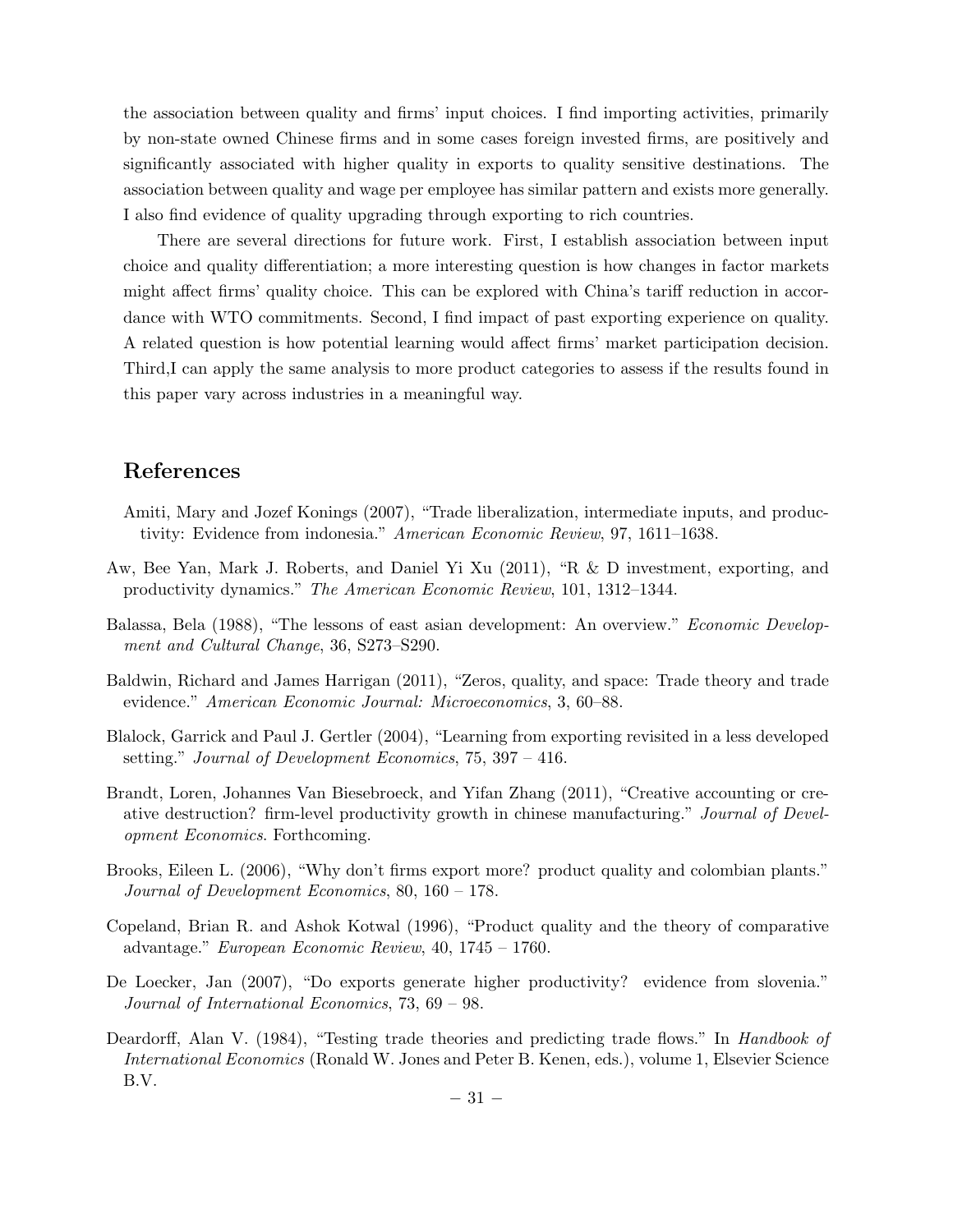- Ferrantino, Michael J. and Zhi Wang (2008), "Accounting for discrepancies in bilateral trade: The case of china, hong kong, and the united states." *China Economic Review*,  $19, 502 - 520$ .
- Foster, Lucia, John Haltiwanger, and Chad Syverson (2008), "Reallocation, firm turnover, and efficiency: Selection on productivity or profitability?" The American Economic Review, 98, 394–425.
- Fung, K.C. and Lawrence J. Lau (2003), "Adjusted estimates of united statescchina bilateral trade balances: 1995 c 2002." Journal of Asian Economics, 14, 489 – 496.
- Gervais, Antoine (2010), "Product quality, firm heterogeneity and international trade." Working Paper, University of Notre Dame.
- Goldberg, Pinelopi K., Amit K. Khandelwal, Nina Pavcnik, and Petia Topalova (2010), "Imported intermediate inputs and domestic product growth: Evidence from india." The Quarterly Journal of Economics, 125, 1727–1767.
- Goldberg, Pinelopi Koujianou and Nina Pavcnik (2007), "Distributional effects of globalization in developing countries." Journal of Economic Literature, 45, 39–82.
- Hallak, Juan C. (2006), "Product quality and the direction of trade." Journal of International Economics, 68, 238 – 265.
- Hallak, Juan C. and Peter K. Schott (2011), "Estimating cross-country differences in product quality." The Quarterly Journal of Economics, 126, 417–474.
- Hallak, Juan C. and Jagadeesh Sivadasan (2009), "Firms' exporting behavior under quality constraints."
- Halpern, Laszlo, Mikls Koren, and Adam Szeidl (2005), "Imports and productivity." CEPR Discussion Paper.
- Harrison, Ann and Andrs Rodriguez-Clare (2010), "Trade, foreign investment, and industrial policy for developing countries." In Handbook of Development Economics (Dani Rodrik and Mark R. Rosenzweig, eds.), volume 5, Elsevier Science B.V.
- Hausman, Jerry A. (1996), "Valuation of new goods under perfect and imperfect competition." In The Economics of New Goods (Timothy F. Bresnahan and Robert J. Gordon, eds.), University of Chicago Press.
- Hummels, David and Peter J. Klenow (2005), "The variety and quality of a nation's exports." The American Economic Review, 95, 704–723.
- Johnson, Robert C. (2011), "Trade and prices with heterogeneous firms." Journal of International Economics. Forthcoming.
- Kasahara, Hiroyuki and Joel Rodrigue (2008), "Does the use of imported intermediates increase productivity? plant-level evidence." Journal of Development Economics, 87, 106 – 118.
- Khandelwal, Amit (2010), "The long and short (of) quality ladders." Review of Economic Studies, 77, 1450 C 1476.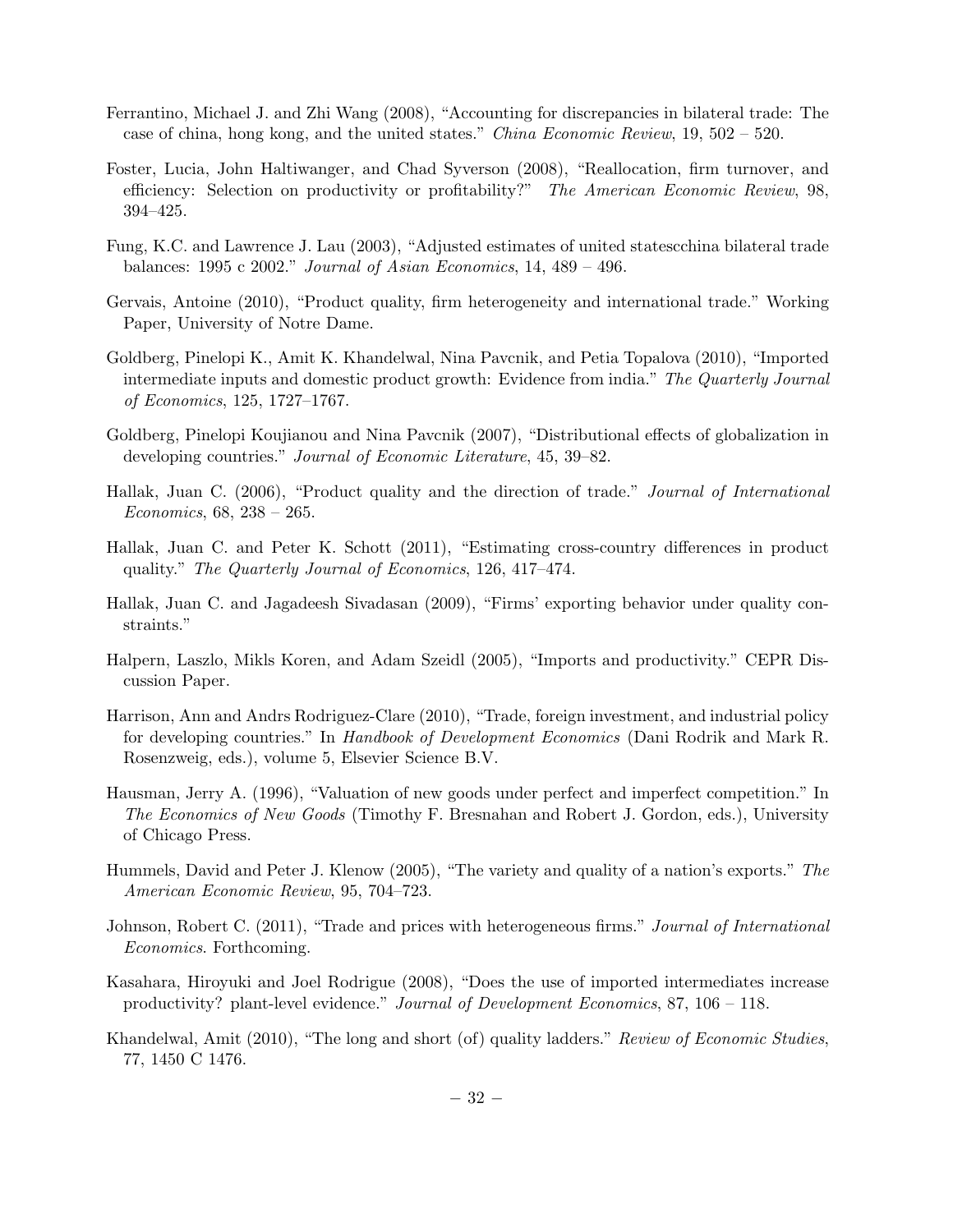- Khandelwal, Amit K., Peter K. Schott, and Shang-Jin Wei (2011a), "Trade liberalization and embedded institutional reform: Evidence from chinese exporters."
- Khandelwal, Amit K., Shang-Jin Wei, and JaeBin Ahn (2011b), "The role of intermediaries in facilitating trade." Journal of International Economics, 84.
- Kugler, Maurice and Eric Verhoogen (2009), "Plants and imported inputs: New facts and an interpretation." American Economic Review Papers and Proceedings, 99, 501–07.
- Kugler, Maurice and Eric Verhoogen (2011), "Prices, plant size, and product quality." Review of Economic Studies. Forthcoming.
- Leamer, Edward E. and James Levinsohn (1995), "International trade theory: The evidence." In Handbook of International Economics (Gene M. Grossman and Kenneth Rogoff, eds.), volume 3, Elsevier Science B.V.
- Lileeva, Alla and Daniel Trefler (2010), "Improved access to foreign markets raises plant-level productivity for some plants." The Quarterly Journal of Economics, 125, 1051-1099.
- Linder, Staffan B. (1961), An Essay on Trade and Transformation. Almqvist & Wiksell, Stockholm.
- Manova, Kalina B. and Zhiwei Zhang (2011), "Export prices across firms and destinations." Quarterly Journal of Economics. Forthcoming.
- Melitz, Marc J. (2003), "The impact of trade on intra-industry reallocations and aggregate industry productivity." Econometrica, 71, 1695–1725.
- Muendler, Marc-Andreas (2004), "Trade, technology and productivity: A study of brazilian manufacturers 1986-1998." SSRN eLibrary.
- Murphy, Kevin M. and Andrei Shleifer (1997), "Quality and trade." Journal of Development Economics, 53,  $1 - 15$ .
- Nevo, Aviv (2001), "Measuring market power in the ready-to-eat cereal industry." Econometrica, 69, 307–342.
- Park, Albert, Dean Yang, Xinzheng Shi, and Yuan Jiang (2010), "Exporting and firm performance: Chinese exporters and the asian financial crisis." The Review of Economics and Statistics, 92, 822–842.
- Rauch, James E. (1999), "Networks versus markets in international trade." Journal of International Economics,  $48, 7 - 35$ .
- Rodrik, Dani (1995), "Trade and industrial policy reform." In Handbook of Development Economics (Jere Behrman and T.N. Srinivasan, eds.), volume 3B, Elsevier Science B.V.
- Sutton, John (2007), "Quality, trade and the moving window: The globalisation process." The Economic Journal, 117, F469–F498.
- Van Biesebroeck, Johannes (2005), "Exporting raises productivity in sub-saharan african manufacturing firms." Journal of International Economics, 67, 373–391.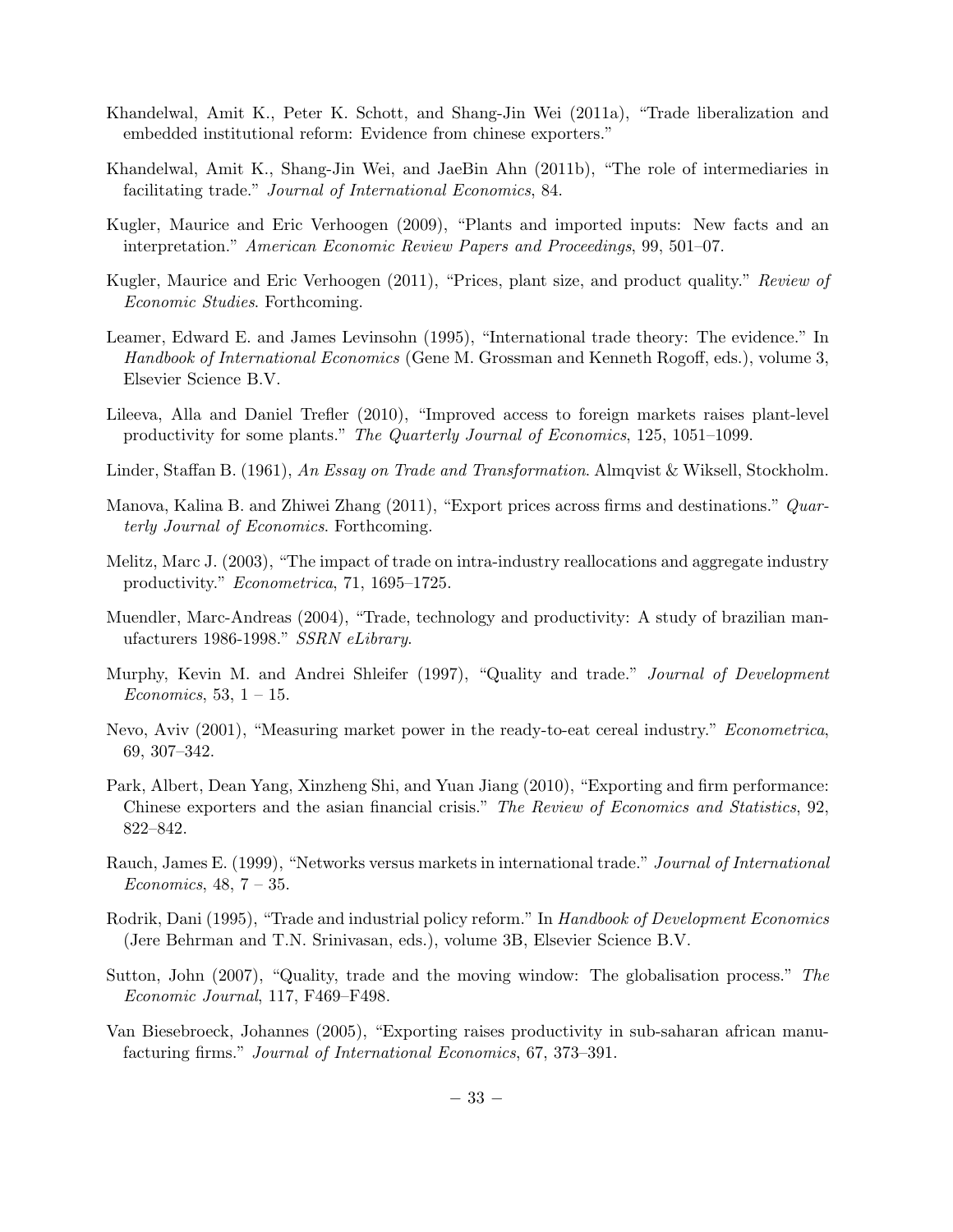- Verhoogen, Eric A. (2008), "Trade, quality upgrading, and wage inequality in the mexican manufacturing sector." The Quarterly Journal of Economics, 123, 489–530.
- Wagner, Joachim (2007), "Exports and productivity: A survey of the evidence from firm-level data." World Economy, 30, 60–82.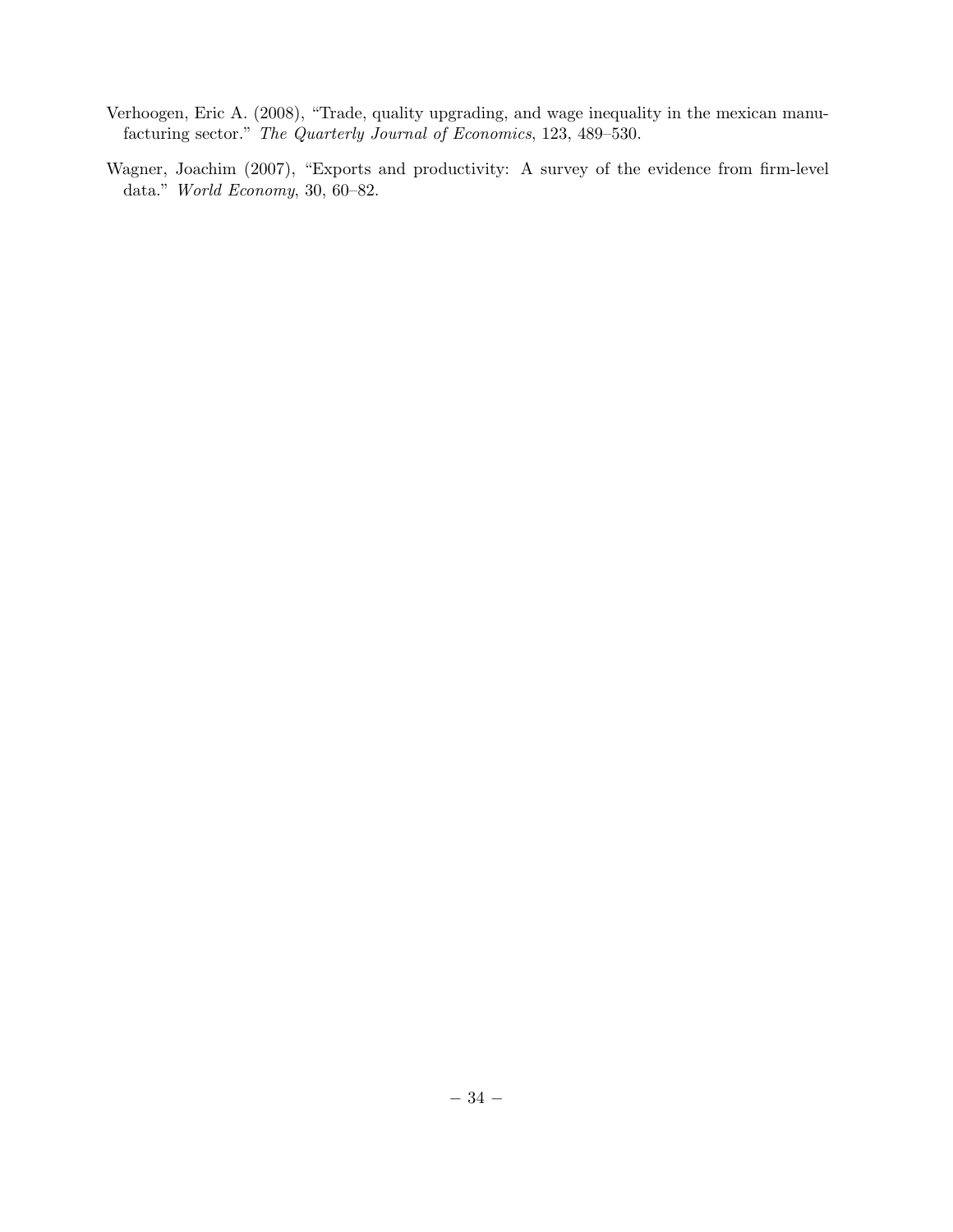# 8. Appendix

#### 8.1. Appendix A: Proxy for Instrumental Variable with Missing Values

When no observation  $f'm'h't$  exists, i.e, there is no firm  $f'$  in the same 4-digit zip code region  $o_{(f)}$  as firm f shipping to any market m' that satisfies the two selection criteria in year t, I construct a proxy value for the instrumental variable of observation  $f$ *mht* along the following two steps:

1. First, I use the average value of the instrument in years when it is not missing as a proxy, that is, I have

$$
IV_{fmlt} = \overline{IV}_{o_{(f)}mt'}
$$
\n<sup>(19)</sup>

where the average is taken across  $t'$ . This helps to fill about  $2/3$  of the missing values.

2. If an instrument still takes missing value, I relax the restriction on  $m'$  and use the average of the value of the instrument by firms in region  $o_{(f)}$  on any market as a proxy, that is, I have

$$
IV_{fmlt} = \overline{IV}_{o_{(f)}m^*t'} \tag{20}
$$

where the average is taken across  $m^{\prime\prime}$  and  $t^{\prime}$ ; and  $m^{\prime\prime}$  can be any market. This helps to fill almost all the remaining 1/3 the missing values.

These two steps helps to reduce the incidence of missing values in instrument to 0.26%. To evaluate the impact of using proxy values I am going to compare the estimation results from both the whole sample and the sample dropping observations with proxy values. If they differ a lot, it raises concern about either the representativeness of the sample that do not need proxy or the quality of the instrument with proxy values. It turns out with our preferred instruments, the results from the two samples are in general similar. instruments.

8.2. Appendix B: Demand Estimation with Alternative Instruments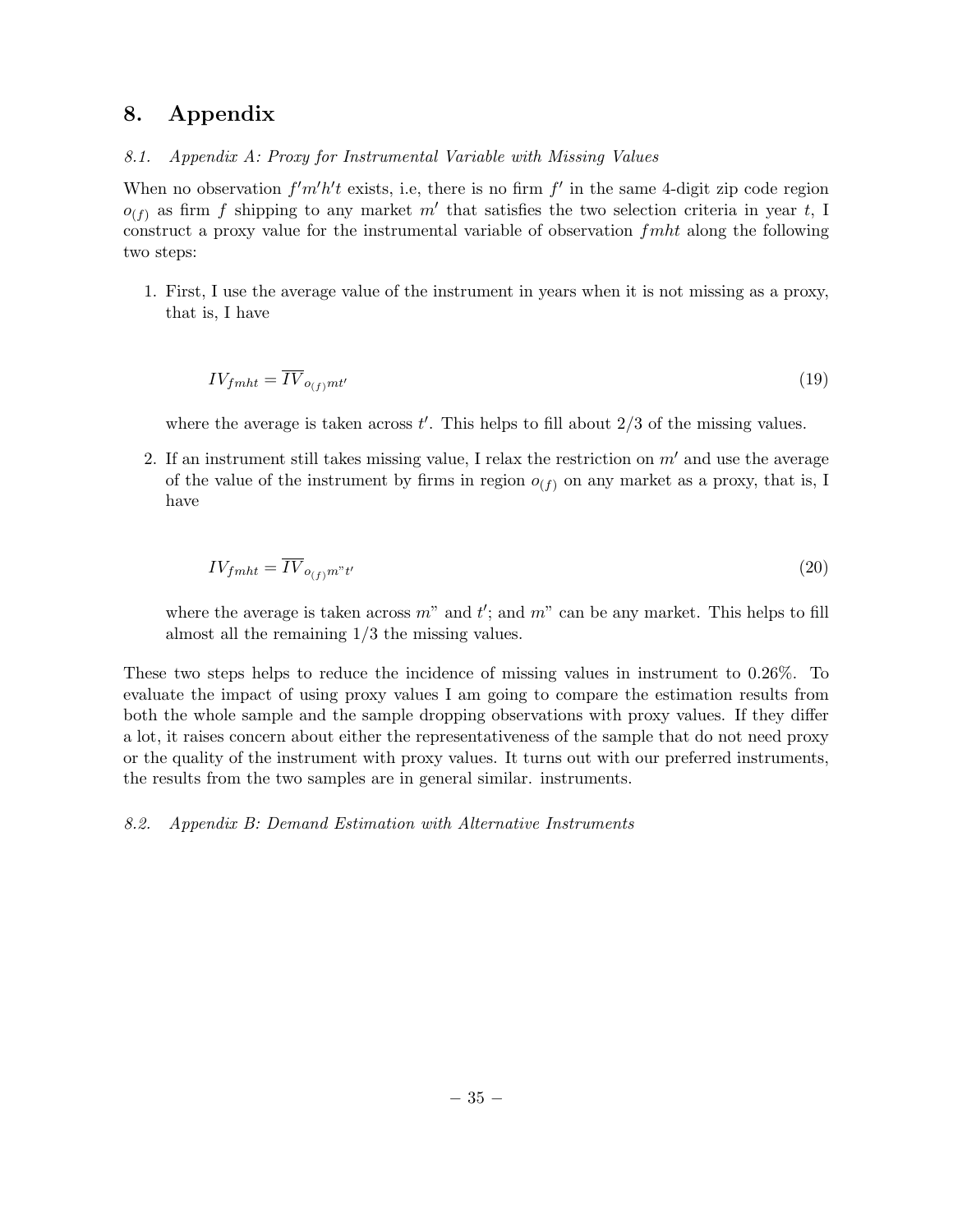|            |             | Whole Sample |           | No Proxy Sample |             |           |
|------------|-------------|--------------|-----------|-----------------|-------------|-----------|
|            | $#$ of obs. | ceoff. est.  | std. err. | $#$ of obs.     | ceoff. est. | std. err. |
| World      | 683700      | $-1.483$     | 0.034     | 518748          | $-1.431$    | 0.037     |
| NA         | 65885       | $-1.495$     | 0.063     | 64051           | $-1.478$    | 0.065     |
| EU         | 173826      | $-1.388$     | 0.035     | 160384          | $-1.353$    | 0.036     |
| SJK        | 76759       | $-1.433$     | 0.095     | 67799           | $-1.460$    | 0.104     |
| AZ         | 21522       | $-1.142$     | 0.084     | 20773           | $-1.214$    | 0.083     |
| <b>RAS</b> | 213921      | $-1.753$     | 0.128     | 140186          | $-1.587$    | 0.177     |
| LA         | 61766       | $-1.549$     | 0.135     | 43807           | $-1.528$    | 0.164     |
| AF         | 51346       | $-1.190$     | 0.177     | 8721            | $-0.642$    | 1.359     |

## Panel A: All products pooled

Panel B: Example product group HS4=8538

|            | Whole Sample |             |           | No Proxy Sample |             |           |
|------------|--------------|-------------|-----------|-----------------|-------------|-----------|
|            | $\#$ of obs. | ceoff. est. | std. err. | $\#$ of obs.    | ceoff. est. | std. err. |
| World      | 17688        | $-1.453$    | 0.105     | 14062           | $-1.527$    | 0.127     |
| NA         | 1655         | $-1.352$    | 0.339     | 1618            | $-1.432$    | 0.318     |
| EU         | 4109         | $-1.323$    | 0.204     | 3825            | $-1.264$    | 0.215     |
| <b>SJK</b> | 2459         | $-1.408$    | 0.258     | 2255            | $-1.462$    | 0.190     |
| AZ         | 526          | $-0.419$    | 0.265     | 513             | $-0.469$    | 0.281     |
| RAS        | 5748         | $-1.701$    | 0.200     | 4158            | $-1.879$    | 0.331     |
| LA         | 1437         | $-0.970$    | 0.380     | 1146            | $-1.159$    | 0.452     |
| AF         | 1314         | $-2.061$    | 0.827     | 250             | 3.031       | 8.808     |

#### Panel C: Summaries of regressions by 4-digit HS product group (48 groups in total)

|            | $#$ HS4        | $\#$ of obs.  | Whole Sample |          | OLS Comparison |          | No Proxy Sample |          |
|------------|----------------|---------------|--------------|----------|----------------|----------|-----------------|----------|
|            | neg. $\&$ sig. | $neg.\&$ sig. | mean         | median   | mean           | median   | mean            | median   |
| World      | 33             | 523228        | $-1.750$     | $-1.511$ | $-0.850$       | $-0.902$ | $-1.796$        | $-1.460$ |
| <b>NA</b>  | 37             | 56208         | $-1.817$     | $-1.441$ | $-0.837$       | $-0.848$ | $-1.753$        | $-1.436$ |
| EU         | 31             | 150502        | $-1.686$     | $-1.323$ | $-0.810$       | $-0.843$ | $-1.711$        | $-1.295$ |
| SJK        | 23             | 46167         | $-1.792$     | $-1.408$ | $-0.853$       | $-0.919$ | $-1.860$        | $-1.462$ |
| AZ         | 21             | 13347         | $-1.819$     | $-1.483$ | $-0.760$       | $-0.772$ | $-1.728$        | $-1.337$ |
| <b>RAS</b> | 23             | 151017        | $-2.002$     | $-1.701$ | $-0.947$       | $-0.974$ | $-1.354$        | $-1.742$ |
| LA         | 21             | 37913         | $-1.974$     | $-1.992$ | $-0.961$       | $-0.922$ | $-1.739$        | $-1.905$ |
| AF         | 21             | 25599         | $-2.266$     | $-1.992$ | $-0.937$       | $-0.918$ | $-1.222$        | $-1.242$ |

All regressions cluster standard errors by 8-digit HS product, market and year.

 $\left( 1\right) \,$  The market selection criteria for constructing instruments in these regressions are:

(a) geographical distance being above the 30th percentile;

(b) per capita GDP disparity being larger than 1.5 times the standard deviation below.

Other notes as Table 2.  $-36-$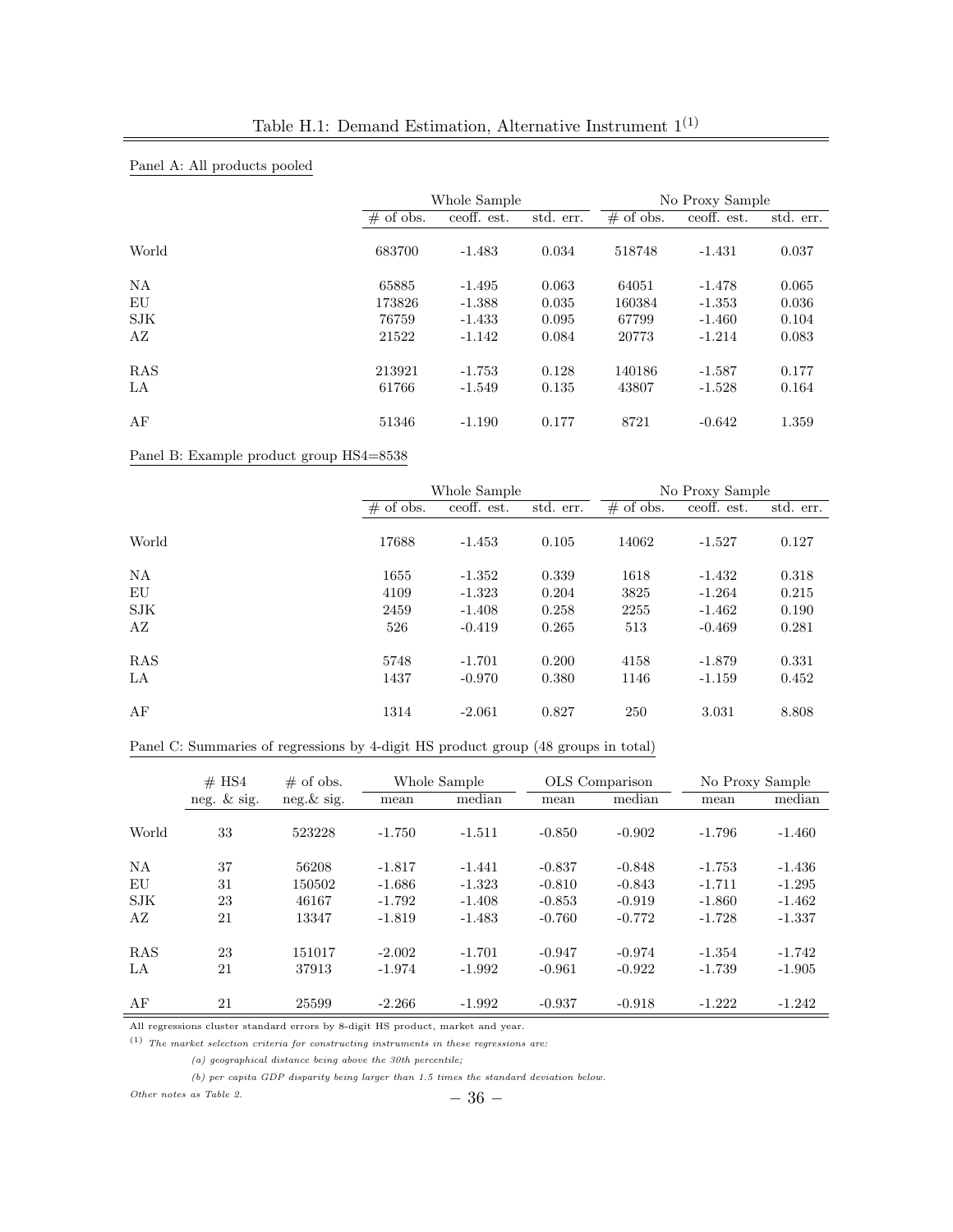|            |              | Whole Sample |           | No Proxy Sample |             |           |
|------------|--------------|--------------|-----------|-----------------|-------------|-----------|
|            | $\#$ of obs. | ceoff. est.  | std. err. | $\#$ of obs.    | ceoff. est. | std. err. |
| World      | 683700       | $-1.456$     | 0.027     | 583269          | $-1.427$    | 0.029     |
| NA         | 65885        | $-1.508$     | 0.064     | 64045           | $-1.498$    | 0.067     |
| EU         | 173826       | $-1.447$     | 0.041     | 153241          | $-1.415$    | 0.043     |
| <b>SJK</b> | 76759        | $-1.424$     | 0.108     | 65140           | $-1.416$    | 0.119     |
| AZ         | 21522        | $-1.099$     | 0.086     | 20615           | $-1.154$    | 0.087     |
| RAS        | 213921       | $-1.527$     | 0.061     | 178437          | $-1.470$    | 0.065     |
| LA         | 61766        | $-1.525$     | 0.107     | 49590           | $-1.554$    | 0.123     |
| AF         | 51346        | $-1.338$     | 0.084     | 41407           | $-1.228$    | 0.092     |

## Panel A: All products pooled

Panel B: Example product group HS4=8538

|            | Whole Sample |             |           | No Proxy Sample |             |           |
|------------|--------------|-------------|-----------|-----------------|-------------|-----------|
|            | $\#$ of obs. | ceoff. est. | std. err. | $\#$ of obs.    | ceoff. est. | std. err. |
| World      | 17688        | $-1.358$    | 0.106     | 15509           | $-1.398$    | 0.105     |
| NA         | 1655         | $-1.365$    | 0.327     | 1618            | $-1.429$    | 0.323     |
| EU         | 4109         | $-1.326$    | 0.212     | 3656            | $-1.292$    | 0.222     |
| <b>SJK</b> | 2459         | $-1.279$    | 0.374     | 2133            | $-1.412$    | 0.316     |
| AZ         | 526          | $-0.408$    | 0.260     | 513             | $-0.458$    | 0.269     |
| RAS        | 5748         | $-1.529$    | 0.166     | 4985            | $-1.517$    | 0.181     |
| LA         | 1437         | $-1.188$    | 0.338     | 1251            | $-1.457$    | 0.421     |
| AF         | 1314         | $-2.025$    | 1.192     | 1109            | $-1.601$    | 0.480     |

#### Panel C: Summaries of regressions by 4-digit HS product group (48 groups in total)

|            | $#$ HS4        | $\#$ of obs.  | Whole Sample |          | OLS Comparison |          | No Proxy Sample |          |
|------------|----------------|---------------|--------------|----------|----------------|----------|-----------------|----------|
|            | neg. $\&$ sig. | $neg.\&$ sig. | mean         | median   | mean           | median   | mean            | median   |
| World      | 33             | 526113        | $-1.794$     | $-1.509$ | $-0.854$       | $-0.910$ | $-1.676$        | $-1.425$ |
| <b>NA</b>  | 38             | 56268         | $-1.798$     | $-1.449$ | $-0.833$       | $-0.844$ | $-1.755$        | $-1.479$ |
| EU         | 28             | 131888        | $-1.643$     | $-1.311$ | $-0.803$       | $-0.845$ | $-1.635$        | $-1.349$ |
| SJK        | 20             | 43574         | $-1.853$     | $-1.636$ | $-0.837$       | $-0.915$ | $-1.979$        | $-1.591$ |
| ΑZ         | 20             | 11034         | $-1.681$     | $-1.350$ | $-0.756$       | $-0.756$ | $-1.574$        | $-1.288$ |
| <b>RAS</b> | 25             | 143892        | $-2.052$     | $-1.809$ | $-0.933$       | $-0.946$ | $-1.994$        | $-1.729$ |
| LA         | 21             | 37070         | $-1.806$     | $-1.740$ | $-0.949$       | $-0.922$ | $-1.886$        | $-1.573$ |
| AF         | 25             | 34396         | $-1.769$     | $-1.459$ | $-0.842$       | $-0.876$ | $-1.585$        | $-1.298$ |

All regressions cluster standard errors by 8-digit HS product, market and year.

 $(1)$  The market selection criteria for constructing instruments in these regressions are:

 $(a)$  geographical distance being above the 40th percentile;

(b) per capita GDP disparity being larger than 1.5 times the standard deviation away.

Other notes as Table 2.  $-37 -$